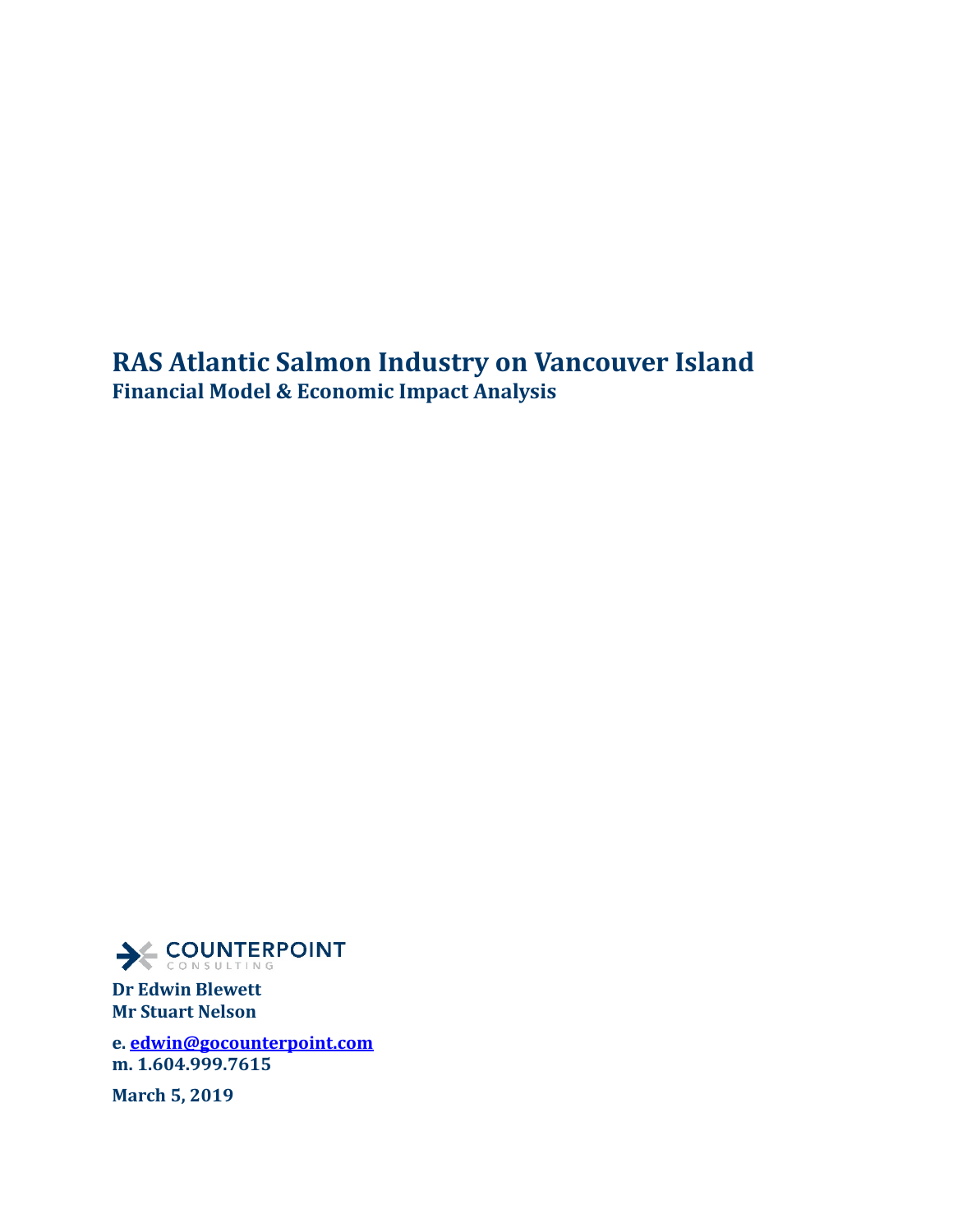# <span id="page-1-0"></span>**Table of Contents**

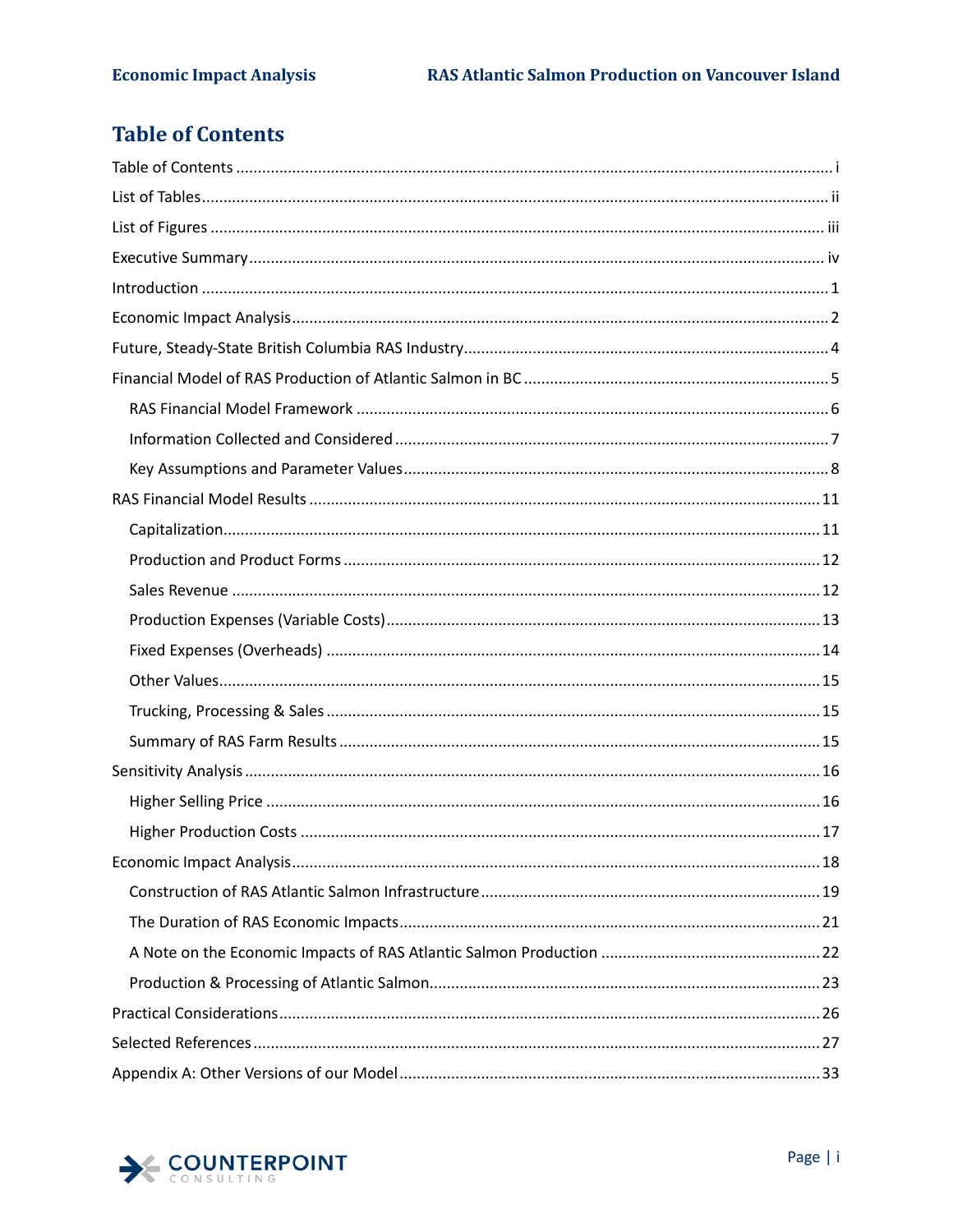# <span id="page-2-0"></span>**List of Tables**

| Table 19: Scenario - Higher Average Production Expense (Variable Cost) per kilogram of Production 18 |  |
|------------------------------------------------------------------------------------------------------|--|
|                                                                                                      |  |
|                                                                                                      |  |
|                                                                                                      |  |
|                                                                                                      |  |
| Table 24: RAS Model Results: Summary of version incorporating Advisory Committee (AC) advice  33     |  |

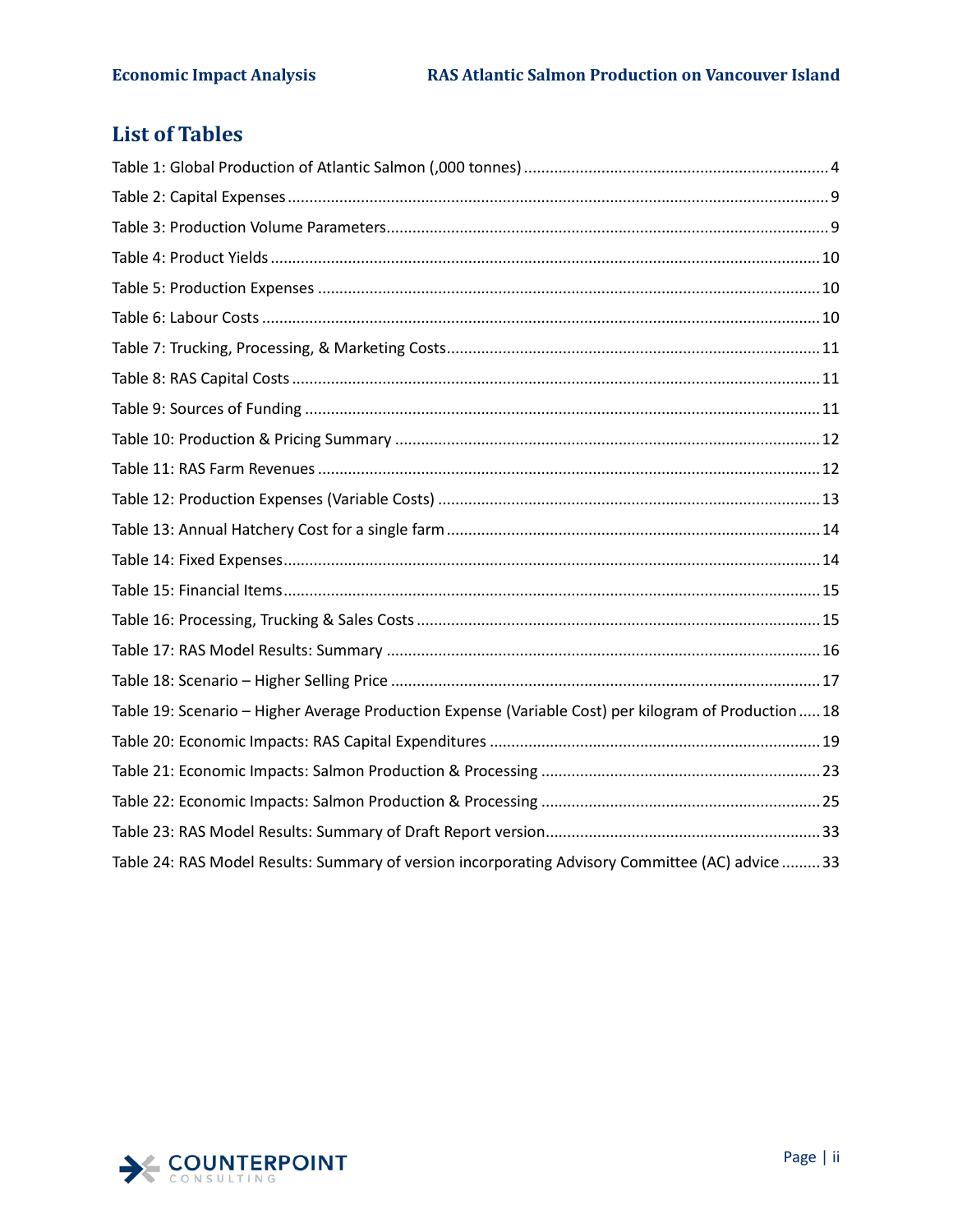# <span id="page-3-0"></span>**List of Figures**

| Figure 3: GDP, Household Income, & Tax Revenue Impacts of RAS Construction 21                    |  |
|--------------------------------------------------------------------------------------------------|--|
|                                                                                                  |  |
| Figure 5: Magnitude and Timing of Job Creation Impacts of RAS on Vancouver Island 22             |  |
| Figure 6: Dollar Denominated Economic Impacts of Production & Processing of RAS Farmed Salmon 23 |  |
|                                                                                                  |  |
| Figure 8: GDP, Household Income, & Tax Revenue Impacts of Salmon Production & Processing 24      |  |
| Figure 9: Geographic Distribution of Production & Processing Economic Impacts 25                 |  |
| Figure 10: Distribution of Economic Impacts between Production & Processing  25                  |  |

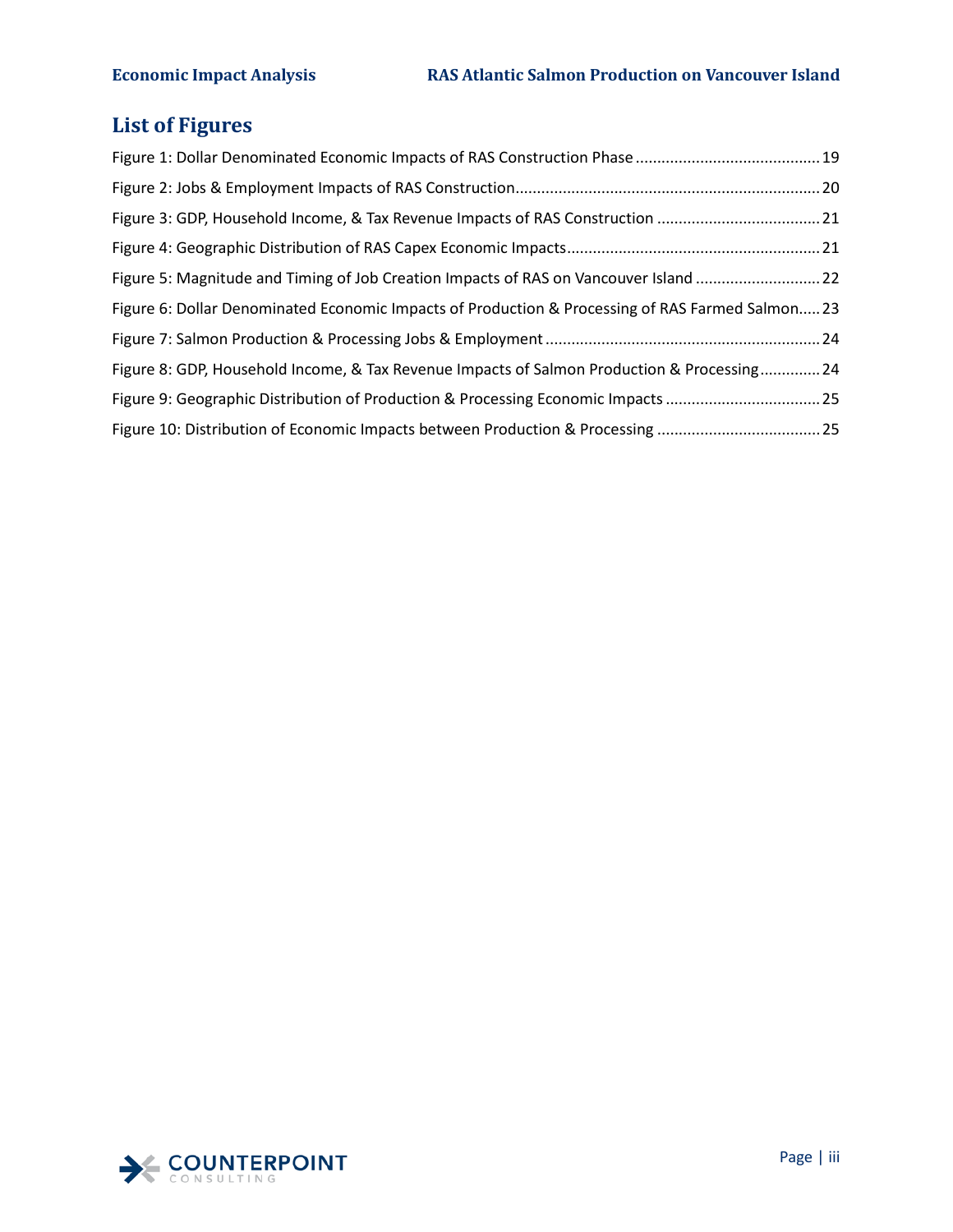# <span id="page-4-0"></span>**Executive Summary**

We were tasked by Fraser Basin Council with assessing the impacts of a potential new industry in British Columbia: land-based Atlantic salmon farming using recirculating aquaculture system (RAS) technology. The industry, to be located in the Campbell River region on Vancouver Island, would produce 50,000 tonnes of Atlantic salmon annually.

Conducting an economic impact assessment for a nascent industry is challenging, since there is no concrete data to draw upon. The timing of the potential roll-out of the BC RAS Atlantic salmon industry is also unknown.

Accordingly, we developed a financial model to estimate the revenues and expenditures arising from a 50,000 tonne industry and chose to assess the industry at an unspecified date in the future when production efficiencies had been realized, and steady-state (ongoing) performance achieved.

We collected and considered a great deal of information in conducting this assignment. At length, we decided upon a base-case set of assumptions with which to populate our financial model. There not being a definitive data-set, we tested the sensitivity of the results to changes in the values of key parameters.

Our base-case financial model paints a picture of an industry with the following parameters:

- 50,000 tonnes of annual Atlantic salmon production, comprised of individual farms operating at a 3,000 tonne scale.
- A capital cost of \$1.1 billion to set-up the industry.
- \$400 million in annual revenue.
- \$208 million in production (variable) expenses, \$28 million in fixed (overhead) expenses, and \$97 million in combined depreciation, interest, and income taxes.
- Annual net income of \$79 million for the farming sector.
- Annual processing, trucking, and sales & marketing charges associated with handling the farmed salmon production totaling \$114 million per year.

We fed the results of the base-case financial model into the BC Input-Output Model (BCIOM) to assess the economic impacts — direct, indirect, and induced — associated with this level of industrial activity.

There are three sources of economic impacts generated by the development and operation of RAS Atlantic salmon facilities on Vancouver Island:

- 1. One-time construction of the RAS facilities.
- 2. Ongoing operation of the RAS facilities.
- 3. Ongoing processing of salmon (including trucking, primary and secondary processing, and sales & marketing) produced by the RAS facilities.

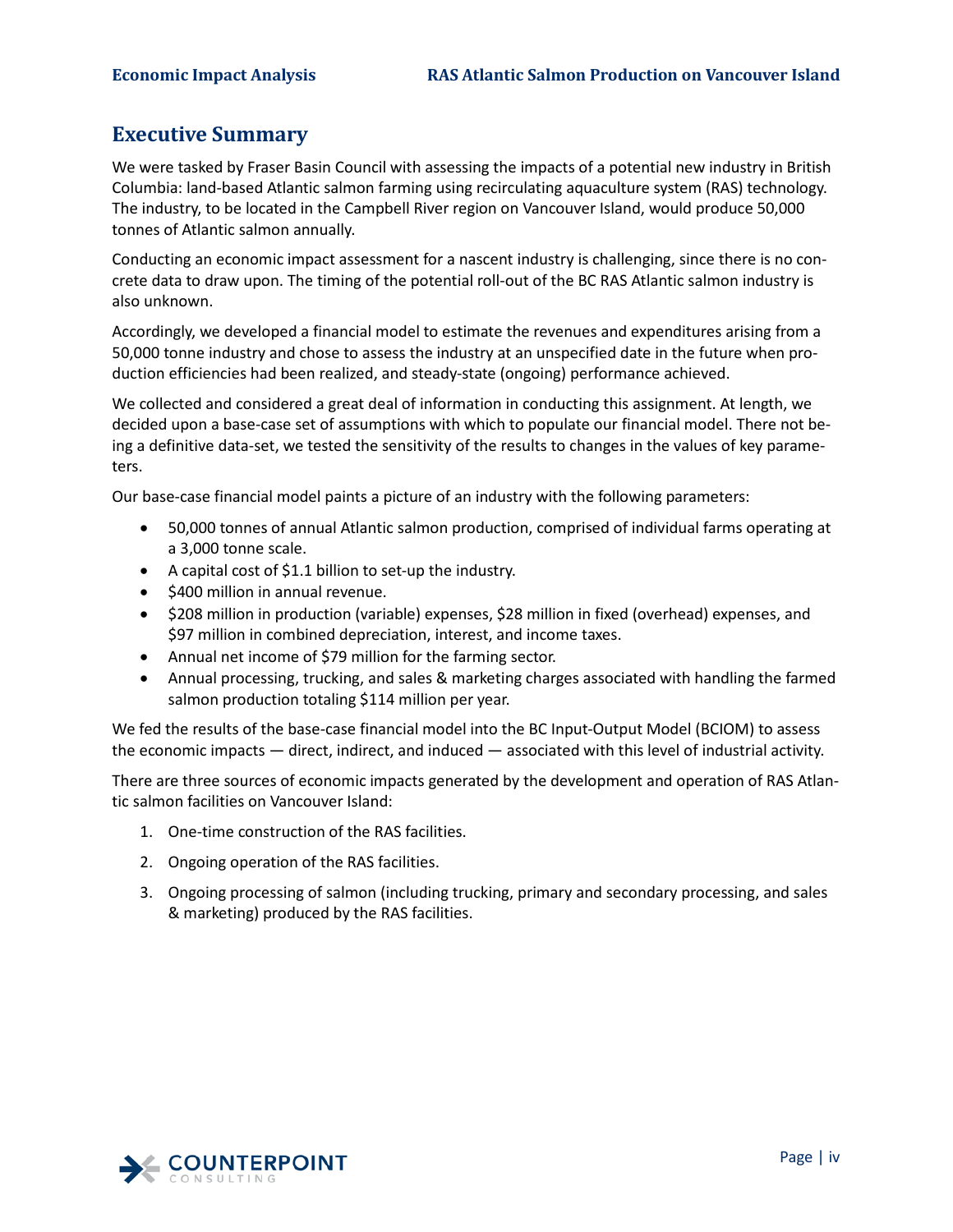The economic impacts associated with the construction phase are summarized as follows (dollar values are in millions). Note that these are one-time impacts that would be spread out over the years required to build the RAS facilities.

| <b>Indicator</b>         | <b>Direct</b> | Indirect | Induced | Total     |
|--------------------------|---------------|----------|---------|-----------|
| Expenditures             | \$1,027.5     | \$573.6  | \$77.0  | \$1,678.1 |
| GDP                      | \$71.8        | \$286.0  | \$49.6  | \$407.5   |
| Jobs                     | 765           | 2.762    | 463     | 3.989     |
| Employment               | 858           | 2.974    | 418     | 4,250     |
| <b>Household Incomes</b> | \$58.5        | \$211.8  | \$36.2  | \$306.5   |
| <b>Tax Revenues</b>      | \$49.4        | \$56.0   | \$7.7   | \$113.2   |

*Source: BC Stats & Counterpoint Consulting Inc* 

The economic impacts arising from farming and processing operations are shown next. These would be annual, ongoing economic impacts.

| <b>Indicator</b>         | <b>Direct</b> | Indirect | Induced | Total   |
|--------------------------|---------------|----------|---------|---------|
| Expenditures             | \$515.7       | \$289.5  | \$31.9  | \$837.1 |
| GDP                      | \$211.3       | \$116.3  | \$20.5  | \$348.1 |
| Jobs                     | 1,413         | 1,080    | 191     | 2,685   |
| Employment               | 1,465         | 1,094    | 173     | 2.732   |
| <b>Household Incomes</b> | \$58.7        | \$68.6   | \$15.0  | \$142.3 |
| <b>Tax Revenues</b>      | \$40.0        | \$26.3   | \$3.2   | \$69.6  |

*Source: BC Stats & Counterpoint Consulting Inc* 

The chart below summarizes the job-creation aspect of the RAS aquaculture industry, differentiating between the one-time start-up construction jobs and the ongoing jobs in salmon production and processing.



The economic impacts of a potential RAS Atlantic salmon farming industry on Vancouver Island are significant. However, Vancouver Island is only one potential site for land-based salmon aquaculture development globally; there are many other locales, notably the USA and Norway, with a head-start. Thus, it remains for BC to offer an attractive business environment for this industry, and actively engage wouldbe RAS aquaculturists to entice them to locate on Vancouver Island.

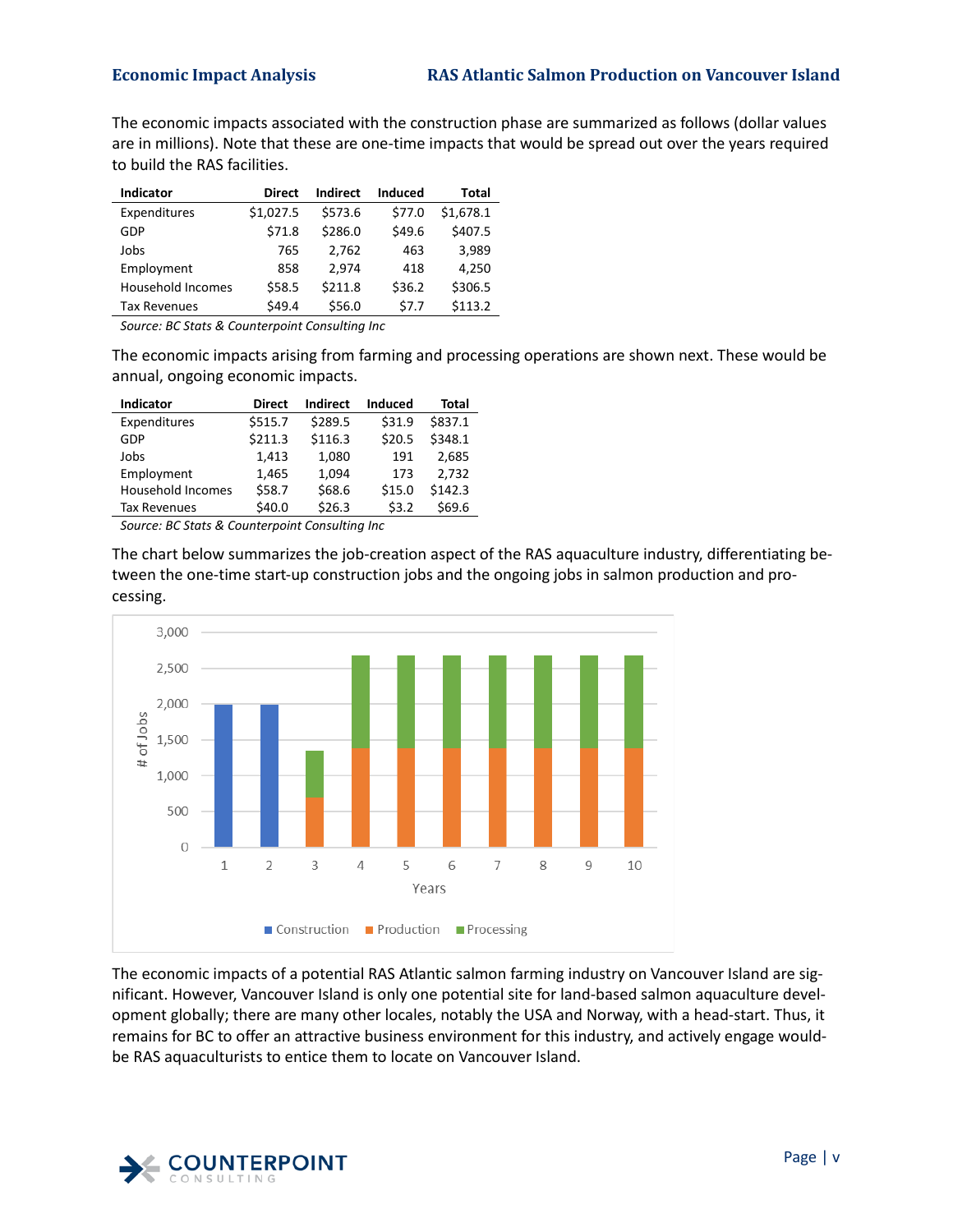# <span id="page-6-0"></span>**Introduction**

The Fraser Basin Council, funded by Tides Canada and the Ritchie Foundation, has commissioned this analysis of the economic impacts of a potential roll-out of land-based Atlantic salmon farming in British Columbia using recirculating aquaculture system (RAS) technology.

The analysis is based on an assumed roll-out of RAS facilities capable of producing 50,000 tonnes of Atlantic salmon annually (about one-half of farmed Atlantic salmon production in British Columbia today). It provides estimates of the economic impacts generated by the development and operation of RAS facilities and the processing of their production of Atlantic salmon. The economic impacts captured extend throughout the backward-linking supply chain of businesses and industries supplying goods and services to the RAS Atlantic salmon industry imagined in this analysis.

The RAS facilities are assumed to be located near Campbell River on Vancouver Island. No assessment was made by the authors of this report whether the area is suitable for such an industry nor whether key characteristics such as water supply are suitable to support a 50,000 tonne RAS Atlantic salmon industry in and around Campbell River.

The parameters and scope of the analysis were set by the client. The focus is purely on the economic impacts associated with RAS production of 50,000 tonnes of Atlantic salmon. The analysis is not intended or designed to assess the feasibility of RAS technology for growing Atlantic salmon nor to gauge the probability or timing of the development of RAS-based Atlantic salmon production on Vancouver Island. Government regulation of RAS farms and incentives provided to encourage the establishment of a RAS industry in British Columbia are not considered in this report, nor is the time path over which the industry would grow and evolve into the mature 50,000 tonne industry foreseen in this static analysis. Finally, it does not address issues such as animal welfare or environmental impacts.

Economic Impact Analysis is a descriptive tool that measures economic activity throughout the economy using indicators such as Gross Domestic Product (GDP), job creation, employment, household incomes, and tax revenues. The economic activity measured by these indicators is generated by the expenditures of businesses and industries on goods and services used in production, and the provision of those goods and services by other businesses and industries. For example, the production of Atlantic salmon using RAS technology requires inputs such as, among other things, feed, energy, and labour. Expenditures on feed and energy create jobs and incomes in the businesses supplying them, which also pay taxes to federal, provincial, and municipal governments. Employees on RAS farms are direct jobs created by the RAS industry imagined in this analysis and their wages are direct household incomes. Indirect employment and household income are generated in industries further back along the supply chain. The spending of household incomes by those directly and indirectly employed as a result of a 50,000 tonne RAS Atlantic salmon industry on Vancouver Island create induced economic impacts.

The framework for the model of RAS Atlantic salmon production presented in this report, the results of which were used to seed the BC Input-Output Model (BCIOM) and to estimate economic impacts, is an early version of a model developed by Gary Robinson of Campbell River, BC. Robinson's is an extremely detailed, intertemporal model that captures the operations, output and sales, and revenues and costs of a single RAS farm producing 3,000 tonnes of Atlantic salmon per year.<sup>[1](#page-6-1)</sup> The development of the Robinson model was funded by Tides Canada.

Mr Robinson has a long history and is widely known within the aquaculture industry. He is clearly recognized as an expert by his peers. Given that so few RAS facilities producing Atlantic salmon exist, it should

<span id="page-6-1"></span> $1$  Robinson (2017).

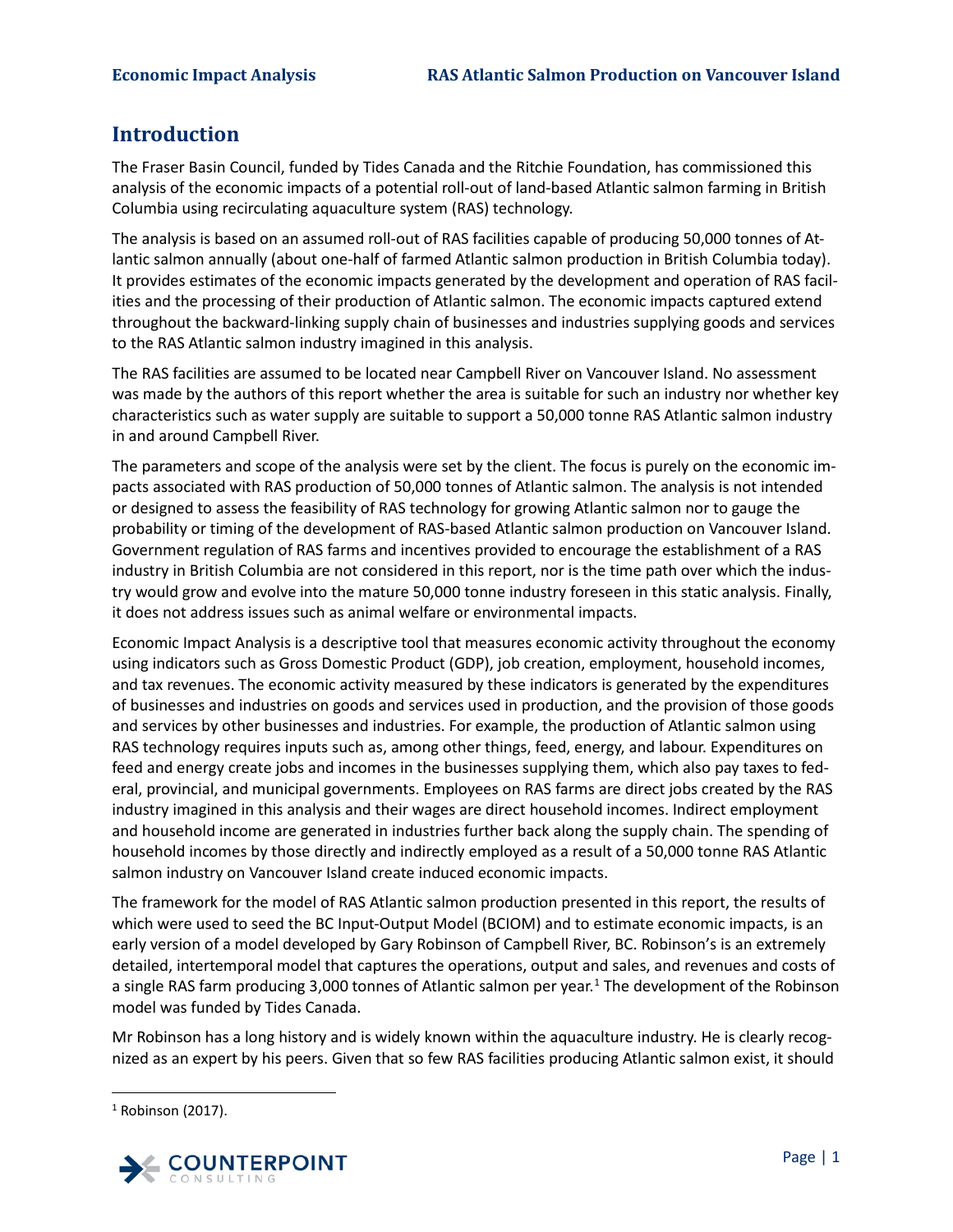not be surprising that differences remain among experts about the specific calibration of any RAS model. Such was the case with our model.

The Fraser Basin Council assembled an Advisory Committee to support an evidence-based, independent Economic Impact Analysis (EIA) of RAS-based aquaculture on Vancouver Island. The role of the Advisory Committee was to:

- Provide information about, and connections to, related work that could be useful to the EIA.
- Suggest ways and means for this economic impact analysis to support a future comprehensive analysis of closed containment aquaculture systems.
- Suggest key interests to engage in efforts to build on this work.
- Review a draft report from this study and provide comments.<sup>[2](#page-7-1)</sup>

The members of the Advisory Committee are:

- Alistair Struthers, Fisheries and Oceans Canada, Director, Aquaculture Operations
- Myron Roth, Ministry of Agriculture, Industry Specialist, Aquaculture & Seafood
- Steven Summerfelt, Superior Fresh LLC, Chief Science Officer
- Terry Brooks, Golden Eagle Sablefish Inc, President
- Eric Patel, Tides Canada, Aquaculture Innovation Fund, Board of Directors
- Yvette Wells, Tides Canada, Advisor (Observer)

The report begins with an explanation of economic impacts and Economic Impact Analysis.

The starting point for any analysis of economic impacts are the business expenditures of the project or program being analyzed, in this case, a RAS Atlantic salmon industry producing 50,000 tonnes on Vancouver Island. Using the Robinson Model as a starting point, we developed a model of such expenditures which is elaborated below, followed by presentation of the results of our financial analysis, and the sensitivity of the results to changes in values of key parameters.

The report concludes with the presentation of the Economic Impact Analysis results.

# <span id="page-7-0"></span>**Economic Impact Analysis**

Purchases of goods and services as inputs to primary productive processes, such as building and operating RAS-based Atlantic salmon farms, stimulate economic activity in the provincial economy that are the focus of **Economic Impact Analysis.**

Economic impacts are typically classified into three types:

- Direct impacts
- Indirect impacts
- Induced impacts

RAS salmon farmers and firms processing their production of Atlantic salmon would purchase goods and services from a host of businesses, creating **Direct Impacts**.

Those businesses in turn spend money in subsequent rounds of purchasing to acquire an even wider array of goods and services that they use as inputs to their production processes. In fact, there are multiple rounds of such purchases, extending backwards through the supply chain, creating **Indirect Economic Impacts**.

<span id="page-7-1"></span> <sup>2</sup> Fraser Basin Council (2018), RAS EIA Advisors Group – Terms of Reference.

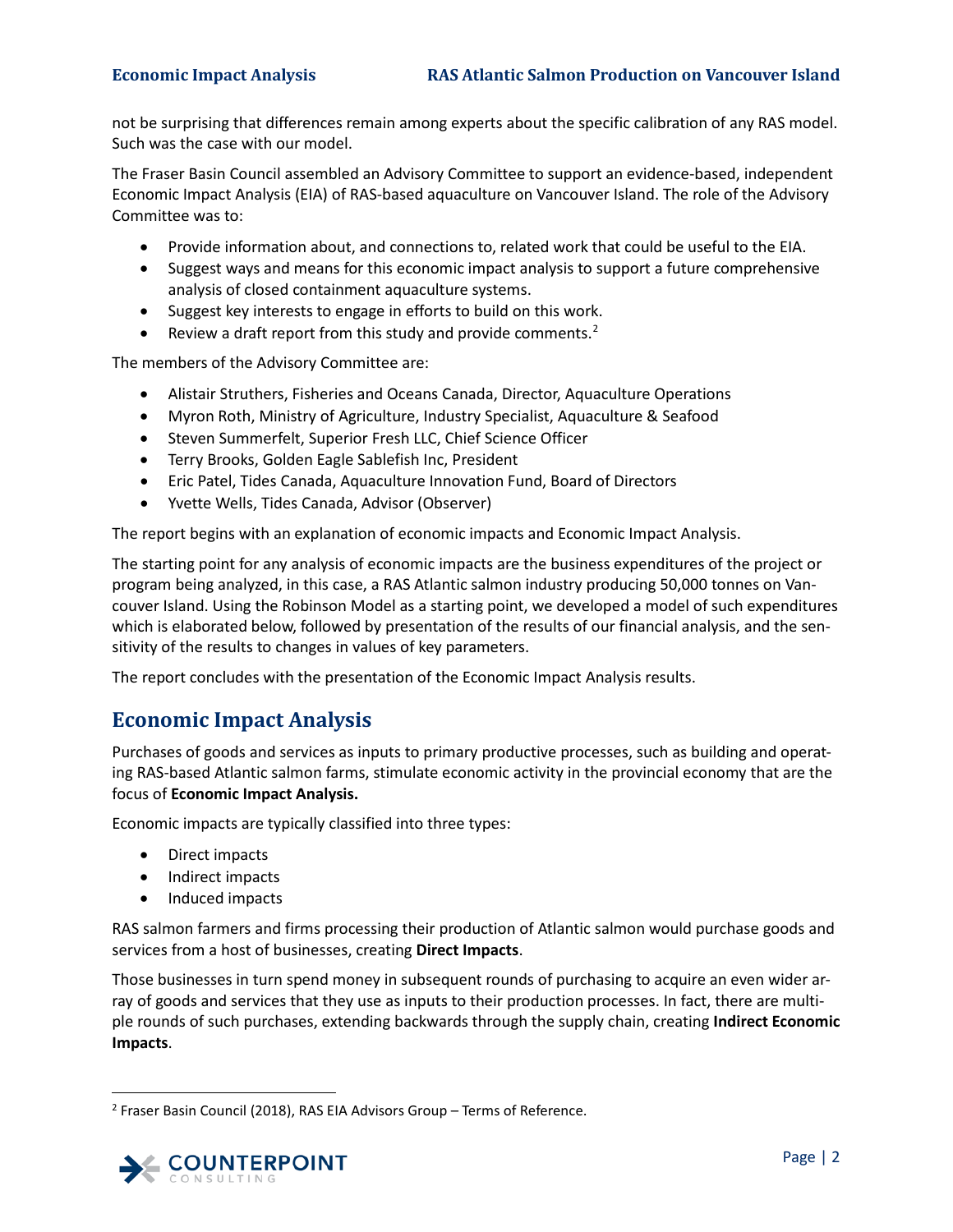The companies and businesses creating Direct and Indirect Impacts employ workers who earn wages and salaries. Household incomes are spent on everything from necessities such as food, shelter, and clothing to discretionary items such as entertainment and holidays, and everything in-between. Household expenditures create economic activity in a wide range of businesses throughout the economy that are collectively known as **Induced Economic Impacts**.

Government, business, and household expenditures may be made within the provincial economy or beyond provincial borders (such as when inputs are purchased from other provinces or countries, or when households purchase imported goods and services, or take holidays outside the province or country). Only economic impacts accruing within British Columbia are counted in the assessment of economic impacts. For example, the purchase of RAS equipment from European suppliers would create economic impacts in Europe that would not be counted in this analysis.

Economic impacts are calculated by a computer model of the provincial economy designed to trace back through the supply chain the direct expenditures fed into it as input data. The British Columbia Input-Output Model (BCIOM), as it is known, is managed by BC Stats. The economic impact results reported herein were calculated using the BCIOM.

In the case of a RAS-based Atlantic salmon industry in BC, the input data consist of the expenditures of businesses building and operating the RAS production facilities and the businesses processing their production of Atlantic salmon.

Economic impacts calculated by the BCIOM are measured using four indicators:

- 1. **Gross Domestic Product (GDP)** is a measure of value-added in the BC provincial economy by current productive activities – the transformation of inputs (labour and materials) into outputs. Because it avoids double counting (by measuring value added), it tends to be less than the raw expenditure numbers used as inputs to economic impact analysis.
- 2. **Jobs** estimates generated by the model measure the number of jobs created. Each job counted is equal to the amount of employment typical of a job in that industry, which may range from seasonal to full-time work.[3](#page-8-0) BC Stats recently added an **Employment** indicator to the BCIOM measures Full-Time Equivalents (FTEs) assuming an average work-year of 50 weeks at 35 hours per week = 1,750 hours per year.
- 3. **Household Income** includes more than what is suggested by the everyday use of this phrase: in addition to wages and salaries from employment, Household Income in the BCIOM includes: employment benefits, income earned by proprietors of unincorporated businesses; and profits and other income earned by corporations.<sup>[4](#page-8-1)</sup>
- 4. **Tax Revenues** include personal and corporate income taxes, PST and GST, and commodity taxes (eg, gas taxes, liquor and lottery taxes and profits, air transportation taxes, duties, and excise

<span id="page-8-1"></span><sup>4</sup> Average household income for the induced impact only is based on income excluding imputed rent estimate for owner-occupied households. Thus, average household income (induced impact) is lower than it might otherwise be.



<span id="page-8-0"></span><sup>&</sup>lt;sup>3</sup> For a discussion of BCIOM employment output numbers and other estimates of Jobs, Employment and Labour Market Participants, see BC Stats (2012), pages 82-88.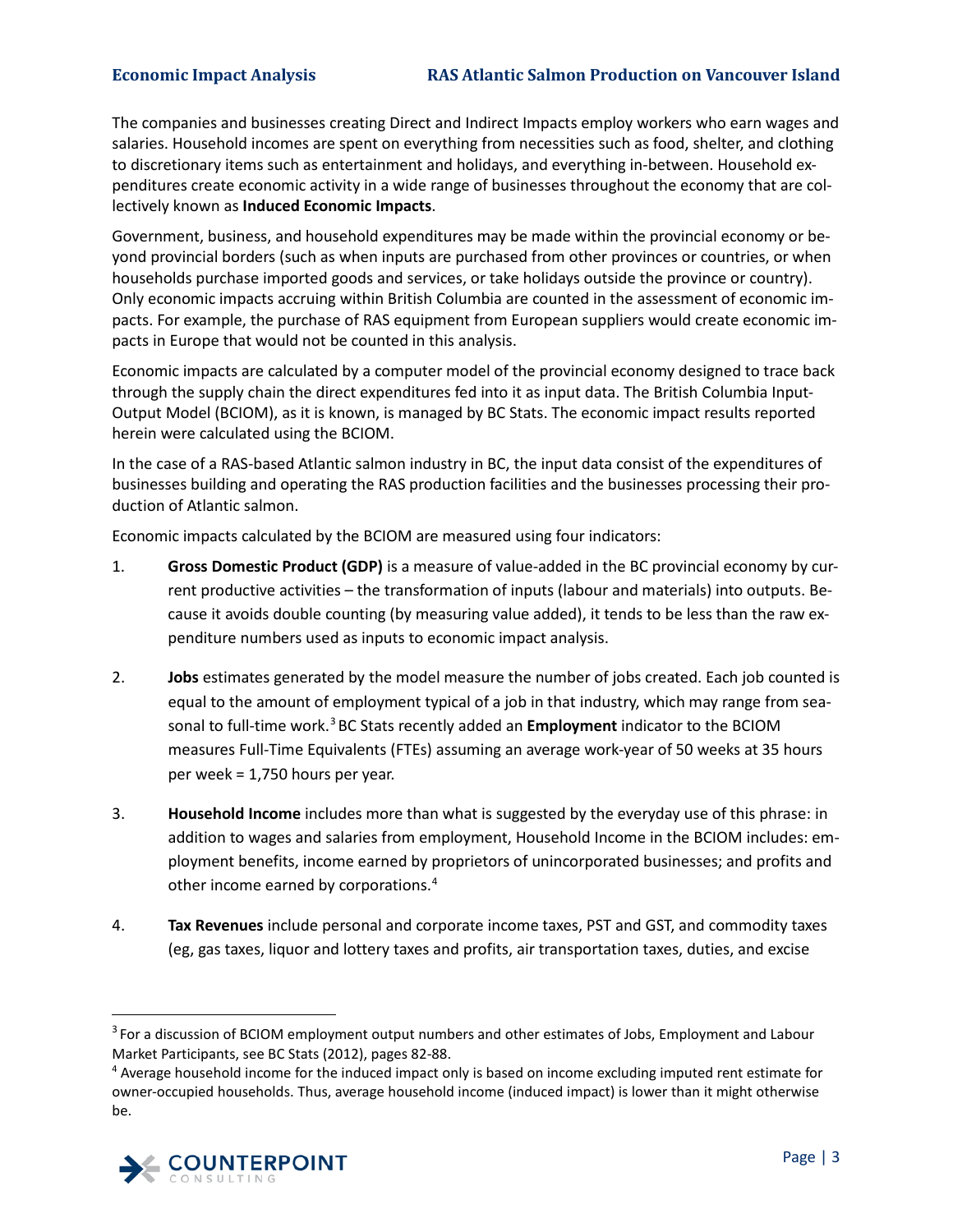taxes). Municipal tax revenues consist primarily of accommodation taxes; property tax revenues are not included.

Input-output analysis is based on various assumptions about the economy and the inter-relationships between industries. The major assumptions are listed below:<sup>[5](#page-9-2)</sup>

- Input-output models are linear. They assume that a given change in the demand for a commodity or for the outputs of a given industry will translate into a proportional change in production.
- Input-output models do not take into account the amount of time required for changes to happen. Economic adjustments resulting from a change in demand are assumed to happen immediately.
- It is assumed that there are no capacity constraints and that an increase in the demand for labour will result in an increase in employment (rather than simply re-deploying workers).
- The BCIOM assumes that consumers spend an average of 80% of their personal income on goods and services. The remaining 20% of personal income is consumed by taxes or goes into savings.<sup>[6](#page-9-3)</sup> (This assumption can be changed if there is evidence to suggest doing so in particular applications.).
- The BCIOM is derived from a "snapshot" of the structure of the BC economy in 2015. It is assumed that relationships between industries are relatively stable over time, so that the 2015 structure of the economy can be used to estimate the economic impact associated with a particular project.

# <span id="page-9-0"></span>**Future, Steady-State British Columbia RAS Industry**

Producing farmed salmon to market size on land using RAS technology is an emerging industry, albeit it apparently a rapidly emerging one. A scan of RAS projects planned or underway reveals some ambitious plans, including three facilities of greater than 25,000 tonnes in the USA (one in Florida and two in Maine), and almost 300,000 tonnes of potential production worldwide.<sup>[7](#page-9-4)</sup>

<span id="page-9-1"></span>

| Total production of ocean-           | Table 1: Global Production of Atlantic Salmon (,000 tonnes)                               |       |       |         |       |       |       |
|--------------------------------------|-------------------------------------------------------------------------------------------|-------|-------|---------|-------|-------|-------|
| reared farmed Atlantic               | <b>Source</b>                                                                             | 2014  | 2015  | 2016    | 2017  | 2018  | 2019  |
| salmon, in contrast, is              | Norway                                                                                    | 1,199 | 1,234 | 1,171   | 1,208 | 1,263 | 1,319 |
|                                      | Chile                                                                                     | 644   | 622   | 532     | 614   | 690   | 702   |
| 90,000 tonnes in BC and              | UK                                                                                        | 171   | 166   | 157     | 177   | 151   | 177   |
| 2.45 million tonnes world-           | North America                                                                             | 119   | 155   | 169     | 161   | 165   | 170   |
| wide. <sup>8</sup> Norway has a goal | <b>Others</b>                                                                             | 157   | 163   | 166     | 183   | 176   | 194   |
| to be producing 1.9m                 | Total                                                                                     | 2.290 | 2.340 | 2,195   | 2.343 | 2,445 | 2,562 |
| tonnes of Atlantic salmon            | Change YoY                                                                                | 8.5%  | 2.2%  | $-6.2%$ | 6.7%  | 4.4%  | 4.8%  |
|                                      | Note: 2016: algae bloom in Chile reduced production. 2019 forecast                        |       |       |         |       |       |       |
| (without reference to                | Source: undercurrent news. https://www.undercurrentnews.com/2019/01/18/                   |       |       |         |       |       |       |
| technology) by 2030, and             | atlantic-salmon-demand-still-outstripping-supply-despite-likely-2019-production-increase/ |       |       |         |       |       |       |
|                                      |                                                                                           |       |       |         |       |       |       |

<span id="page-9-2"></span>

<span id="page-9-5"></span><span id="page-9-4"></span><span id="page-9-3"></span><sup>8</sup> Undercurrent News. https://www.undercurrentnews.com/2019/01/18/atlantic-salmon-demand-still-outstrippingsupply-despite-likely-2019-production-increase/



 $5$  Following is taken from BC Stats (2010), page 2.  $6$  BC Stats (2019), Lillian Hallin, pers comm.

 $<sup>7</sup>$  IntraFish (2018a).</sup>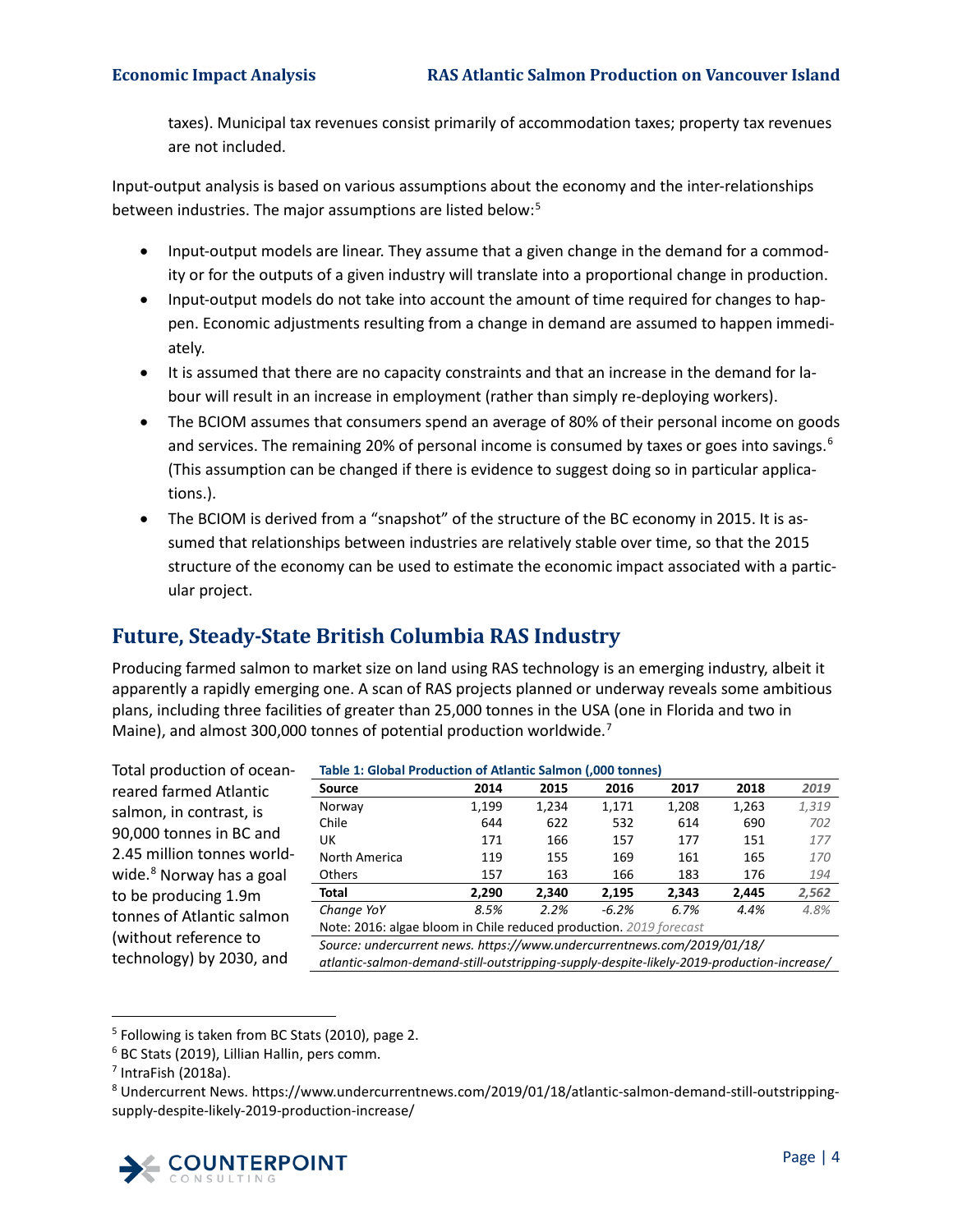3.3m tonnes (both Base Case forecasts) by 2050.<sup>[9](#page-10-1)</sup>

Counterbalancing ambitious projections is the reality that no large-scale Atlantic salmon facilities are yet in production. Most projects to date are pilot-scale (including Kuterra, a 260-tonne facility in Port McNeil, BC) although Atlantic Sapphire's Langsand Laks farm in Denmark was reported at the Miami Aq-uaculture Innovation Workshop (AIW) to be nearing completion of its expansion to 3,000 tonnes.<sup>[10](#page-10-2)</sup>

We have chosen to use a 3,000-tonne farm as our base production unit. This is small based on some of the plans outlined above, but large relative to existing operations. We believe this is a reasonable scale to choose, balancing potential activity with the here-and-now. The Atlantic Sapphire Miami Bluehouse™ will operate at capacity with 65 independent growing systems, to mitigate risk, each producing less than the 3,000-tonne production unit contemplated in this analysis. $11$ 

The intense level of interest, investment, research, and planning surrounding RAS makes it likely that this means of farming Atlantic salmon will take hold. But the timing of implementation, especially given the technical complexity of the activity, is uncertain.

Given this uncertainty, rather than try to forecast when and how a BC RAS Atlantic salmon industry will scale-up from its current size (a single 260-tonne farm) to a 50,000-tonne production level, we modeled that production as occurring in some unspecified year in the future when the BC Atlantic salmon RAS industry has realized production efficiencies and is performing smoothly at reasonable (ie, not optimistic, not pessimistic) values for key parameters.

# <span id="page-10-0"></span>**Financial Model of RAS Production of Atlantic Salmon in BC**

The financial model we deploy in this study is based on an early version of a spreadsheet model developed by Gary Robinson.

Mr Robinson developed a large, complex spreadsheet, including biological, engineering, and financial parameters, that models a RAS farm producing 3,000 tonnes of Atlantic salmon annually.<sup>[12](#page-10-4)</sup> Mr Robinson, a recognized expert in the field, drew upon his own knowledge in developing the model, as well as that of other informed players in the RAS community.

We familiarized ourselves with the model, both independently and in conjunction with Mr Robinson, who, during two working sessions, took us through the methodology and described its workings in detail.

While the Robinson model includes a financial component — revenues and costs — its focus is the operations of the RAS farm and the production of Atlantic salmon, intertemporally modeled in explicit cohorts as output grows to capacity over time.

Given the purpose of our work, we abstracted from the operational details of Mr Robinson's model, creating a static model providing a snapshot of a 3,000 tonne RAS farm. We developed the financial focus of the model by building in a GAAP<sup>[13](#page-10-5)</sup>-consistent Income Statement and Cash Flow Statement. For many variables we accepted the Robinson model's parameter values, but we adjusted others based on the findings of our research, counsel from our Advisory Committee, and our expertise in corporate finance.

<span id="page-10-5"></span><span id="page-10-4"></span><span id="page-10-3"></span><sup>&</sup>lt;sup>13</sup> Generally Accepted Accounting Principles.



<span id="page-10-1"></span><sup>&</sup>lt;sup>9</sup> Stefansson (2018), page 12. The 5m tonne target is Norway's optimistic scenario. Stefansson reports that, "only 1 in 3 in the industry (in Norway) believe in a production volume of 5m tonnes in 2050."

<span id="page-10-2"></span><sup>&</sup>lt;sup>10</sup> Atlantic Sapphire (2018).<br><sup>11</sup> Atlantic Sapphire (2018), page 17.

 $12$  Robinson (2017).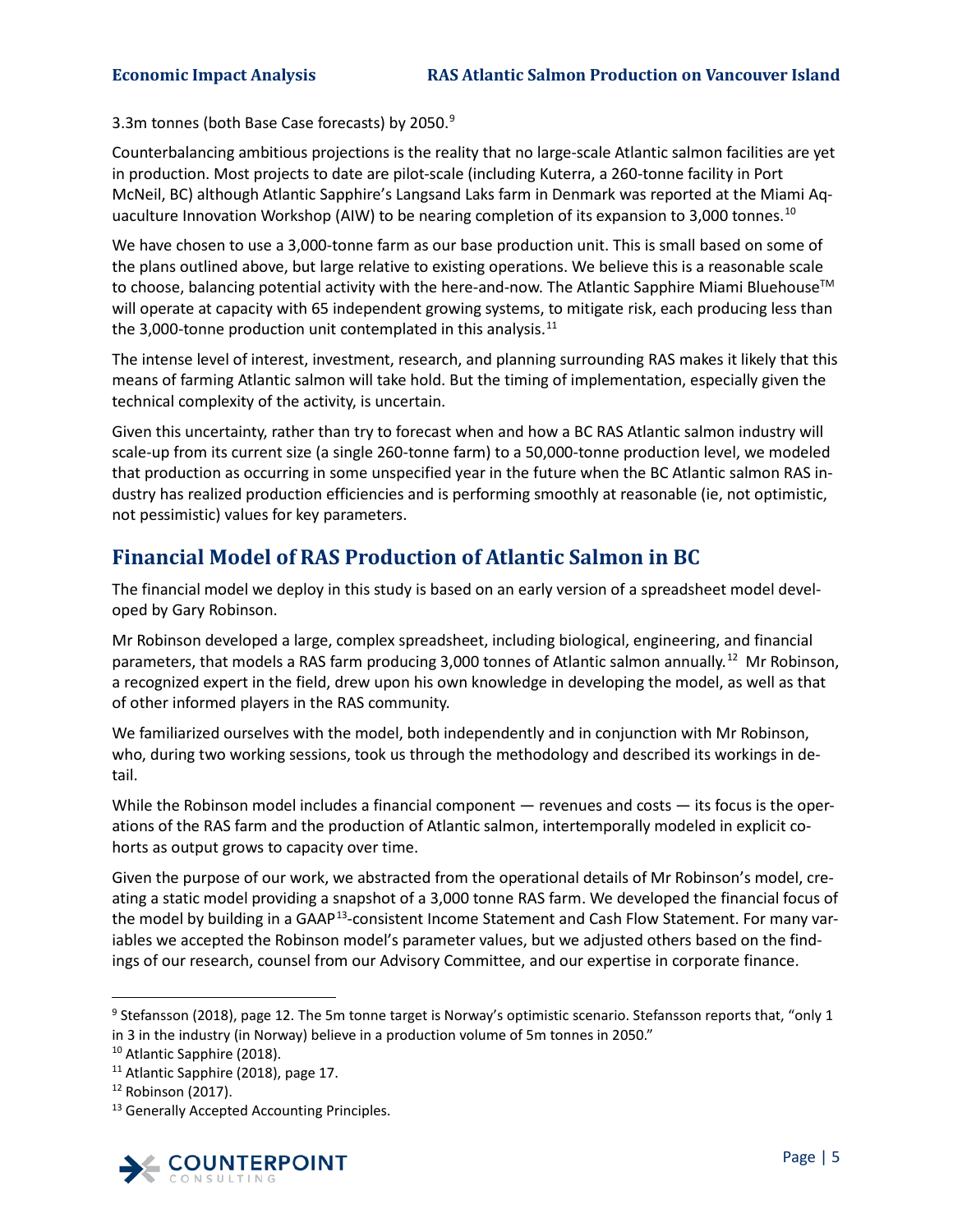We then scaled up to 50,000 tonnes of annual production assuming multiples of the 3,000-tonne facility.

All values used in our analysis are in real (constant) 2018 Canadian dollars.

## <span id="page-11-0"></span>**RAS Financial Model Framework**

Our financial model, designed to output an income statement to feed into the BCIOM, utilizes the following key variables:

## *Financial Variables*

- Capital cost of establishing a 3,000 tonne RAS facility, including land assembly and pre-development costs, site preparation, building, and RAS components and equipment.
- Capitalization percentage of equity and debt.
- Loan terms (interest rate and duration) in the event of debt financing.
- Depreciation rates for various classes of fixed assets.
- Annual capital investments (to keep equipment and systems up to date).
- Corporate tax rate.

## *Production Variables*

- Number of smolts per cohort.
- Number of smolt cohorts per year.
- Mortality rate.
- Average weight at harvest.

## *Operating Variables*

- Average selling price per pound.
- Feed conversion ratio (FCR).
- Feed cost per kilogram (kg).
- Cost to produce smolts.
- Energy consumption in kilowatt hours (kwh) and energy costs per kwh
- Purchase of water treatment chemicals.
- Crop insurance.
- Variable costs including sludge disposal, fish health treatments, chemicals and disinfectants, oxygen, supplies & consumables.
- Repairs and maintenance of farm and equipment, including RAS equipment, oxygen generator, HVAC equipment, buildings, monitoring & control equipment.
- Labour to run the facility, including management, technicians, and maintenance.
- Corporate/head office salaries.
- Overhead costs such as office expenses, property taxes, property and liability insurance, professional services, rentals, leases, and site security.

The methodology by which we assigned values to the above parameters is described next.

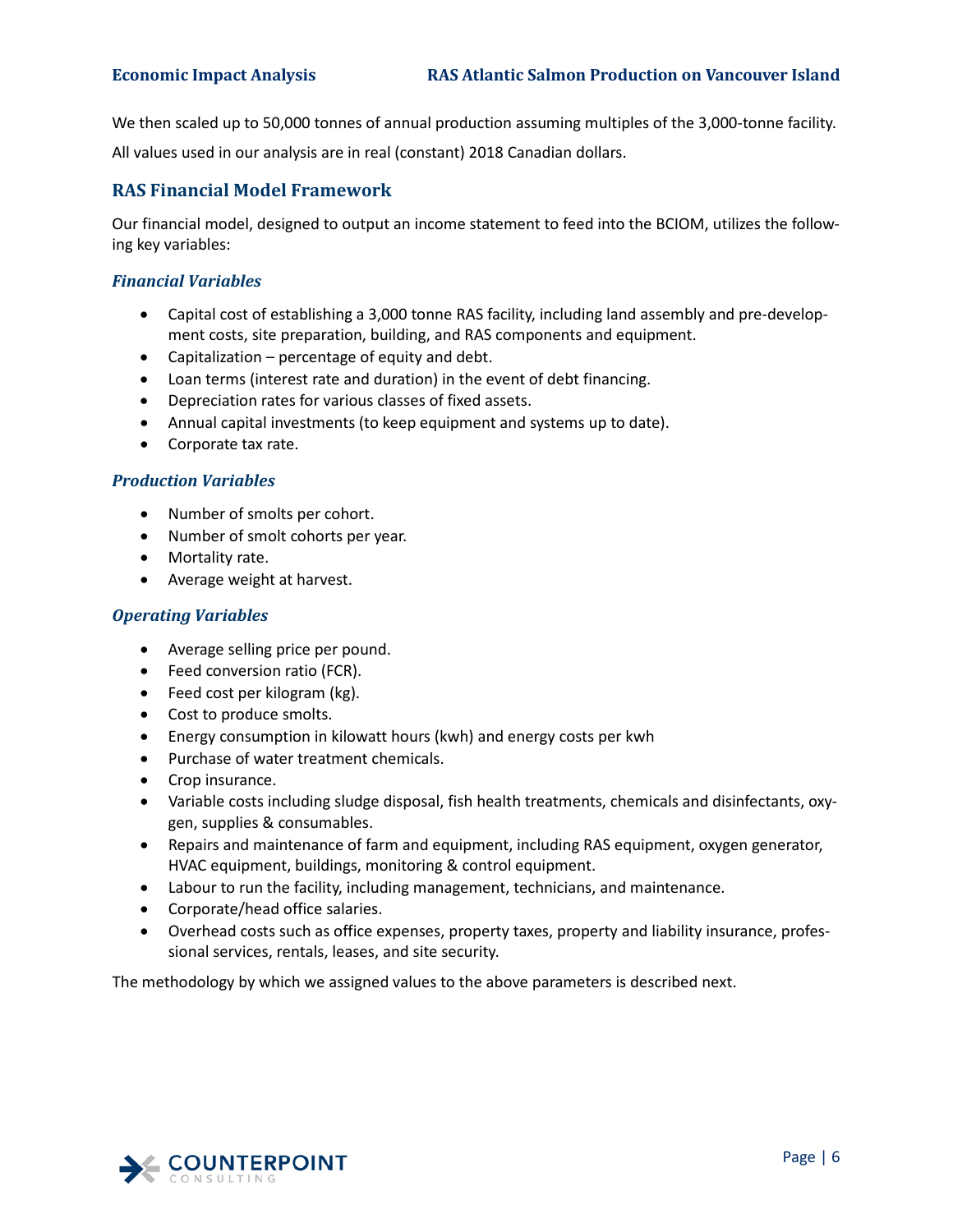## <span id="page-12-0"></span>**Information Collected and Considered**

## *Interviews*

We sourced data – ranging from financial reports to expert opinion on capital costs, operating costs, market prices, and the like – from the following individuals:

- Garry Ullstrom, CEO, Kuterra LP.
- Myron Roth, Industry Specialist Aquaculture & Seafood, Province of BC.
- Samuel Chen, Corporate & Business Development, Hudson Valley Fish Farms.
- Guy Dean, Vice-President & Chief Sales Officer, Albion Farms & Fisheries.
- Justin Henry, Aquaculture Consultant, Henry Aquaculture Consult Inc
- Steve Summerfelt, Chief Science Officer, Superior Fresh LLC, Wisconsin

## *Literature Search*

We considered concrete financial data found in the following articles or publications:

- Billund Aquakultur Service A/S Billund Aquaculture services (undated), Estimated Production Costs: Salmon Growout (4.5kgs) 2,000 tonnes/year.
- Fisheries and Oceans Canada (2010), Feasibility Study of Closed-Containment Options for the British Columbia Aquaculture Industry (Boulet, Struthers, and Gilbert).
- Liu et al (2016), Comparative economic performance and carbon footprint of two farming models for producing Atlantic salmon: Land-based closed containment system in freshwater and open net pen in seawater.
- Rosten et al (2013), Land-Based RAS and Open Pen Salmon Aquaculture: comparative economic and environmental assessment.
- DNB Markets (2017), Seafood Special Report: Deep dive into land-based farming.
- Bjorndal and Tusvik (2017), Land-based Farming of Salmon: Economic Analysis.
- DNB Markets (2018), Atlantic Sapphire: Merging the biologically possible with the economically viable.

While the above-cited publications contained specific price/cost data, we reviewed an array of publications providing background on RAS aquaculture (see Selected References).

## *Aquaculture Innovation Workshop 2018*

We attended the Aquaculture Innovation Workshop held in Miami, FL, December 4-6, 2018. The workshop was focused on RAS technology with a heavy emphasis on RAS farming of Atlantic salmon. The workshop presentations and informal conversations with experts in attendance helped us to validate our model and broaden our understanding of RAS technology. We toured the world's largest RAS Atlantic salmon farm (by far), now being constructed by Atlantic Sapphire in Homestead, FL, south of Miami.

## *Advisory Committee Advice*

Our work was reviewed by an Advisory Committee whose members (listed in the Introduction) are experts in aquaculture who are closely familiar with marine and land-based salmon aquaculture. Once back from the AIW in Miami, we prepared a draft RAS financial model for their review, populated with a combination of Mr Robinson's Base Case values and parameters amended by us.

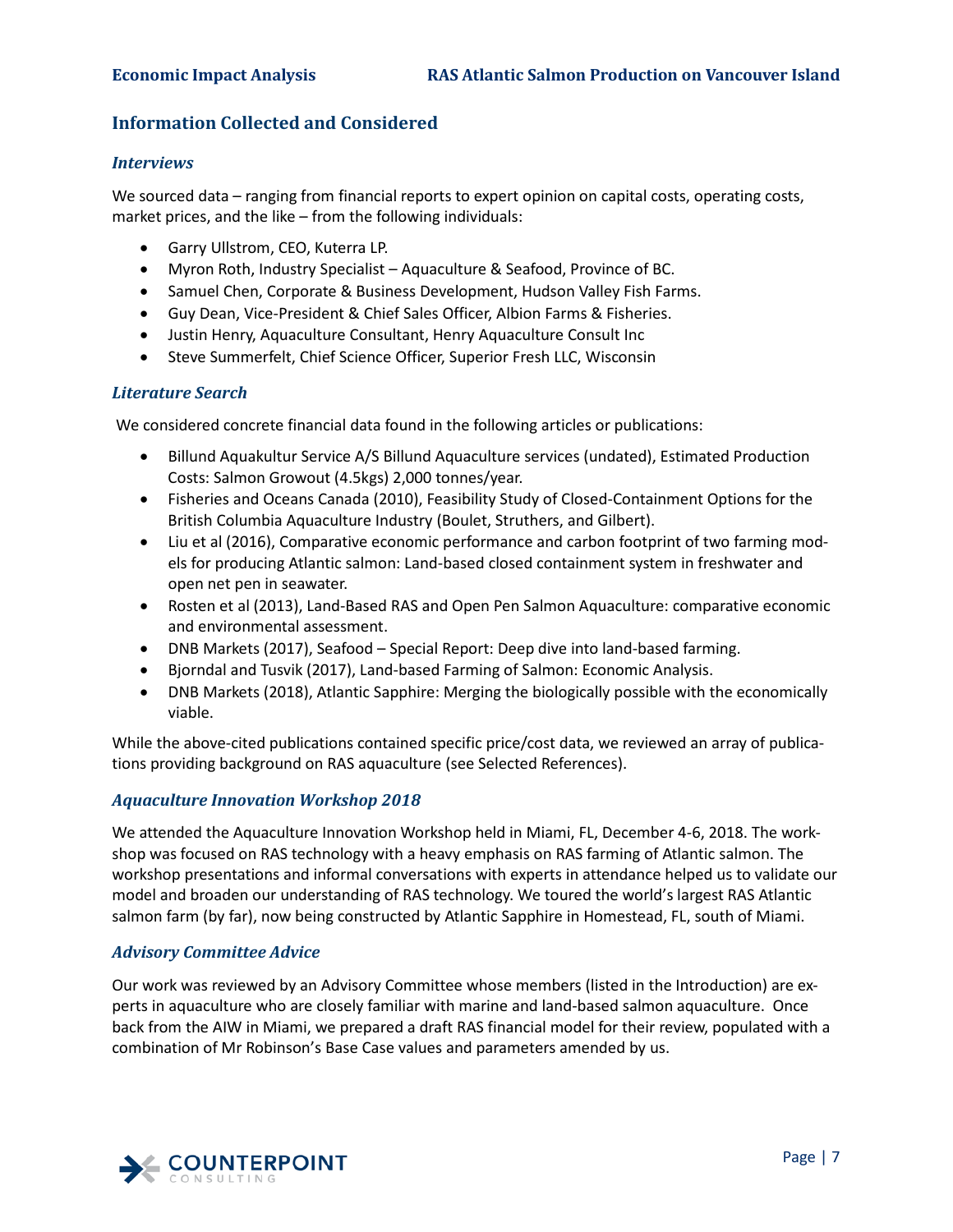The members of the Advisory Committee generally found that our model was too optimistic. They advised that our selling price assumption was too high and several specific cost items (eg, oxygen and energy) were too low. They advised that some operating parameters (eg, FCR and mortality) were optimistic.

On a broader scale, they also observed that the average production expense (variable cost) per kilogram of production in our model was well below the range reported in RAS salmon aquaculture models published in recent years. $14$ 

We considered this advice, along with all other input gathered, in arriving at the final version of our model presented here. The adjustments we made to particular production expenses and model parameters resulted in our average production expense per kilogram being right in the middle of the range of the studies cited by the Advisory Committee.

## <span id="page-13-0"></span>**Key Assumptions and Parameter Values**

Arriving at a final set of assumptions to populate the model was challenging.

A key issue is that there is no definitive dataset. There are no 3,000-tonne operating farms, and if there were, owners would be disinclined to divulge sensitive financial results. So providing "right and wrong" values is not possible. There is of necessity a grey area requiring considered judgement.

While our initial model was deemed unanimously by the members of the Advisory Committee to be too optimistic, when we incorporated the changes they suggested — again, working from very little data and none of it directly relevant to either a 3,000 tonne RAS facility nor one operating in some future steadystate — the model was not compelling in that its viability would be constantly threatened by even minor changes in markets, and the investment thesis was not credible: investors would be exceedingly unlikely to part with their capital for such meagre returns. That latter observation at least, is at odds with the almost daily announcements of new RAS facilities being planned.[15](#page-13-2)

We present as our Base Case a less optimistic version than our draft model but one that could plausibly operate and be viable and sustainable in a competitive market with changing input and output prices, and supply chain issues, and that could plausibly attract the investment capital needed to get off the ground in the first place.

Selling prices reflect the 2018 actual averages (\$4.31 per HOG lb), and production costs are higher than our draft model, but lower than current-day practitioners may be experiencing. This approach yields reasonable projected profitability on an absolute level, though rates of return on investment are modest, suggesting the need for government to provide incentives to attract the required investment capital. These Base Case assumptions were used to seed the BCIOM to generate all the economic impacts presented later in this report.

We subjected our Base Case to two Sensitivity Analyses.

In the first, selling price is increased to \$5.00 per HOG pound from \$4.31, while all costs remain unchanged. The higher price reflects the high-end of 2018 values and is more consistent with the belief that continued growth in demand will lead to strengthening prices in the future. Or, that RAS product

<span id="page-13-2"></span><sup>&</sup>lt;sup>15</sup> DNB recently reported that there is 500,000 tonnes of new planned RAS salmon production, twice what there was two years ago. https://www.undercurrentnews.com/2019/02/11/dnb-estimated-salmon-volumes-from-landbased-production-at-500000t-by-2026/.



<span id="page-13-1"></span> $14$  DNB (2017), Rosten et al (2013), Bjorndal & Tusvik (2017), Liu et al (2016), Iversen et al (2013), Kuterra (2015b), Kuterra (2016a).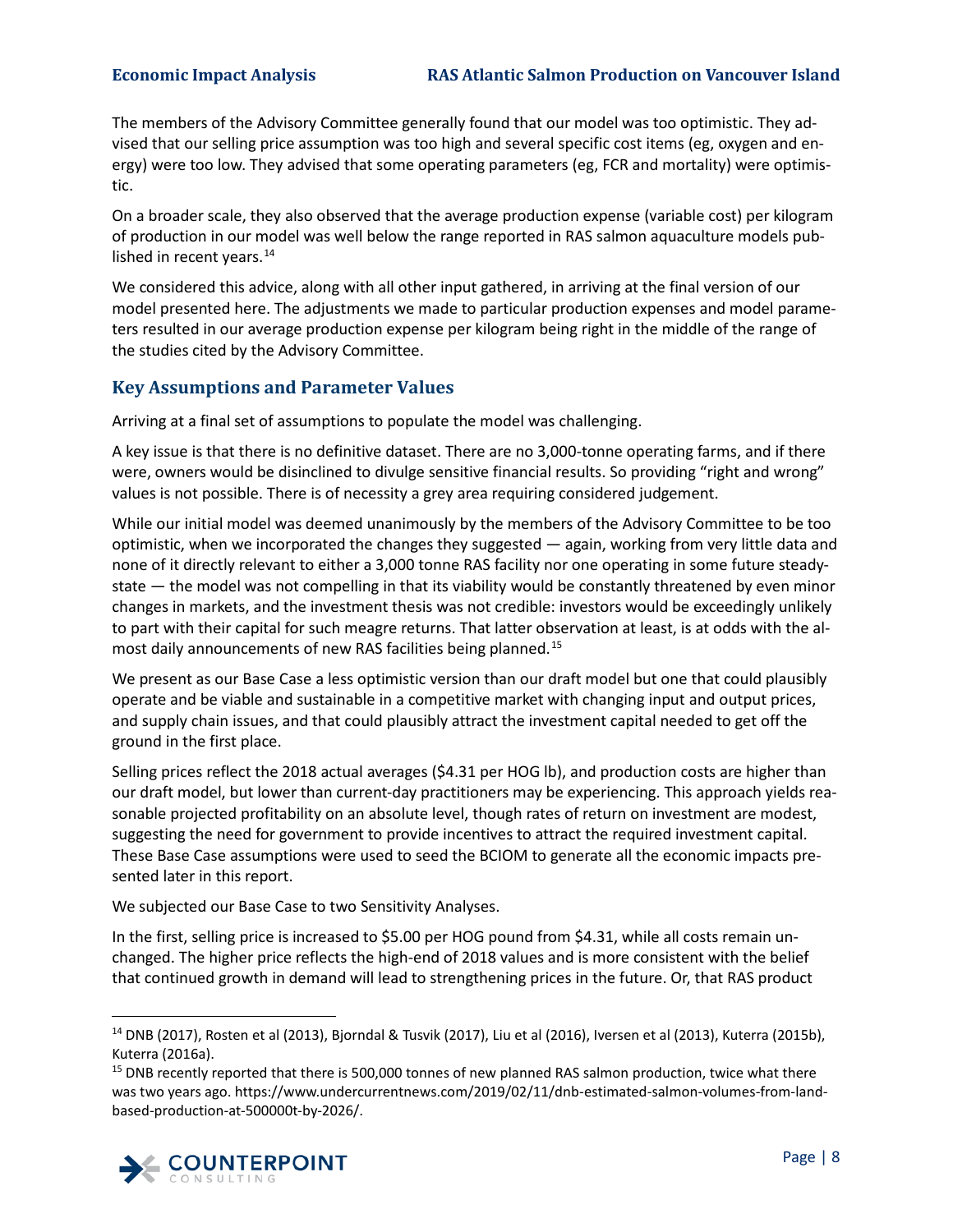may attract a price premium. We are not suggesting that \$5.00 represents a cap on potential prices, but rather provide this scenario to demonstrate that profitability escalates rapidly with improvements in selling price.

In the second, selling price remains at \$4.31 per HOG pound, while production (variable) costs rise by one-third (33%) in aggregate. The increase in production costs was chosen to arrive at an average production cost in the middle of the range cited by the Advisory Committee. Thus, this scenario reflects the essence if not the specifics of the advice we received from the Advisory Committee.

As specified in our Statement of Work, the model represents a snapshot of a future state in which RAS technology for growing Atlantic salmon has matured and reached a steady-state. While experts may disagree about the values of specific parameters, we feel the Base Case model as calibrated portrays a reasonable vision of a hypothetical future of RAS production of 50,000 tonnes of Atlantic salmon in British Columbia on which to base the estimation of economic impacts.

Next, we detail the key assumptions utilized in our Base Case model.

## *Capital Expense*

The breakdown of capital costs to build one 3,000 tonne RAS farm are shown in [Table 2.](#page-14-0)

| <b>Capital Expenses</b> | <b>Amount</b> | <b>Depreciation Rate</b> |  |  |
|-------------------------|---------------|--------------------------|--|--|
| Land                    | \$5,000,000   | በ%                       |  |  |
| Building & site prep    | \$18,495,117  | 10%                      |  |  |
| RAS equipment, other    | \$43,155,274  | 20%                      |  |  |
| Total                   | \$66,650,391  |                          |  |  |

<span id="page-14-0"></span>**Table 2: Capital Expenses**

## *Production Volume*

[Table 3](#page-14-1) shows the values of various production parameters that combine in the model to yield an annual production of 3,001 tonnes per RAS farm.

| 1996 - 1996 - 1996 - 1996 - 1996 - 1997 - 1998 - 1998 - 1998 - 1999 - 1999 - 199 |               |  |  |
|----------------------------------------------------------------------------------|---------------|--|--|
| <b>Production Volume Parameters</b>                                              | <b>Amount</b> |  |  |
| Smolts per cohort                                                                | 146,625       |  |  |
| Cohorts per year                                                                 |               |  |  |
| Mortality rate                                                                   | 5.34%         |  |  |
| Average fish weight at harvest (kg)                                              | 5.41          |  |  |

<span id="page-14-1"></span>**Table 3: Production Volume Parameters**

This approach indicates production of uniform, top-quality product (no off-grades, no under-size) that results in the full selling price being realized for every kilogram of production. We have used these parameters in order to describe a fully-mature RAS operation that has perfected its production processes and realized full production capability. In current practice, the production mix would likely include some product that, due to slower growth, early maturation, or other defects, would be down-graded and fetch diminished prices.

## *Selling Price*

With the assistance of Brian Vinci of The Conservation Fund, we obtained weekly (HOG equivalent) salmon prices from 2013 Q2 (week 14) to present from the NASDAQ Salmon Index: <https://salmonprice.nasdaqomxtrader.com/public/report?1>

We converted these prices from euros to CAD (Canadian Dollars) using weekly exchange rates and then used the Consumer Price Index (monthly values) to bring all values to 2018 real (constant) CAD.

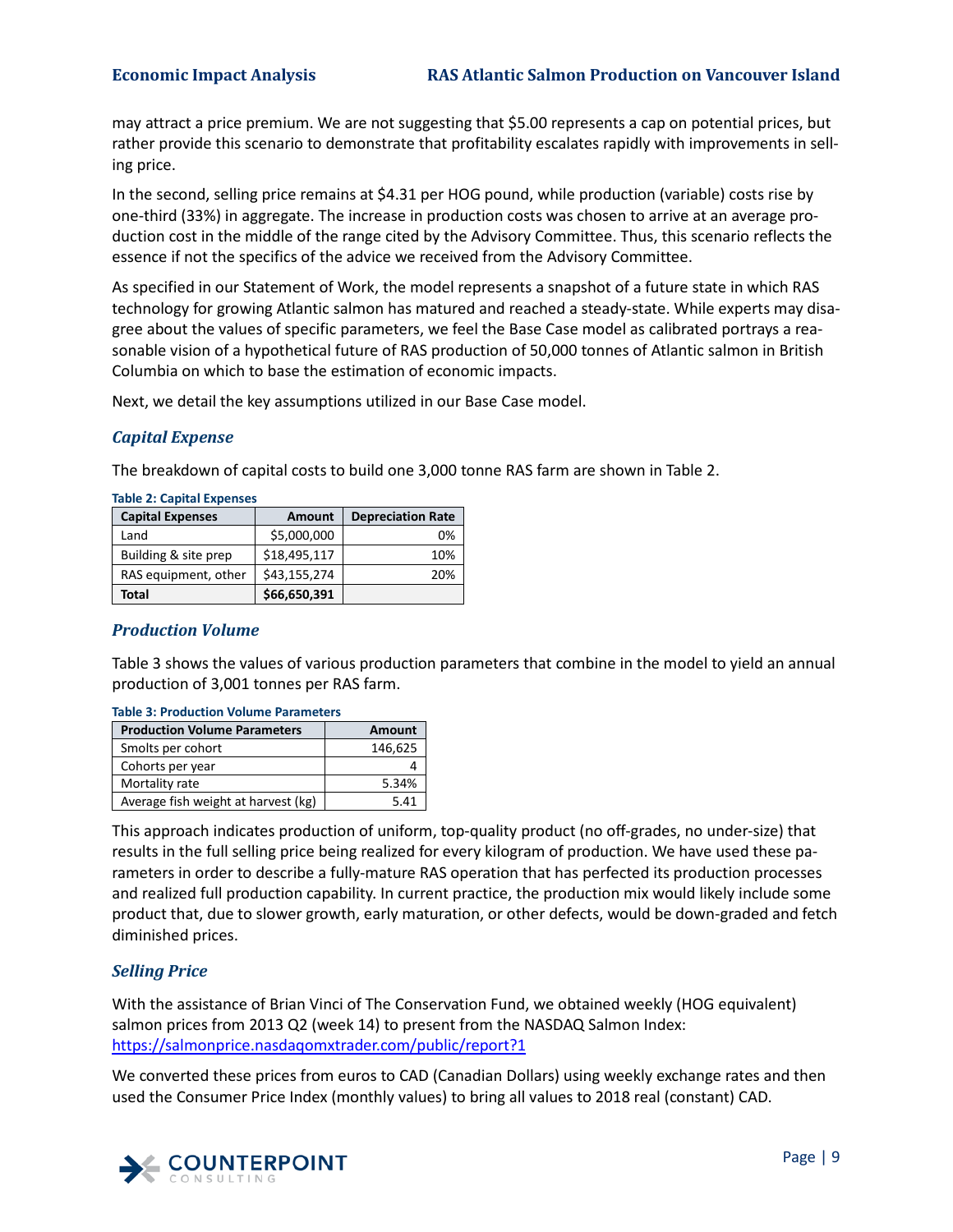Next, we calculated the average price for the entire time series (2013 Q2 – 2018 Q4 inclusive) and for 2018, and converted to 2018CAD\$/HOG lb. The resulting values were: \$3.85/HOG lb for the past six years and \$4.31/HOG lb for 2018.

In our base-case model we use the 2018\$/lb value of \$4.31/lb. [16](#page-15-3)

The NASDAQ Salmon Index prices appear to be FOB<sup>[17](#page-15-4)</sup> Oslo. The landed price in North America would therefore be higher to account for the cost of insurance and freight (and possibly other costs). These costs would offset the higher price, leaving Gross Profit, EBITDA, and Net Income unchanged in our financial model.

## *Yields*

The following recovery rates are used throughout the analysis:

<span id="page-15-0"></span>**Table 4: Product Yields**

| <b>Product Form</b>      | Yield  | <b>Yield from Live</b> |
|--------------------------|--------|------------------------|
| Live (whole fish)        | 100.0% | 100.0%                 |
| Live -> Stunned & Bled   | 94.0%  | 94.0%                  |
| Stunned & Bled -> HOG    | 90.5%  | 85.1%                  |
| $HOG \rightarrow$ Fillet | 63.8%  | 57.7%                  |

## *Production Expenses*

<span id="page-15-1"></span>**Table 5: Production Expenses**

The inputs for key production expenses (smolts, feed, and energy) are shown in [Table 5.](#page-15-1)

| lable 5: Production Expenses          |               |  |  |  |
|---------------------------------------|---------------|--|--|--|
| <b>Production Expense Assumptions</b> | <b>Amount</b> |  |  |  |
| Smolt cost per unit                   | \$1.56        |  |  |  |
| Feed conversion ratio (FCR)           | 1.10          |  |  |  |
| Feed cost per kg                      | \$2.11        |  |  |  |
| Energy rate per kwh                   | \$0.086       |  |  |  |
| Kwh of energy per year                | 15,108,962    |  |  |  |

Smolt cost is the inferred cost of producing each unit in an in-house hatchery (no vaccinations are included in the cost).

## *Labour*

[Table 6](#page-15-2) shows the labour costs incurred by a single RAS facility.

<span id="page-15-2"></span>**Table 6: Labour Costs**

| <b>Labour Costs</b>             | <b>Amount</b> |
|---------------------------------|---------------|
| Production labour & supervision | \$1,275,982   |
| Administrative salaries         | \$515,000     |
| Professional fees & services    | \$308,235     |
| Labour portion of R&M           | \$362,690     |
| Total                           | \$2,518,812   |

<span id="page-15-3"></span> <sup>16</sup> DNB is forecasting market prices of CAD\$4.19/HOG lb in 2019 and CAD\$4.12/HOG lb in 2020. https://www.undercurrentnews.com/2019/02/11/dnb-estimated-salmon-volumes-from-land-based-production-at-500000t-by-2026/

<span id="page-15-4"></span><sup>&</sup>lt;sup>17</sup> Free-on-board, meaning the buyer assumes responsibility and liability for the products at the point of departure to the destination market, and pays all costs associated with getting the product from the producer to the market/customer.

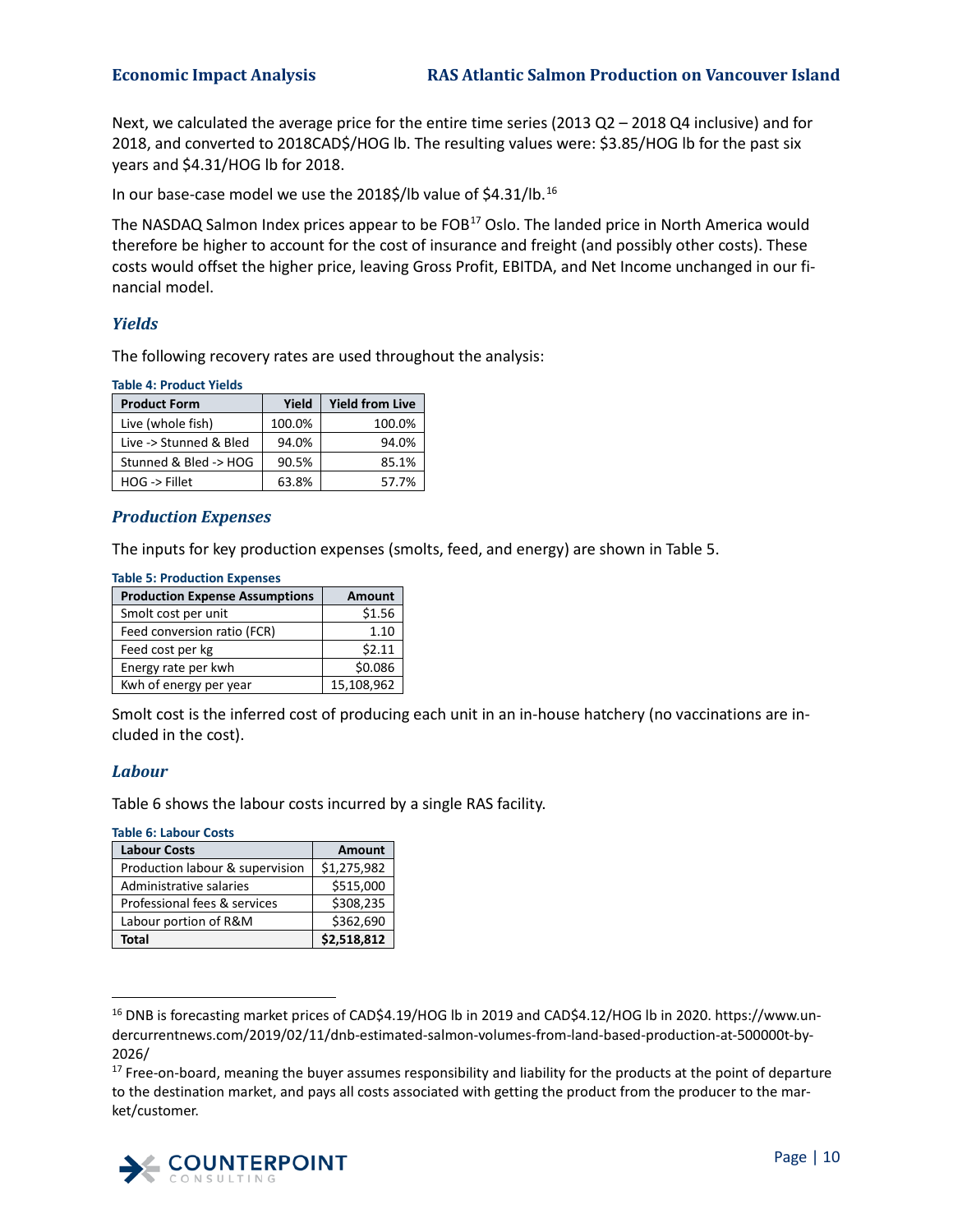## *Other Farm Expenses*

We have made a host of assumptions for the lesser production and overhead expenses; these are presented subsequently in the "RAS Financial Model Results" section.

## *Income Taxes*

We have applied the following combined federal and provincial income tax rates for the analysis:

- Initial \$500,000 of net income: 11%
- Income above \$500,000: 26.5%

## *Trucking, Processing, and Sales/Admin*

Our base assumptions for this portion of the analysis are shown in [Table 7.](#page-16-2) We assume that these functions will not be performed at the farm level but rather will be borne by the buyer of the farm's product.

<span id="page-16-2"></span>

| Trucking, Processing, and Sales & Marketing Costs             | <b>Amount</b> |
|---------------------------------------------------------------|---------------|
| Trucking rate/kg from farm to local processor                 | \$0.07        |
| Trucking rate/kg from local processor to customer             | \$0.64        |
| Primary processing rate per finished kg (include packaging)   | \$1.15        |
| Secondary processing rate per finished kg (include packaging) | \$2.55        |
| Marketing, sales, and admin fees (% of farmgate value)        | 5%            |

These values are drawn from the Robinson model, with the exception of the Marketing et al assumption, which is our own estimate. While trucking, processing, and sales/administration do not factor into the income statement of the RAS farm, they do count as economic impacts in the EIA.

# <span id="page-16-0"></span>**RAS Financial Model Results**

We present the output of our financial model — a single-year snapshot of operations several years after start-up — as follows. Both single-farm results and industry-wide results (50,000 tonnes of production comprised of 3,000 tonne farms) are shown.

## <span id="page-16-1"></span>**Capitalization**

The up-front investment costs are shown i[n Table 8.](#page-16-3)

<span id="page-16-3"></span>**Table 8: RAS Capital Costs**

| <b>Capital Cost</b> | <b>One RAS Facility</b> | <b>All RAS Facilities</b> |
|---------------------|-------------------------|---------------------------|
| Land                | \$5,000,000             | \$83,333,333              |
| Facility            | \$61,650,391            | \$1,027,506,514           |
| <b>Totals</b>       | \$66,650,391            | \$1,110,839,847           |

The facility cost (excluding land) works out to \$20.00 per kilogram of output. We added a component for assembly of land (including land purchase, development, and permitting costs).

The sources of funding for this investment are shown in [Table 9.](#page-16-4)

| <b>Source of Funds</b> | <b>One RAS Facility</b> | <b>All RAS Facilities</b> |
|------------------------|-------------------------|---------------------------|
| Equity (60%)           | \$39.990.235            | \$666,503,908             |
| Debt (40%)             | \$26,660,156            | \$444,335,939             |
| <b>Totals</b>          | \$66,650,391            | \$1,110,839,847           |

<span id="page-16-4"></span>

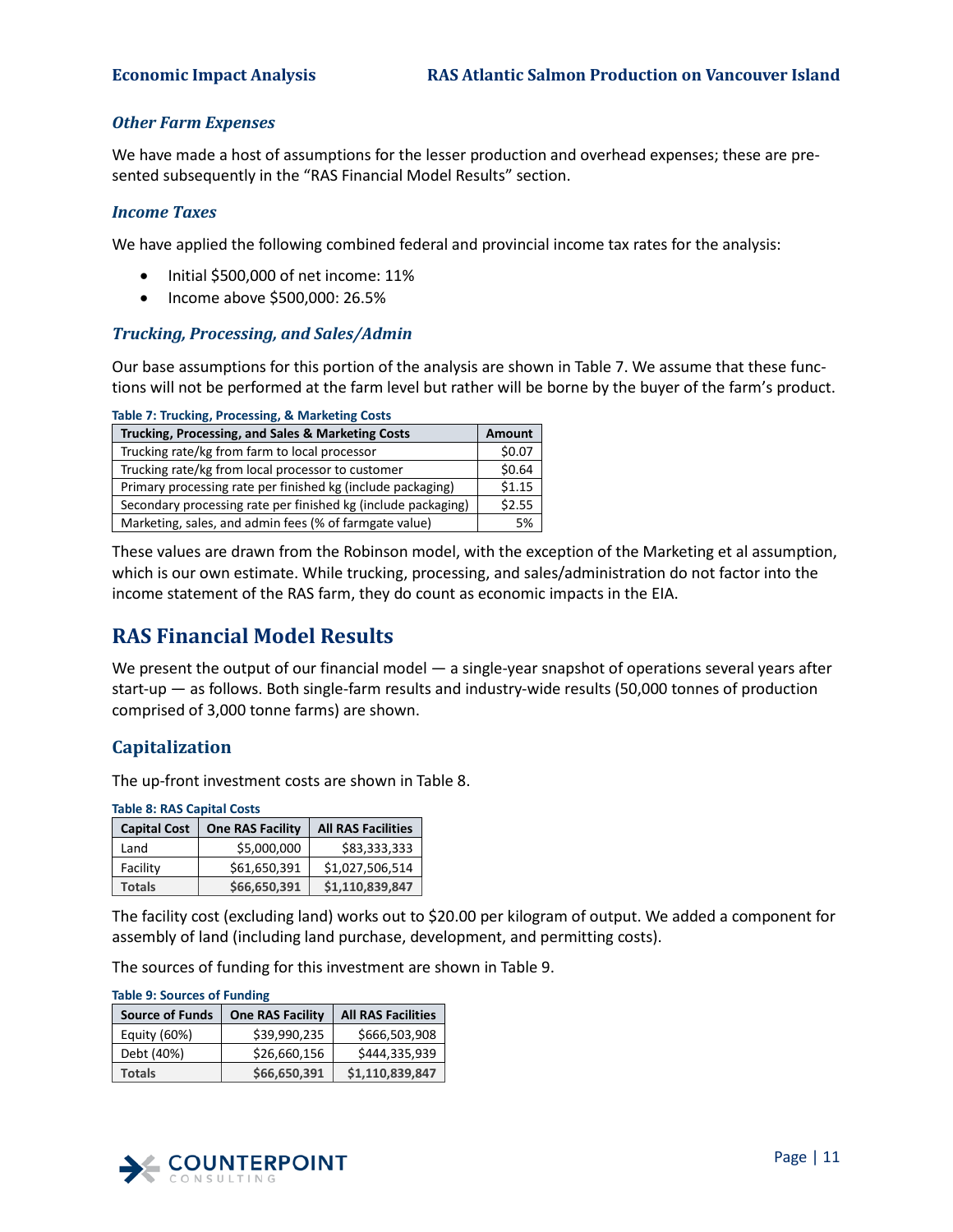Sixty percent of the capital cost would be funded through equity, with debt (10-year term, 7% interest rate, blended principal & interest payments) making up the balance.<sup>[18](#page-17-4)</sup>

## <span id="page-17-0"></span>**Production and Product Forms**

The amount of live fish grown, and the amount of finished production by product form (accounting for processing weight-loss), are shown i[n Table 10.](#page-17-2) Farmed Atlantic salmon is processed into two major product forms: head-on gutted (HOG) and fillets.

<span id="page-17-2"></span>

| <b>Table 10: Production &amp; Pricing Summary</b>  |                         |                           |  |
|----------------------------------------------------|-------------------------|---------------------------|--|
| <b>Production and Pricing Summary</b>              | <b>One RAS Facility</b> | <b>All RAS Facilities</b> |  |
| Production Volume (kgs live weight)                | 3,001,000               | 50,016,667                |  |
| HOG production to market (kgs finished product)    | 1,914,713               | 31,911,884                |  |
| Fillet production to market (kgs finished product) | 407,196                 | 6,786,594                 |  |
| Total finished product weight (kgs)                | 2,321,909               | 38,698,478                |  |

In arriving at production output, we used Robinson's assumptions regarding annual smolt intake, mortality rates, and growth rates (size at maturity).

We assumed that 75% of production would be directed to market in HOG form and 25% processed into fillet form. While this ratio may be reversed for small amounts of production that could be sold locally, we judged that, for industrial volumes of BC RAS salmon, the bulk of production would likely be sold into further-flung markets (primarily, the western USA). When trucked significant distances, customers generally prefer the HOG product form.

## <span id="page-17-1"></span>**Sales Revenue**

Prices in the industry are typically quoted for HOG product. As described above, we have chosen an average selling price of \$4.31 per HOG lb. We then converted it to a per kilogram price and backed out the yields to express the farmgate price per live kilogram, which equals \$8.08/kg. The resulting revenue is shown in [Table 11.](#page-17-3)

| <b>Sales Revenues</b>                    | <b>One RAS Facility</b> | <b>All RAS Facilities</b> |
|------------------------------------------|-------------------------|---------------------------|
| Gross Sales Revenue                      | \$24,257,913            | \$404,298,557             |
| Less: in-plant processing (stun & bleed) | \$142.965               | \$2.382.744               |
| <b>Net Sales Revenue</b>                 | \$24,114,949            | \$401,915,813             |

### <span id="page-17-3"></span>**Table 11: RAS Farm Revenues**

We offer the following considerations regarding selection of a selling price:

- There is much bullish sentiment in the farmed salmon industry with respect to pricing, given that prices have risen in recent years despite growth in production levels. This points to favourable demand dynamics.
- Some people think that RAS Atlantic farmed salmon will earn a premium over the commodity price level, while others think that the premium will evaporate as RAS production reaches industrial volumes.
- The anecdotal evidence largely favours the notion that, even if a price premium can be commanded in certain markets, at certain times, and for certain (relatively small) production volumes, they tend to disappear once production is scaled up. This conforms with the economic fundamental that prices will not long deviate from their true equilibrium levels.

<span id="page-17-4"></span> $18$  Currently, few RAS facilities are able to borrow, given the novelty of the business model, but we assume this will change as the industry matures.

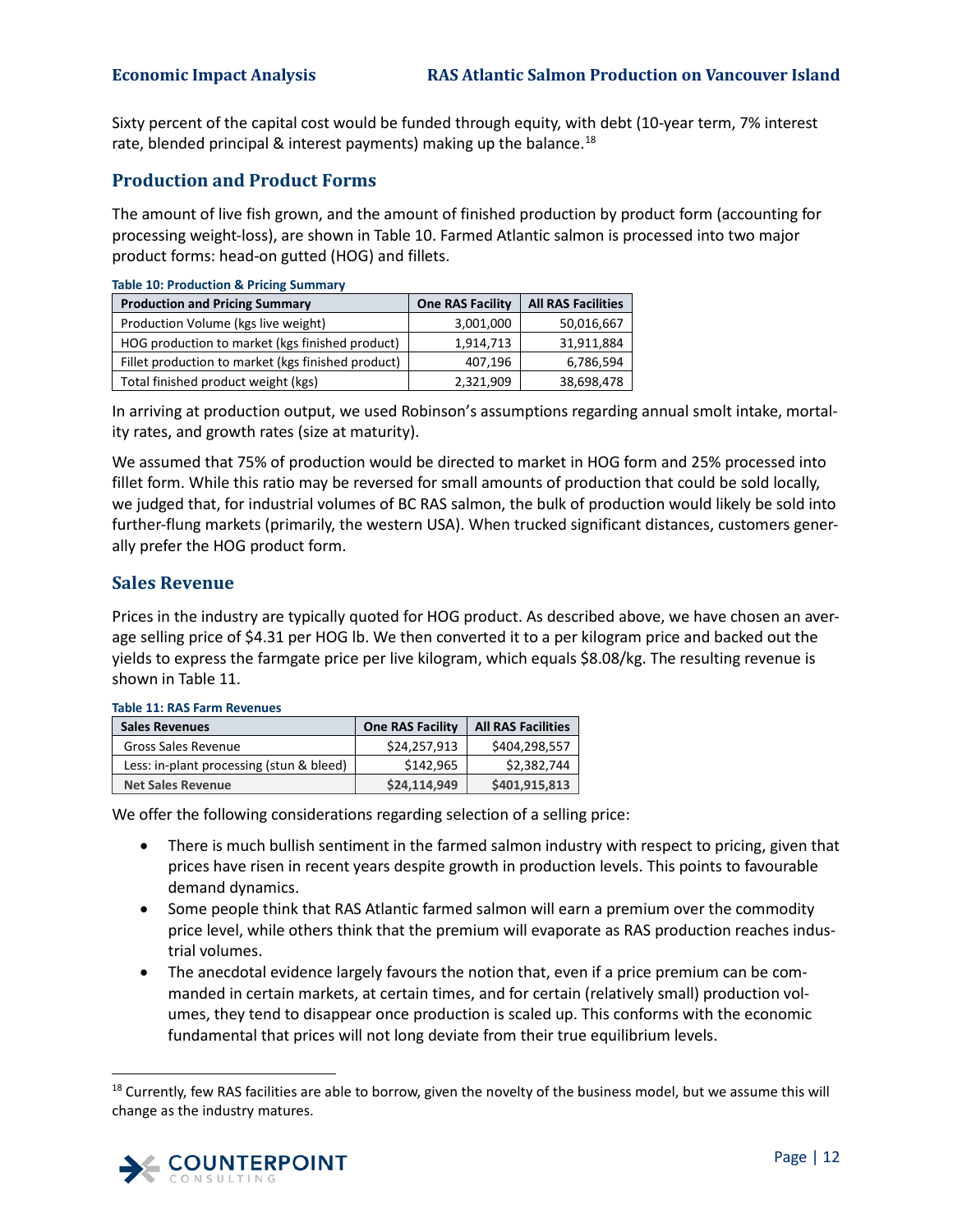- We were told that RAS salmon producers are building facilities based on the assumption of average, commodity (not premium) prices for their product.
- Our analysis tells us that selling price is the single most important variable in the profitability equation for a RAS facility: results are more sensitive to this factor than to any of the cost variables).
- Notwithstanding the above, the revenue-side is not an important factor in an Economic Impact analysis, it is the cost-side that drives impacts.

We believe that \$4.31 is a realistic selling price estimate, neither optimistic nor pessimistic. To demonstrate the effect of higher prices, we provide a scenario subsequently (Sensitivity Analysis section) that shows the impact of a \$5.00 price point.

## <span id="page-18-0"></span>**Production Expenses (Variable Costs)**

For production expenses, we began with the ratios and costs in the Robinson model, and made adjustments based on various input and feedback.

| <b>Production Facility Expenses (including Hatchery)</b> | <b>One RAS Facility</b> | <b>All RAS Facilities</b> |
|----------------------------------------------------------|-------------------------|---------------------------|
| Feed                                                     | \$7,408,355             | \$123,472,579             |
| Energy                                                   | \$1,409,164             | \$23,486,059              |
| Labour                                                   | \$1,275,982             | \$21,266,367              |
| Water treatments                                         | \$791,225               | \$13,187,083              |
| Crop insurance                                           | \$174,743               | \$2,912,383               |
| Solid Waste/Sludge Disposal                              | \$122,981               | \$2,049,687               |
| Fish Health & Treatments                                 | \$93,799                | \$1,563,321               |
| Chemicals, Cleaners and Disinfectants                    | \$62,533                | \$1,042,214               |
| Oxygen                                                   | \$200,626               | \$3,343,769               |
| Supplies & Consumables                                   | \$35,956                | \$599,273                 |
| <b>Effluent Discharge</b>                                | \$10,526                | \$175,439                 |
| <b>Disposal Mortalities</b>                              | \$9,693                 | \$161,543                 |
| R&M - RAS Equipment                                      | \$375,197               | \$6,253,283               |
| R&M - Oxygen Generator                                   | \$250,131               | \$4,168,855               |
| R&M - HVAC Equipment                                     | \$87,546                | \$1,459,099               |
| R&M - Buildings                                          | \$46,900                | \$781,660                 |
| R&M - Monitoring & Control Equip.                        | \$46,900                | \$781,660                 |
| R&M - Feed Equipment                                     | \$37,520                | \$625,328                 |
| R&M - Machinery and Equipment (Other)                    | \$37,520                | \$625,328                 |
| R&M Site and All Other                                   | \$25,013                | \$416,886                 |
| <b>Totals</b>                                            | \$12,502,309            | \$208,371,816             |

<span id="page-18-1"></span>**Table 12: Production Expenses (Variable Costs)**

The production costs shown above are the key drivers of the economic activity that is measured by an Economic Impact Analysis. The first three — feed, energy, and labour – account for 81% of total Production Costs.

While we have identified values for each specific line item, we are most concerned that the total for production costs is of the correct order of magnitude. We subsequently provide a scenario that analyzes the impacts of a substantially higher production cost level.

Embedded within the Production Cost schedule shown above are the costs to produce each year's smolts in an in-farm hatchery. This cost is shown by major expense category as follows:

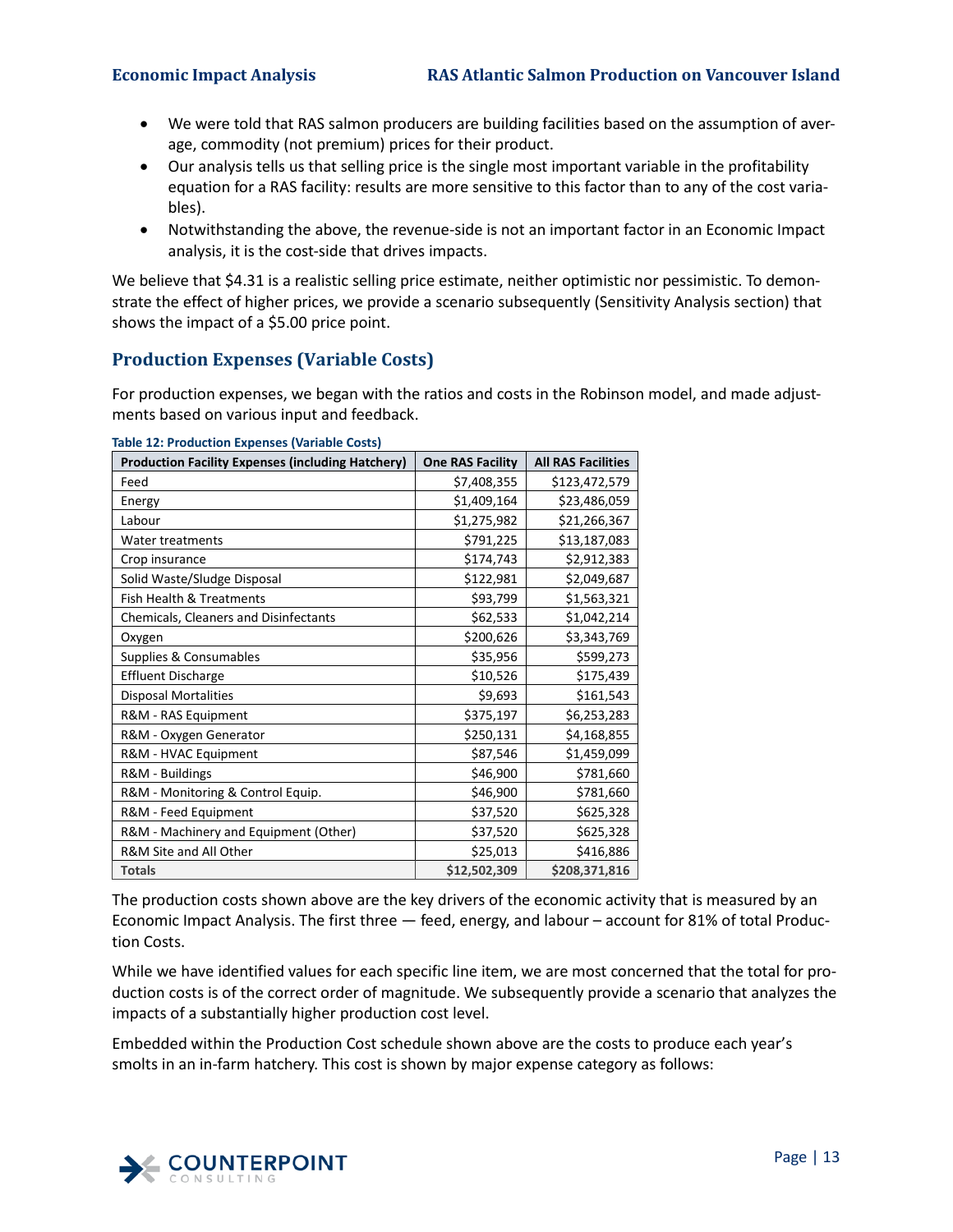| <b>Hatchery Cost Component</b> | <b>Annual Cost</b> |
|--------------------------------|--------------------|
| Feed                           | \$448,321          |
| Energy                         | \$109,793          |
| Labour                         | \$201,287          |
| Water treatments               | \$82,345           |
| Other operating                | \$73,195           |
| <b>Total</b>                   | \$914,940          |

<span id="page-19-1"></span>

| Table 13: Annual Hatchery Cost for a single farm |  |  |
|--------------------------------------------------|--|--|
|                                                  |  |  |

The indicated cost per smolt is \$1.56.

## <span id="page-19-0"></span>**Fixed Expenses (Overheads)**

Our assumed level of overhead for a RAS farm is light relative to the volume of business activity, even after bolstering the costs in the Robinson model. We developed the following estimates, based on the detailed expense categories in the Robinson model.

<span id="page-19-2"></span>

| <b>Fixed Expenses</b>                        | <b>One RAS Facility</b> | <b>All RAS Facilities</b> |
|----------------------------------------------|-------------------------|---------------------------|
| Head office salaries & benefits              | \$515,000               | \$8,583,333               |
| Insurance (general)                          | \$215,776               | \$3,596,273               |
| Office Supply, Equipment and Furnishings     | \$28,452                | \$474,207                 |
| Communications and IT (hardware and charges) | \$18,968                | \$316,138                 |
| Property Tax Expense                         | \$147,004               | \$2,450,071               |
| Government Fees & Permits                    | \$4,742                 | \$79,035                  |
| Professional Services- Financial             | \$23,710                | \$395,173                 |
| Bank charges and Line of credit interest     | \$4,742                 | \$79,035                  |
| <b>Audit Charges</b>                         | \$9,484                 | \$158,069                 |
| <b>Travel Expense</b>                        | \$42,679                | \$711,311                 |
| Meetings & Entertainment                     | \$28,452                | \$474,207                 |
| Vehicle Fuel, repair, licence, etc           | \$14,226                | \$237,104                 |
| Vehicle lease                                | \$47,421                | \$790,345                 |
| <b>Equipment Rental</b>                      | \$33,195                | \$553,242                 |
| Disposal - Garbage                           | \$18,968                | \$316,138                 |
| Misc Supplies (non -production)              | \$9,484                 | \$158,069                 |
| Professional Services- Engineering           | \$47,421                | \$790,345                 |
| Professional Services- Environmental         | \$47,421                | \$790,345                 |
| Professional Services-Legal                  | \$56,905                | \$948,415                 |
| Professional Services- Other Technical       | \$28,452                | \$474,207                 |
| <b>Training &amp; Courses</b>                | \$61,647                | \$1,027,449               |
| Labour Recruitment (ongoing)                 | \$9,484                 | \$158,069                 |
| Tools & Small Equipment                      | \$33,195                | \$553,242                 |
| Propane                                      | \$9,484                 | \$158,069                 |
| Land Freight & Postage                       | \$4,742                 | \$79,035                  |
| <b>Work Outfits</b>                          | \$9,484                 | \$158,069                 |
| Fish Testing - Non Fish health               | \$37,937                | \$632,276                 |
| Veterinarian visits and fish health testing  | \$47,421                | \$790,345                 |
| Other Testing (non-fish)                     | \$9,484                 | \$158,069                 |
| <b>Site Security</b>                         | \$113,810               | \$1,896,829               |
| <b>Totals</b>                                | \$1,679,191             | \$27,986,515              |

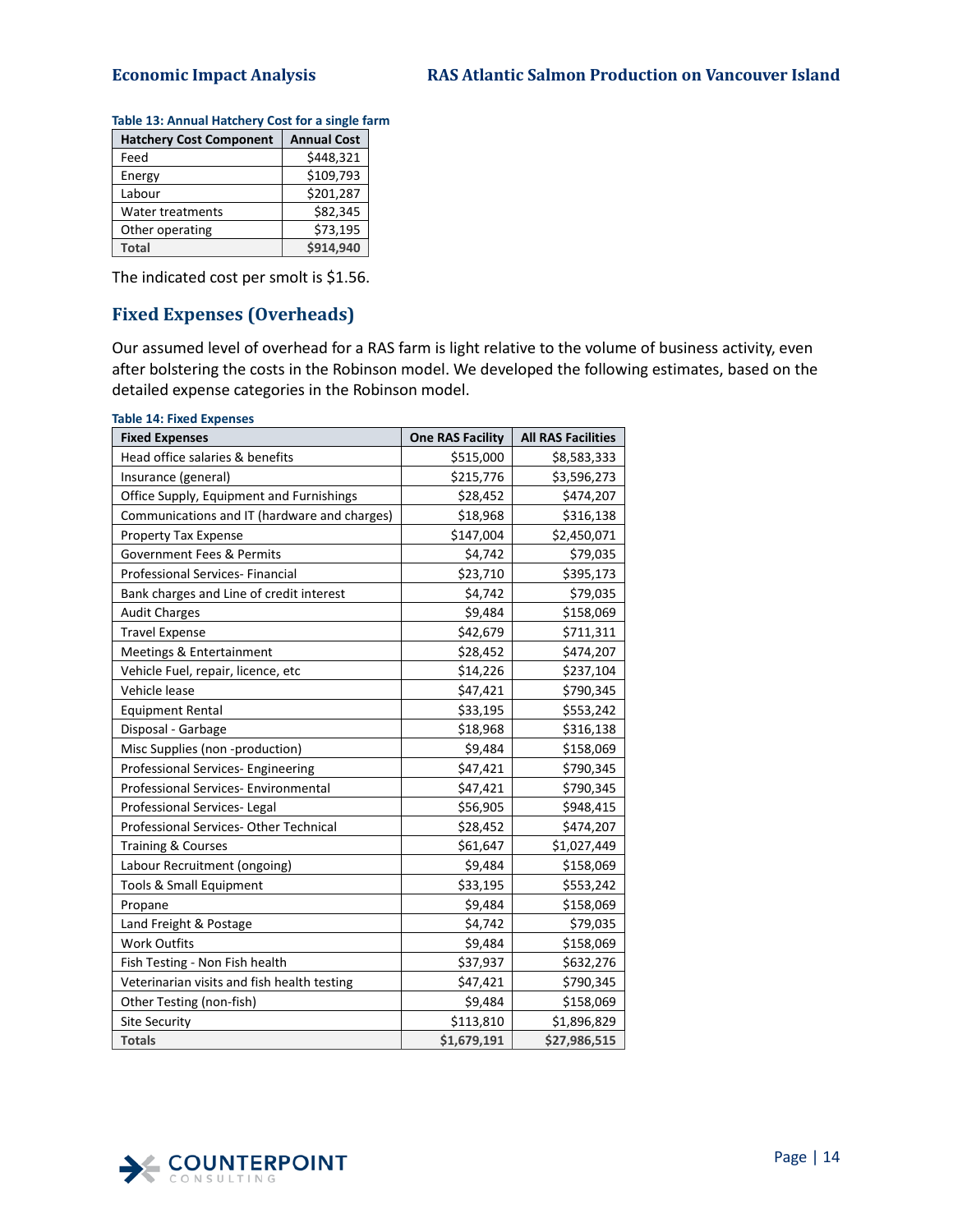## <span id="page-20-0"></span>**Other Values**

Other variables significantly impacting income and cash flow are shown in the next table.

| <u>iaule 15. Filialiulai Iteliis</u> |                         |                           |
|--------------------------------------|-------------------------|---------------------------|
| <b>Other Items</b>                   | <b>One RAS Facility</b> | <b>All RAS Facilities</b> |
| Depreciation                         | \$2,484,095             | \$41,401,577              |
| Interest on capital loans            | \$1,129,791             | \$18,829,847              |
| Principal payments                   | \$2,666,016             | \$44,433,594              |
| Capital expenditures                 | \$500,000               | \$8,333,333               |
| Income taxes                         | \$1,597,184             | \$26,619,738              |

<span id="page-20-3"></span>**Table 15: Financial Items**

We have calculated Depreciation using a declining balance formula and the depreciation rates set out in [Table 8](#page-16-3) (pag[e 11\)](#page-16-3). The Depreciation figure shown in [Table 15](#page-20-3) is the value for Year 10 after the commencement of construction and is representative of steady-state operations for the RAS facilities.

The Interest on Capital Loans and Principal Payments shown i[n Table 15](#page-20-3) were calculated using a blended annual formula for a loan with a ten-year term paying 7% interest, as discussed with reference t[o Table 9](#page-16-4) (page [11\)](#page-16-4). These are annual values that would be constant over the ten-year life of the loan.

## <span id="page-20-1"></span>**Trucking, Processing & Sales**

Trucking, processing, and sales & marketing costs (after farm-gate) would be borne by buyers but conducted within BC. These costs are shown in [Table 16.](#page-20-4)

| <b>Processing, Trucking, Sales Costs</b> | <b>One RAS Facility</b> | <b>All RAS Facilities</b> |
|------------------------------------------|-------------------------|---------------------------|
| <b>Trucking</b>                          | \$1,660,777             | \$27,679,618              |
| Primary processing                       | \$2,923,129             | \$48,718,809              |
| Secondary processing                     | \$1,040,018             | \$17,333,640              |
| Sales, marketing, administration         | \$1,205,747             | \$20,095,791              |
| <b>Totals</b>                            | \$6,829,671             | \$113,827,858             |

<span id="page-20-4"></span>**Table 16: Processing, Trucking & Sales Costs**

It is assumed that all this activity would take place in BC using local facilities and suppliers, so the substantial economic impacts are fully accounted-for in the analysis.

Our rationale for excluding processing, trucking, and sales from the income statement of the RAS farms is as follows:

- The presence of existing processing facilities in the region is one of the draws for attracting RAS investment.
- Canadian processing regulations are highly complex and onerous, so in-house processing would add significant cost and complexity to a farm operation.

Had we opted to include these activities in our farm income statement, the net effect on the bottom line – increasing revenues and costs to the farm by similar amounts – would have been nil. Further, the results of the economic impact analysis are unaffected by whether the farms or the buyers are responsible for these activities, since the analysis is from the perspective of the province, not the individual firm or industry.

## <span id="page-20-2"></span>**Summary of RAS Farm Results**

For a single 3,000-tonne farm, and for a 50,000-tonne industry, net income and cash flow are summarized in [Table 17.](#page-21-2)

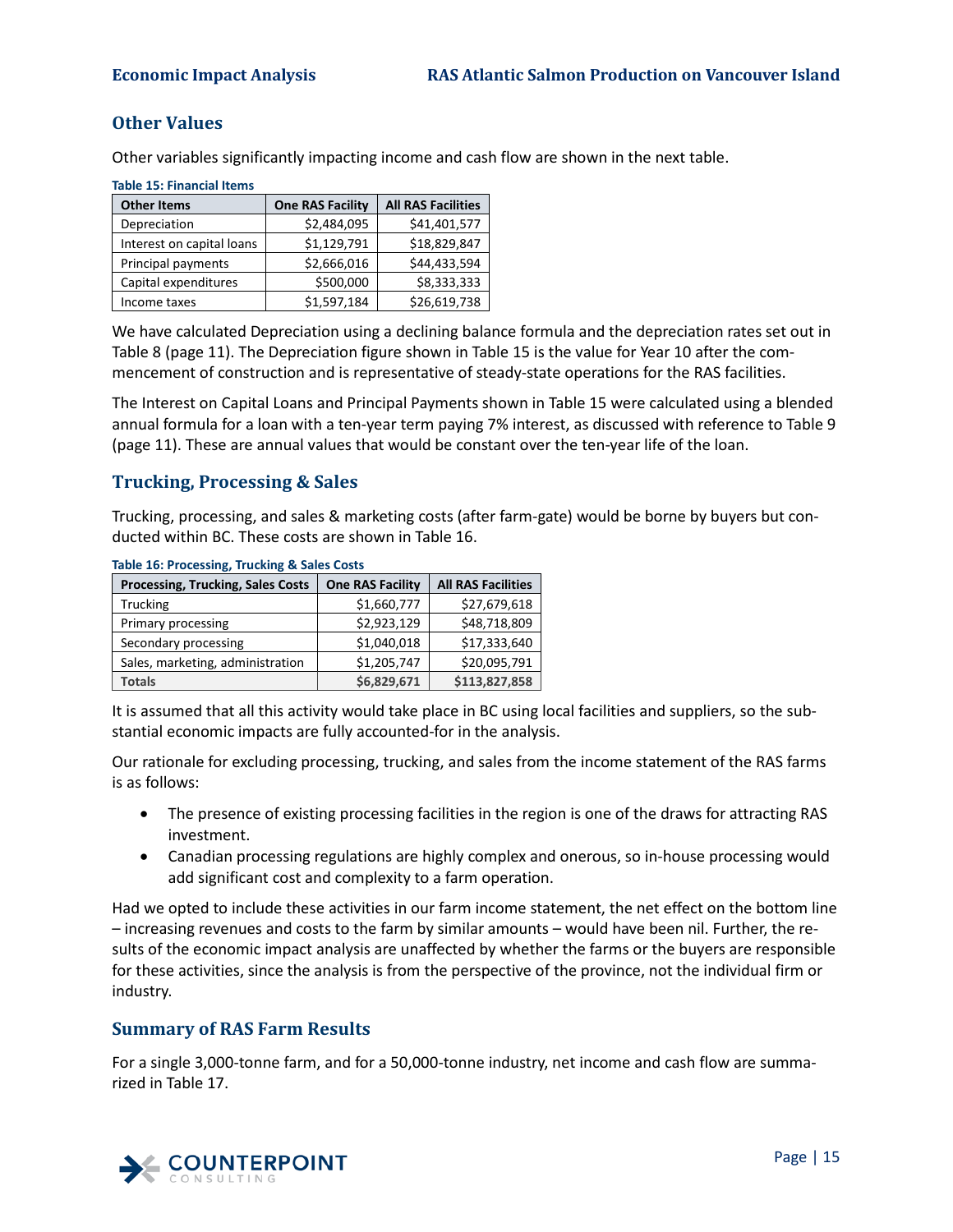| Summary                              | <b>One RAS Facility</b> | <b>All RAS Facilities</b> |
|--------------------------------------|-------------------------|---------------------------|
| Revenue                              | \$24,114,949            | \$401,915,813             |
| Less: Production (variable) expenses | \$12,502,309            | \$208,371,816             |
| <b>Gross Profit</b>                  | \$11,612,640            | \$193,543,996             |
| Less: Fixed expenses                 | \$1,679,191             | \$27,986,515              |
| <b>EBITDA</b>                        | \$9,933,449             | \$165,557,481             |
| Less: Depreciation                   | \$2,484,095             | \$41,401,577              |
| Less: Interest on long term debt     | \$1,129,791             | \$18,829,847              |
| <b>Earnings before Taxes</b>         | \$6,319,563             | \$105,326,057             |
| Less: income taxes                   | \$1,597,184             | \$26,619,738              |
| <b>Net Income</b>                    | \$4,722,379             | \$78,706,319              |
| Add: depreciation                    | \$2,484,095             | \$41,401,577              |
| Less: principal payments             | \$2,666,016             | \$44,433,594              |
| Less: capital expenditures           | \$500,000               | \$8,333,333               |
| <b>Cash Flow</b>                     | \$4,040,458             | \$67,340,968              |

### <span id="page-21-2"></span>**Table 17: RAS Model Results: Summary**

We characterize these Base Case forecast results as follows:

- The business shows a healthy level of profitability, with gross margins of 48%, and net income as a percentage of gross sales equaling 19%. These are respectable levels for an industrial activity.
- While profits are solid, this is a business with high up-front capital requirements and a multi-year time lag between initial investment and sale of the first crop cohort. Our Base Case scenario shows tepid returns on investment, with internal rate of return (IRR) ranging from 3% to 9% de-pending upon the assumptions used in the calculation.<sup>[19](#page-21-3)</sup>

Next, we show how two variations – one showing higher prices, the other higher costs – impact the Base Case results presented above.

## <span id="page-21-0"></span>**Sensitivity Analysis**

In this section, we examine the sensitivity of our RAS financial model to changes in key parameter values.

## <span id="page-21-1"></span>**Higher Selling Price**

Examination of Base Case results could trigger the question: why would an investor back RAS salmon aquaculture when the indicated rates of return are so marginal? The answer, in our view, is that an investor would be attracted to this business model in large part because of a bullish outlook on the market for farmed Atlantic salmon.

RAS proponents point to a track-record of rising selling prices for farmed Atlantic salmon despite steadily increasing supply. They believe that RAS is a superior means of growing Atlantic salmon, from both sustainability and product quality perspectives, and hold the expectation that prices for RAS salmon will continue to firm.

<span id="page-21-3"></span><sup>&</sup>lt;sup>19</sup> The high-end value of 9% assumes, over a 10-year investment horizon, a 100% residual value in year 10 and full cash flows realized in year 3; the low end value (3%) is based on a 50% residual and full cash flow not realized until year 4 (50% of full cash flow would be realized in year 3).

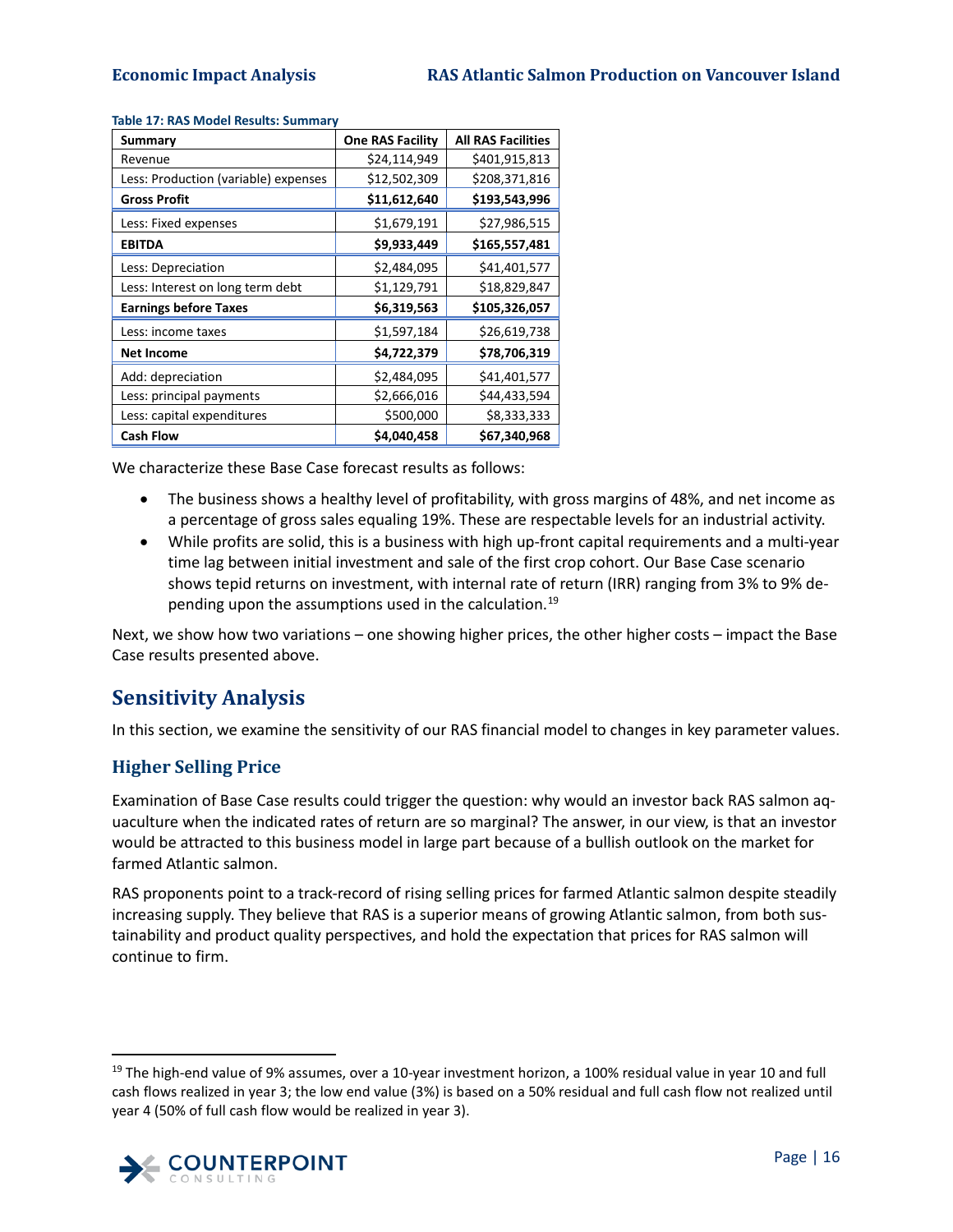While we have chosen to apply what we believe is a realistic forecast of selling price (\$4.31/lb HOG), others may feel higher expected prices are warranted. We provide a scenario that substitutes a \$5.00 per pound selling price. Summary income statement and cash flow values are provided next:

|                              |                  | <b>Scenario: Selling</b> | Unit         | Percentage |
|------------------------------|------------------|--------------------------|--------------|------------|
| <b>Income Statement</b>      | <b>Base Case</b> | Price @ \$5.00           | Change       | Change     |
| Gross sales revenue          | \$404,298,557    | \$469,023,848            | \$64,725,291 | 16%        |
| Net sales revenue            | \$401,915,813    | \$466,641,104            | \$64,725,291 | 16%        |
| Less: Production expenses    | \$208,371,816    | \$208,371,816            | \$0          | 0%         |
| <b>Gross Profit</b>          | \$193,543,996    | \$258,269,287            | \$64,725,291 | 33%        |
| GM % gross sales             | 48%              | 55%                      | 7%           | 15%        |
| Less: Fixed expenses         | \$27,986,515     | \$27,986,515             | \$0          | 0%         |
| <b>EBITDA</b>                | \$165,557,481    | \$230,282,772            | \$64,725,291 | 39%        |
| Less: interest               | \$18,829,847     | \$18,829,847             | \$0          | 0%         |
| Less: depreciation           | \$41,401,577     | \$41,401,577             | \$0          | 0%         |
| <b>Earnings before Taxes</b> | \$105,326,057    | \$170,051,348            | \$64,725,291 | 61%        |
| Less: Income taxes           | \$26,619,738     | \$43,771,941             | \$17,152,202 | 64%        |
| <b>Net Income</b>            | \$78,706,319     | \$126,279,408            | \$47,573,089 | 60%        |
| NI % Gross Sales             | 19%              | 27%                      | 7%           | 38%        |

<span id="page-22-1"></span>**Table 18: Scenario – Higher Selling Price**

|                              |                  | Selling Price @ | Unit         | Percentage |
|------------------------------|------------------|-----------------|--------------|------------|
| <b>Cash Flow</b>             | <b>Base Case</b> | \$5.00          | Change       | Change     |
| Net income                   | \$78,706,319     | \$126,279,408   | \$47,573,089 | 60%        |
| Add: depreciation            | \$41,401,577     | \$41,401,577    | \$0          | 0%         |
| Deduct: principal payment    | \$44,433,594     | \$44,433,594    | \$0          | 0%         |
| Deduct: capital expenditures | \$8,333,333      | \$8,333,333     | \$0          | 0%         |
| <b>Cash Flow</b>             | \$67,340,968     | \$114,914,057   | \$47,573,089 | 71%        |

The Increase in selling price yields a dramatic improvement in profitability and returns. The 16% higher price results in a 60% rise in net income, and a 71% increase in cash flow. This leverage is because revenue from higher prices falls directly to the bottom line; expenses are unchanged (other than income taxes).

The IRRs resulting from this scenario range from 10% to 14% (using the same methodology as applied to the Base Case).

## <span id="page-22-0"></span>**Higher Production Costs**

We received feedback that some of the production expenses we used in our Base Case scenario were on the low side; that given the un-tried state of industrial-scale RAS Atlantic salmon culture, use of a higher cost base was appropriate. This feedback was couched in terms of specific production expenses, such as energy and waste disposal, and some model parameters such as FCR and mortality rates, but also in terms of the range of average production expense (variable cost) per kilogram of production drawn from other published studies of RAS production of Atlantic salmon, where our model was substantially below even the low end of that range.

We thus provide a scenario showing how higher production costs impact forecast financial performance. We assumed an across-the-board increase in production expenses that resulted in an average produc-tion expense of \$5.54/kg, right in the middle of the range of published values.<sup>[20](#page-22-2)</sup>

<span id="page-22-2"></span> $20$  DNB (2017), Rosten et al (2013), Bjorndal & Tusvik (2017), Liu et al (2016), Iversen et al (2013), Kuterra (2015b), Kuterra (2016a).

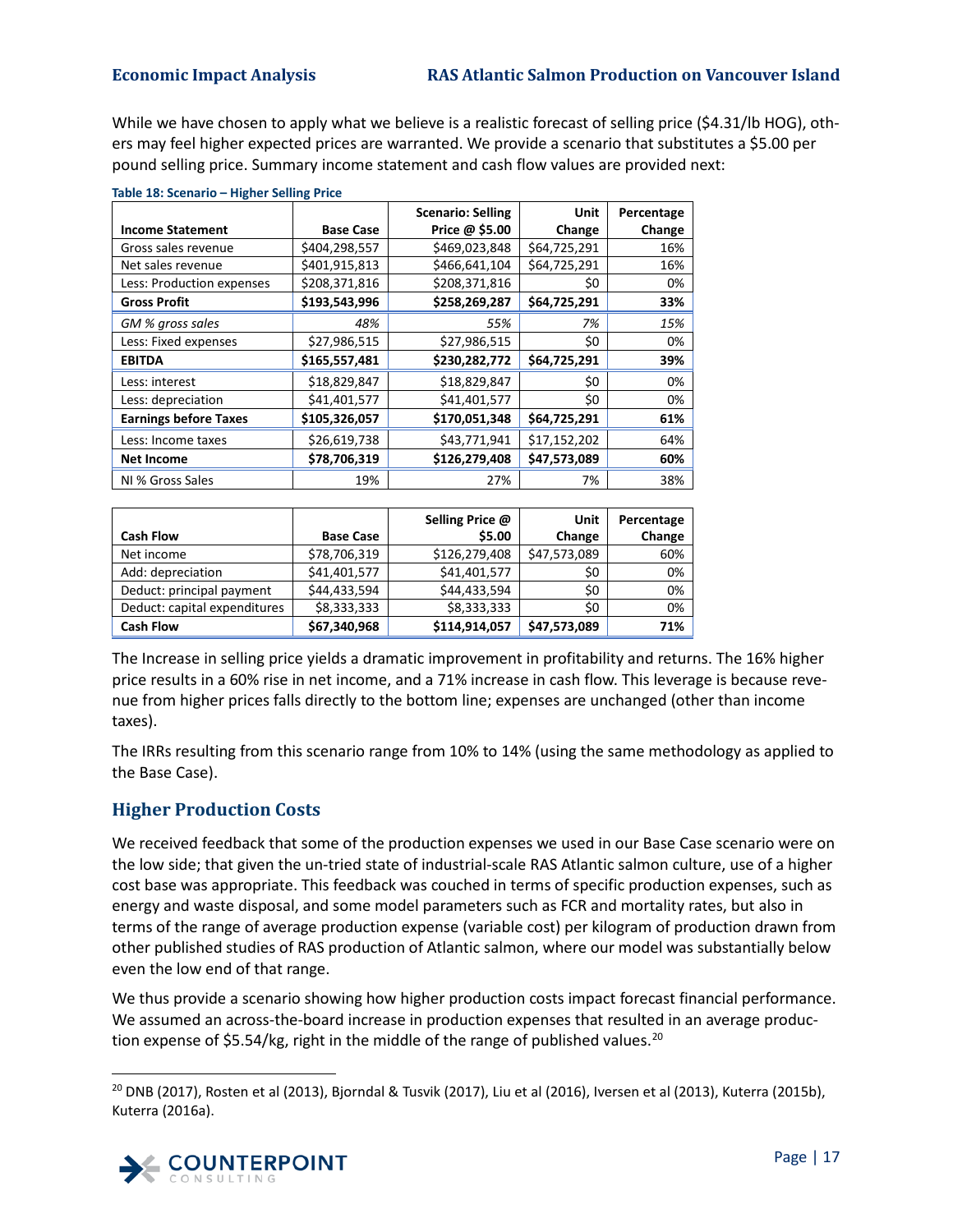<span id="page-23-1"></span>

| Table 19: Scenario – Higher Average Production Expense (Variable Cost) per kilogram of Production |                  |                         |                    |            |  |  |  |
|---------------------------------------------------------------------------------------------------|------------------|-------------------------|--------------------|------------|--|--|--|
|                                                                                                   |                  | <b>Scenario: Higher</b> |                    | Percentage |  |  |  |
| <b>Income Statement</b>                                                                           | <b>Base Case</b> | <b>Production Costs</b> | <b>Unit Change</b> | Change     |  |  |  |
| Gross sales revenue                                                                               | \$404,298,557    | \$404,298,557           | \$0                | 0%         |  |  |  |
| Net sales revenue                                                                                 | \$401,915,813    | \$401,915,813           | \$0                | 0%         |  |  |  |
| Less: Production expenses                                                                         | \$208,371,816    | \$277,134,516           | \$68,762,699       | 33%        |  |  |  |
| <b>Gross Profit</b>                                                                               | \$193,543,996    | \$124,781,297           | (568, 762, 699)    | -36%       |  |  |  |
| GM % gross sales                                                                                  | 48%              | 31%                     | $-17%$             | -36%       |  |  |  |
| Less: Fixed expenses                                                                              | \$27,986,515     | \$27,986,515            | \$0                | 0%         |  |  |  |
| <b>EBITDA</b>                                                                                     | \$165,557,481    | \$96,794,782            | (568, 762, 699)    | $-42%$     |  |  |  |
| Less: interest                                                                                    | \$18,829,847     | \$18,829,847            | \$0                | 0%         |  |  |  |
| Less: depreciation                                                                                | \$41,401,577     | \$41,401,577            | \$0                | 0%         |  |  |  |
| <b>Earnings before Taxes</b>                                                                      | \$105,326,057    | \$36,563,358            | (568, 762, 699)    | -65%       |  |  |  |
| Less: Income taxes                                                                                | \$26,619,738     | \$9,240,895             | (\$17,378,844)     | -65%       |  |  |  |
| <b>Net Income</b>                                                                                 | \$78,706,319     | \$27,322,463            | ( \$51,383,856)    | -65%       |  |  |  |
| NI % Gross Sales                                                                                  | 19%              | 7%                      | $-13%$             | $-65%$     |  |  |  |

All other assumptions – including revenues and fixed costs – were held the same as in the Base Case.

|                              |                  | Higher                  |                    | Percentage |
|------------------------------|------------------|-------------------------|--------------------|------------|
| <b>Cash Flow</b>             | <b>Base Case</b> | <b>Production Costs</b> | <b>Unit Change</b> | Change     |
| Net income                   | \$78,706,319     | \$27,322,463            | ( \$51,383,856)    | $-65%$     |
| Add: depreciation            | \$41,401,577     | \$41,401,577            | \$0                | 0%         |
| Deduct: principal payment    | \$44,433,594     | \$44,433,594            | \$0                | 0%         |
| Deduct: capital expenditures | \$8,333,333      | \$8,333,333             | \$0                | 0%         |
| <b>Cash Flow</b>             | \$67,340,968     | \$15,957,112            | (551, 383, 856)    | -76%       |

Raising production expenses by one-third to achieve the desired average production cost per kilogram has a material impact on results. While still profitable in absolute terms, the increase in costs has taken much of the lustre out of the project. The IRRs returned under this scenario range from -3% to 4% (using the same methodology as applied to the Base Case).

If this set of assumptions reflected expectations for RAS aquaculture, it is unlikely that the required level of investment to develop an industry would be summoned.

To assist decision-makers in understanding the intricacies and prospects for land-based RAS salmon aquaculture in British Columbia, we present in Appendix A our original model based on the Robinson model but amended by us in a number of ways, and the version of that model based on comments received from our Advisory Committee (that also achieves an average production cost in the middle of the range of other published studies of RAS salmon aquaculture).

# <span id="page-23-0"></span>**Economic Impact Analysis**

There are three sources of economic impacts generated by the development and operation of RAS Atlantic salmon facilities on Vancouver Island:

- 1. One-time construction of the RAS facilities
- 2. Ongoing operation of the RAS facilities
- 3. Ongoing processing of salmon (including trucking, primary and secondary processing, and sales & marketing) produced by the RAS facilities

To estimate these economic impacts, we rely on the financial models of RAS production and the processing of their production presented in the first part of this report.

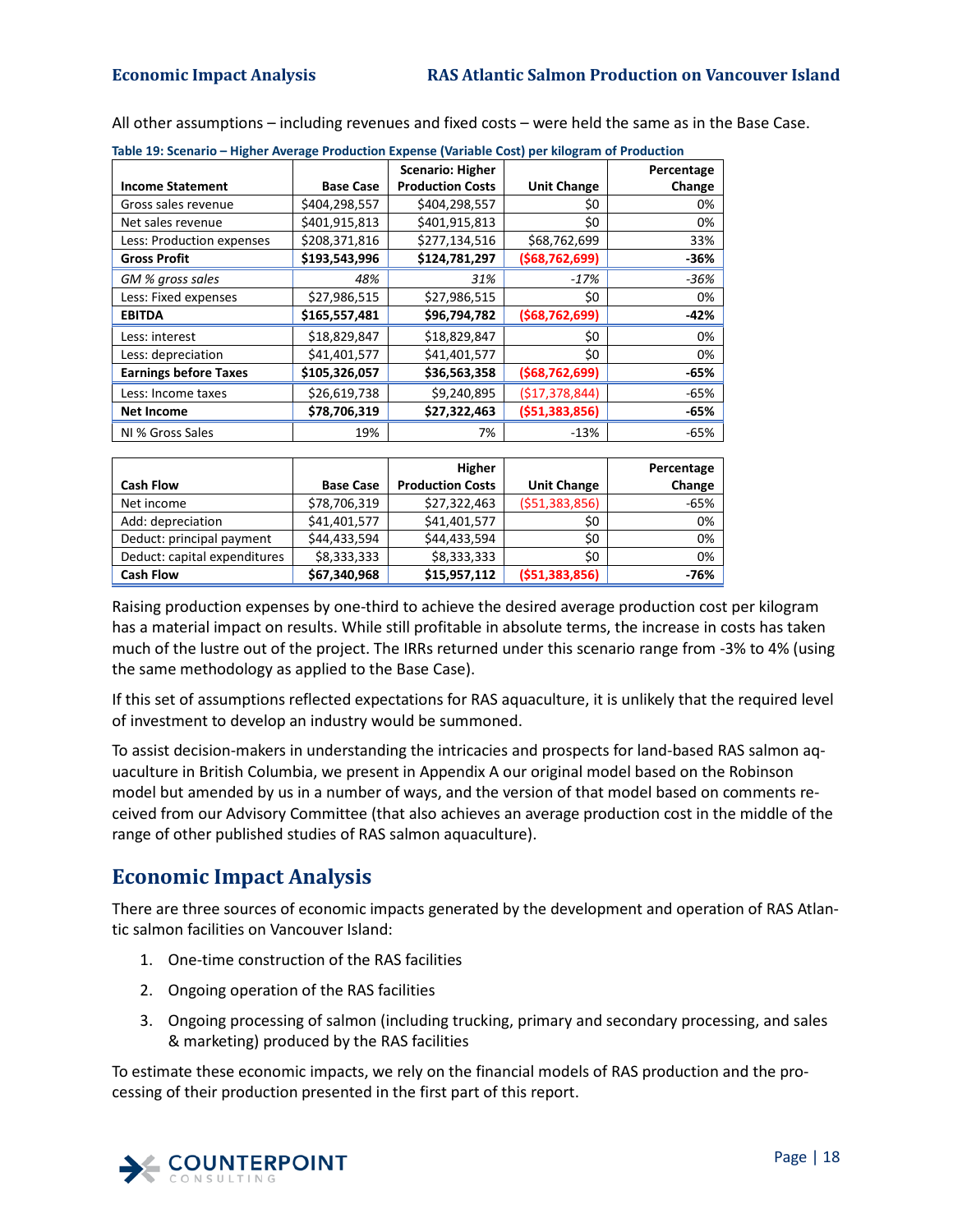Those data were provided to BC Stats where they were used to calibrate runs of the BC Input-Output Model (BCIOM). Significant and special thanks go to Lillian Hallin, Manager of Economic Accounts & Analysis at BC Stats for completing this work with her usual attention to detail and with record speed.

## <span id="page-24-0"></span>**Construction of RAS Atlantic Salmon Infrastructure**

The economic impacts stemming from the construction of 50,000 tonnes worth of RAS production facilities are shown in [Table 20.](#page-24-1)

| Table 20. ECONOMIC IMPACTS. NAS Capital Experiences |               |                 |         |              |  |  |
|-----------------------------------------------------|---------------|-----------------|---------|--------------|--|--|
| <b>Indicator</b>                                    | <b>Direct</b> | <b>Indirect</b> | Induced | <b>Total</b> |  |  |
| Expenditures                                        | \$1,027.5     | \$573.6         | \$77.0  | \$1,678.1    |  |  |
| GDP                                                 | \$71.8        | \$286.0         | \$49.6  | \$407.5      |  |  |
| Jobs                                                | 765           | 2.762           | 463     | 3,989        |  |  |
| Employment                                          | 858           | 2.974           | 418     | 4,250        |  |  |
| <b>Household Incomes</b>                            | \$58.5        | \$211.8         | \$36.2  | \$306.5      |  |  |
| <b>Tax Revenues</b>                                 | \$49.4        | \$56.0          | \$7.7   | \$113.2      |  |  |

<span id="page-24-1"></span>**Table 20: Economic Impacts: RAS Capital Expenditures**

*Source: BC Stats & Counterpoint Consulting Inc* 

Direct expenditures are \$1.027 billion. The spending of the RAS facilities in turn generates an additional \$650.6 million in indirect and induced expenditures as impacts are traced through the backward-linking supply chains, for a total of \$1.678 billion as a result of building and equipping the RAS facilities.

The contribution to GDP, focusing on value-added as it does, is necessarily less than the impact measured by expenditures, which double counts a lot of expenditures, as can be seen by the difference between the two measures. Construction of the RAS facilities generates a one-time contribution to GDP of \$407.5 million, as shown i[n Figure 1](#page-24-2) (along with Household Incomes and Tax Revenues).



### <span id="page-24-2"></span>**Figure 1: Dollar Denominated Economic Impacts of RAS Construction Phase**

The construction of the RAS facilities would occur over a defined, relative short period of perhaps one to three years. The economic impacts generated by construction of the RAS facilities would therefore end once construction was complete: they would not be ongoing (as would be the economic impacts of producing and processing Atlantic salmon using RAS technology). The total impacts of RAS construction would be spread out over however many years would be required for the facilities to be completed. For

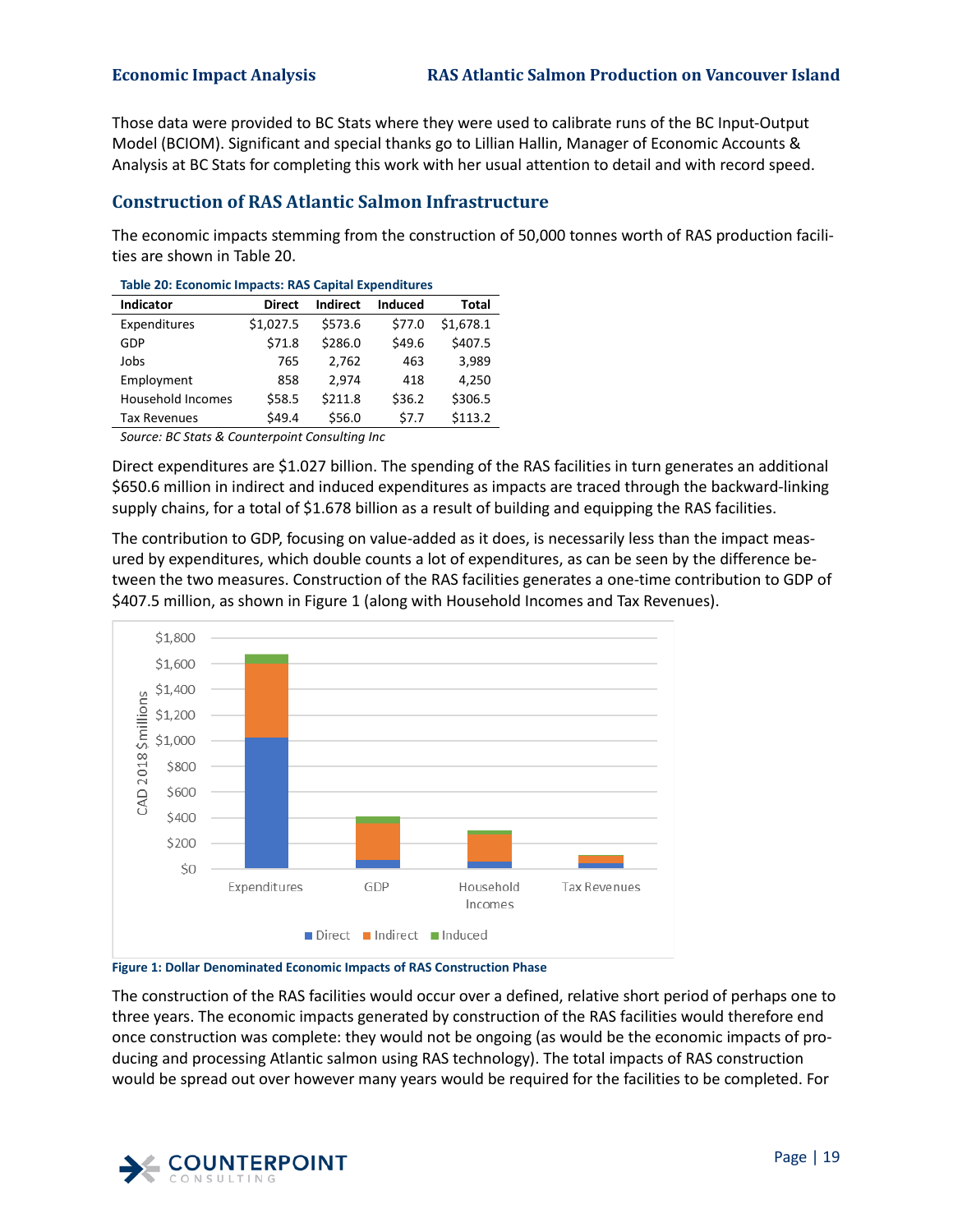example, if construction of the RAS facilities took two years, then on average GDP in British Columbia would be increased by \$203.7 million in each of those two years.

The estimated expenditures of \$1.027 billion would support 1,750 construction jobs with another 1,777 jobs in supplier industries such as engineering, manufacturing, wholesale trade and other related services. These are the direct plus indirect jobs. The remainder of the total 3,989 jobs created by the construction of the RAS facilities — 463 jobs — are created by induced expenditures (ie, the spending of households on goods and services).



<span id="page-25-0"></span>**Figure 2: Jobs & Employment Impacts of RAS Construction**

That the jobs and employment impacts are so similar (see [Figure 2\)](#page-25-0) means that the jobs created by RAS construction are full-time equivalent (ie, not seasonal or part-time) jobs.

These are well-paying jobs, with average annual wages ranging from \$66,265 to \$81,458, as calculated in the BCIOM. In total, construction of the RAS facilities contributes \$306.5 million to the incomes of BC households. Again, these are one-time infusions that last for the duration of the construction period. If that were two years, BC household incomes would rise by \$153.2 million on average in each of those two years.

Finally, the construction of the RAS facilities can be expected to contribute \$113.2 million to federal, provincial, and municipal tax coffers. This one-time contribution to tax revenues would be spread out over the number of years of the RAS facilities' construction period.

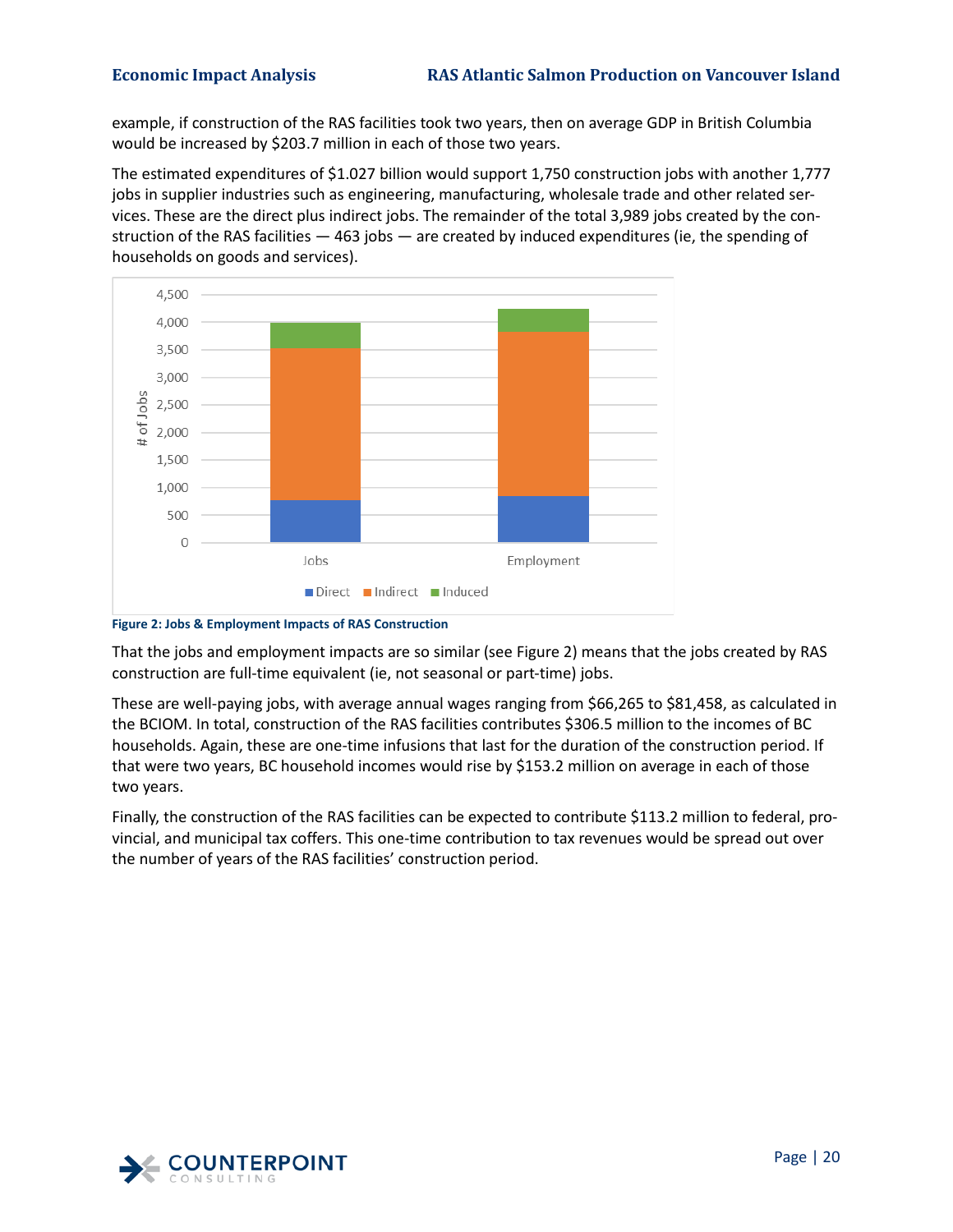

<span id="page-26-1"></span>**Figure 3: GDP, Household Income, & Tax Revenue Impacts of RAS Construction**

The geographical distribution of economic impacts generated by the construction of the RAS facilities is shown in [Figure 4.](#page-26-2) The RAS construction impacts are about evenly split between the Campbell River Area and the rest of British Columbia.



<span id="page-26-2"></span><span id="page-26-0"></span>**Figure 4: Geographic Distribution of RAS Capex Economic Impacts**

## **The Duration of RAS Economic Impacts**

The economic impacts arising from construction of RAS facilities, discussed in the preceding section, are one-time impacts the duration of which will be the length of the construction period.

In contrast, the economic impacts generated by the operation of those RAS facilities and the processing of the Atlantic salmon they produce, would be ongoing: they would occur and reoccur annually, once the facilities reach full production capacity.

The effect is shown in [Figure 5](#page-27-1) which shows the number of jobs created each year by each component of the RAS Atlantic salmon industry imagined in this analysis:

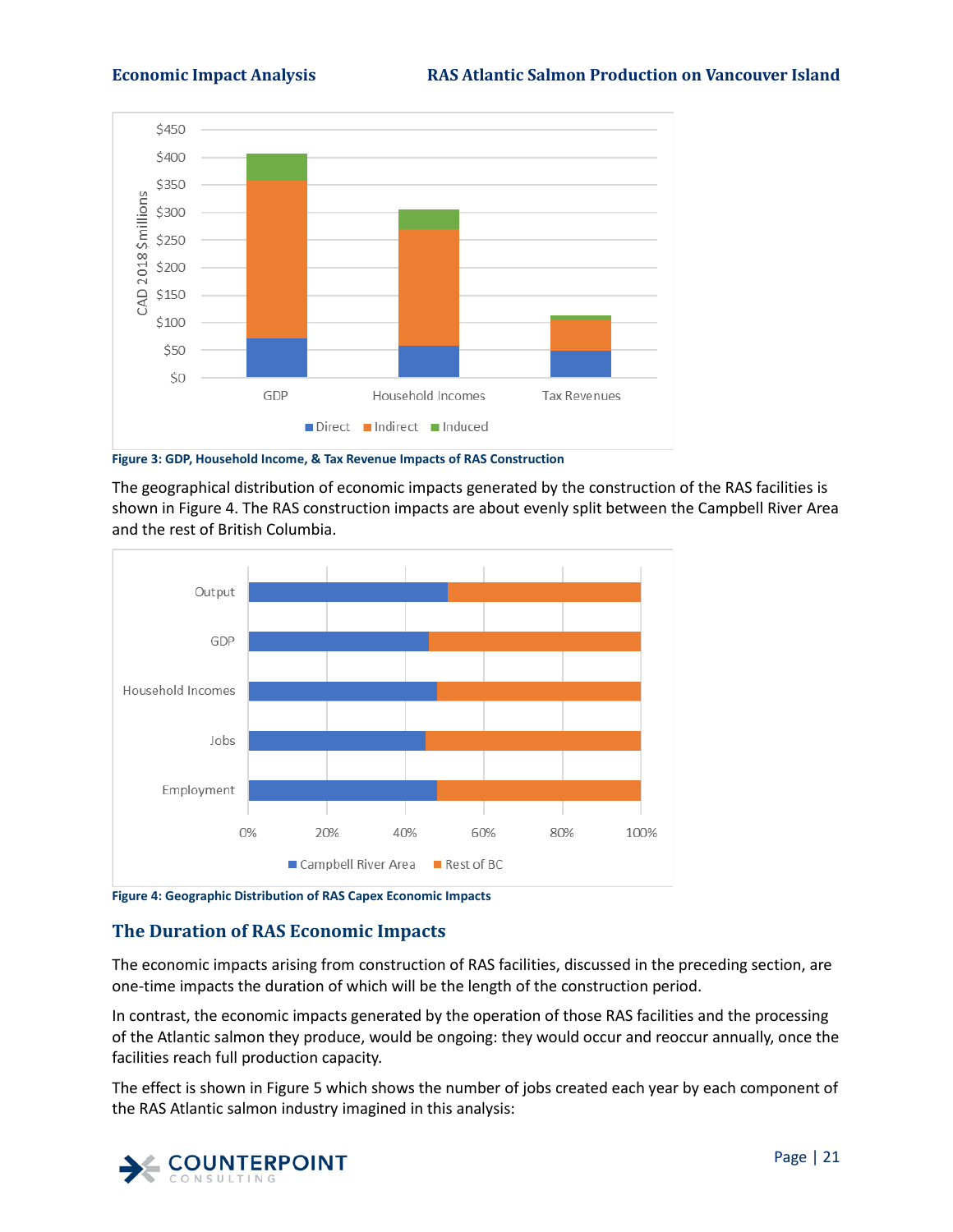- Construction of RAS facilities
- Operation of RAS facilities: production of Atlantic salmon
- Processing of Atlantic salmon produced by RAS facilities

For the purposes o[f Figure 5,](#page-27-1) we have assumed that RAS facilities produce at 50% capacity in their first year of operation.



<span id="page-27-1"></span>**Figure 5: Magnitude and Timing of Job Creation Impacts of RAS on Vancouver Island**

The blue bars i[n Figure 5](#page-27-1) are the one-time jobs created during the construction of RAS facilities on Vancouver Island.

The orange and green bars show the ongoing jobs supported by production and processing, respectively, of 50,000 tonnes of Atlantic salmon using RAS land-based technology.

## <span id="page-27-0"></span>**A Note on the Economic Impacts of RAS Atlantic Salmon Production**

The economic impacts described in this report are the gross changes in economic activity that would be expected by the establishment of a 50,000 tonne per year RAS Atlantic salmon industry on Vancouver Island.

If it is assumed that the RAS Atlantic salmon production adds to the provincial output of Atlantic salmon (almost entirely marine-based, open net-pen production), then the economic impacts described here would also measure the net change in economic activity. That is, there would be no offsetting losses elsewhere.

However, if the assumption were that the RAS production of Atlantic salmon were replacing equivalent production of Atlantic salmon using marine-based net-pens, then there would be offsetting losses and the net effects would be smaller. The effect on production of Atlantic salmon would depend on whether economic impacts of ONP salmon aquaculture are greater or less than those of RAS salmon aquaculture. The offset in processing could be assumed to be one-to-one.

If the assumption is that the RAS production is not offset by any decrease in ONP production, an unanswered question is whether existing fish processing infrastructure and capacity would be sufficient to handle the additional 50,000 tonnes of production (a question that is beyond the scope of our analysis).

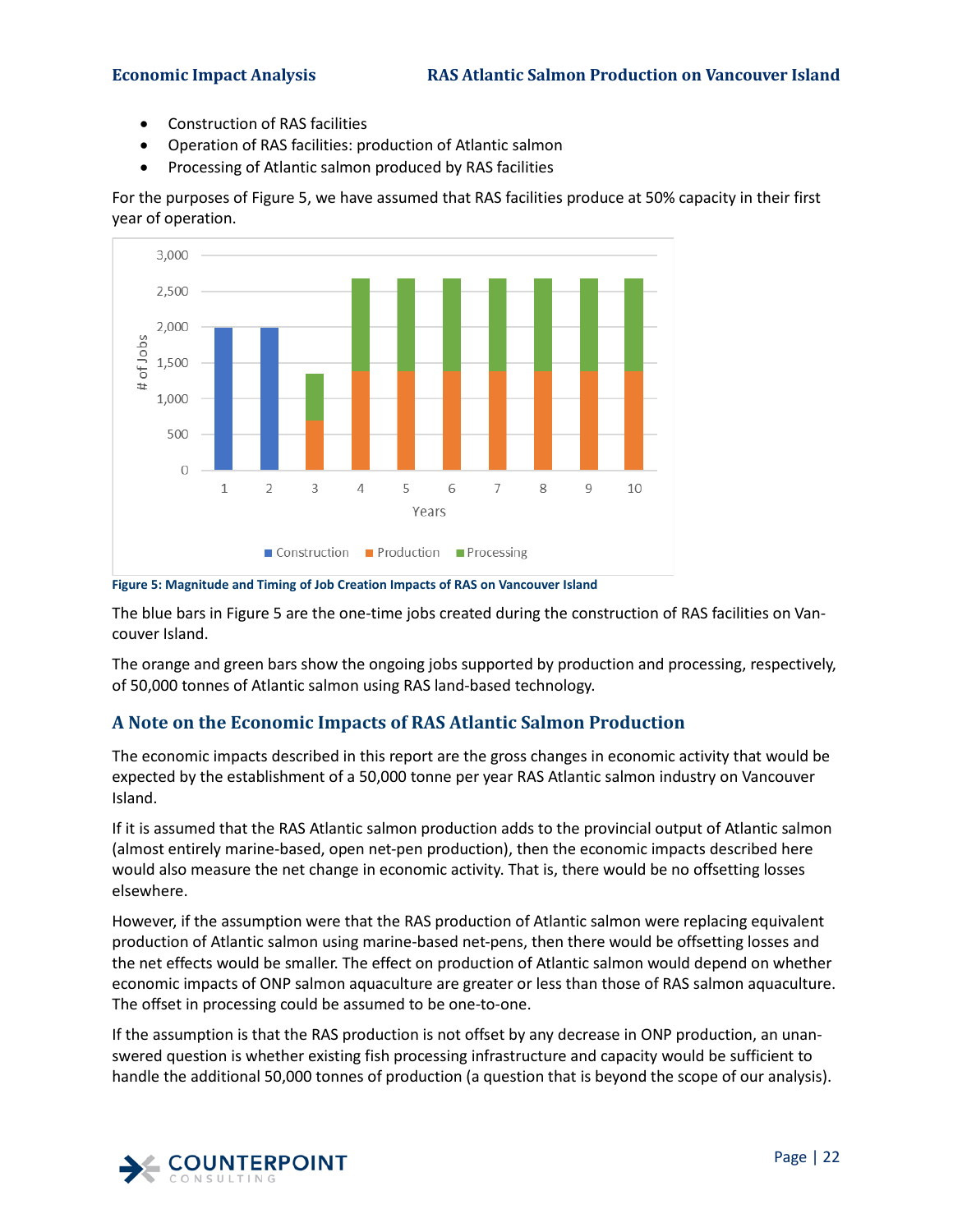If not, then additional economic impacts not quantified in this report (albeit time-limited, not ongoing) would likely be generated by the construction of new processing infrastructure/capacity.

## <span id="page-28-0"></span>**Production & Processing of Atlantic Salmon**

The ongoing economic impacts of producing and processing 50,000 tonnes of Atlantic salmon in RAS facilities are shown in [Table 21.](#page-28-1)

<span id="page-28-1"></span>

| Table 21: Economic Impacts: Salmon Production & Processing |               |          |                |              |  |
|------------------------------------------------------------|---------------|----------|----------------|--------------|--|
| <b>Indicator</b>                                           | <b>Direct</b> | Indirect | <b>Induced</b> | <b>Total</b> |  |
| Expenditures                                               | \$515.7       | \$289.5  | \$31.9         | \$837.1      |  |
| GDP                                                        | \$211.3       | \$116.3  | \$20.5         | \$348.1      |  |
| Jobs                                                       | 1.413         | 1,080    | 191            | 2.685        |  |
| Employment                                                 | 1,465         | 1.094    | 173            | 2.732        |  |
| <b>Household Incomes</b>                                   | \$58.7        | \$68.6   | \$15.0         | \$142.3      |  |
| <b>Tax Revenues</b>                                        | \$40.0        | \$26.3   | \$3.2          | \$69.6       |  |
| $C = 1$ and $C = 0$ $C = 0$ $C = 0$ and $C = 1$ $C = 1$    |               |          |                |              |  |

*Source: BC Stats & Counterpoint Consulting Inc* 

A RAS land-based salmon farming industry on Vancouver Island would generate \$837 million in expenditures annually from production and processing of 50,000 tonnes of Atlantic salmon and contribute \$348m to provincial GDP (see [Figure 6,](#page-28-2) page [23\)](#page-28-2).



<span id="page-28-2"></span>**Figure 6: Dollar Denominated Economic Impacts of Production & Processing of RAS Farmed Salmon**

Salmon production and processing would support 2,685 jobs in British Columbia every year. [Figure 7](#page-29-0) shows the jobs and employment in salmon production and processing with a 50,000 tonne RAS landbased salmon farming industry on Vancouver Island.

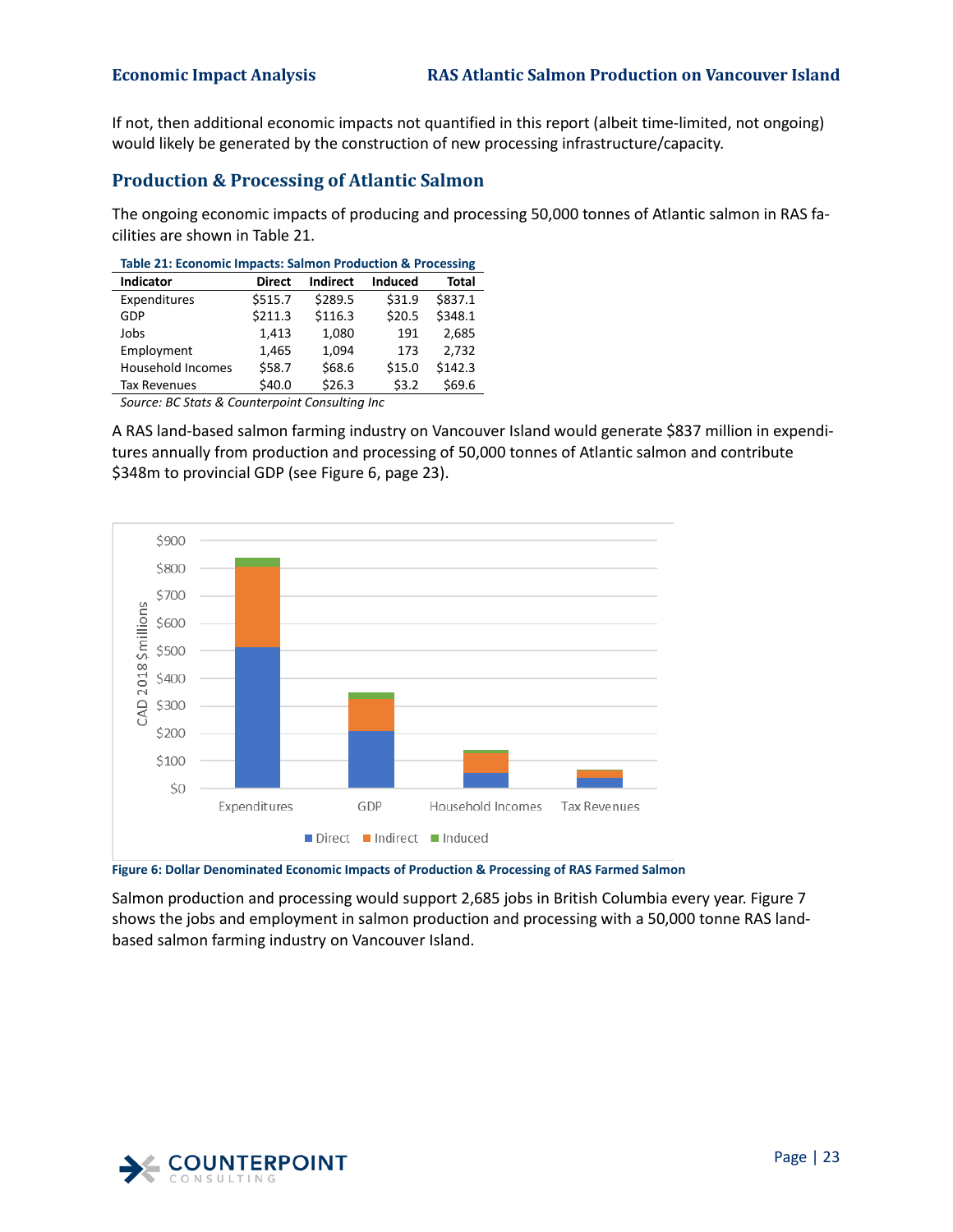

<span id="page-29-0"></span>**Figure 7: Salmon Production & Processing Jobs & Employment**

There is quite a mix of jobs and skill requirements in salmon farming and processing. Farm hands and fish plant workers receive relatively lower wages than skilled technicians, professional biologists and engineers, and veterinarians. Direct jobs in salmon processing pay an average of \$33,350. At the other end of the scale, the highest average annual income is almost \$78,305 but even that would not capture the high-end salaries of professionals and veterinarians.

In all, RAS salmon production and processing would contribute \$142.3 million to the incomes of household in BC each year and \$69.6 million to federal, provincial, and municipal tax revenues.



<span id="page-29-1"></span>**Figure 8: GDP, Household Income, & Tax Revenue Impacts of Salmon Production & Processing**

About one-fifth of the total economic impacts of producing and processing Atlantic salmon on Vancouver Island would accrue in the local area, as shown in [Figure 9.](#page-30-1)

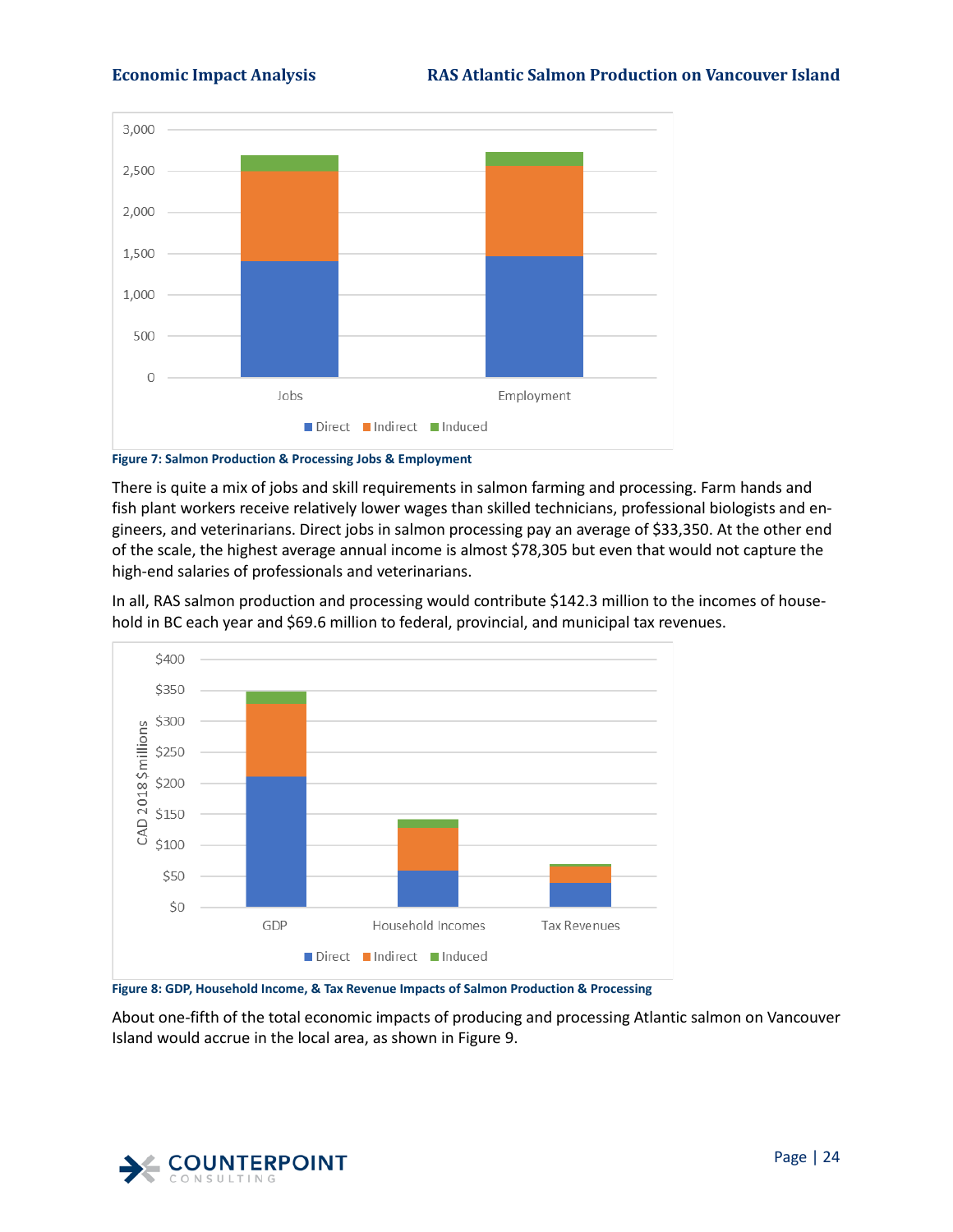

<span id="page-30-1"></span>**Figure 9: Geographic Distribution of Production & Processing Economic Impacts**

The breakdown of economic impacts between salmon production and processing is shown i[n Table 22.](#page-30-0)

<span id="page-30-0"></span>

| \$632.7<br>\$273.6 | \$204.4<br>\$74.5 | \$837.1<br>\$348.1 |
|--------------------|-------------------|--------------------|
|                    |                   |                    |
|                    |                   |                    |
| 1,386              | 1,299             | 2,685              |
| 1,417              | 1,315             | 2,732              |
| \$83.1             | \$59.2            | \$142.3            |
| \$55.9             | \$13.7            | \$69.6             |
|                    |                   |                    |

*Source: BC Stats & Counterpoint Consulting Inc* 

| This breakdown can be visualized in Figure 10. |  |  |  |  |  |  |  |  |  |  |
|------------------------------------------------|--|--|--|--|--|--|--|--|--|--|
|------------------------------------------------|--|--|--|--|--|--|--|--|--|--|



<span id="page-30-2"></span>**Figure 10: Distribution of Economic Impacts between Production & Processing**

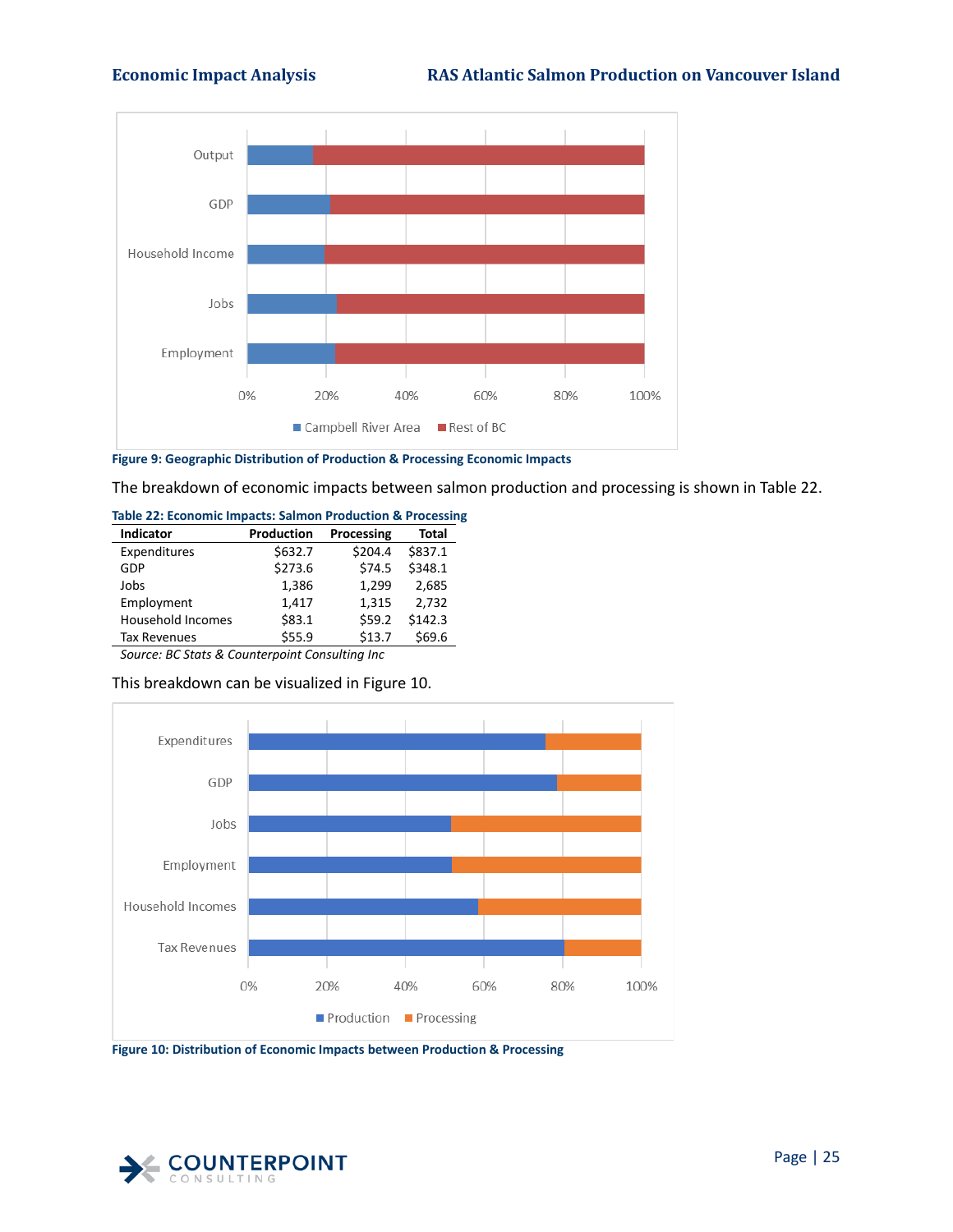While the number of jobs supported, employment created, and household incomes generated are about equally split between the production and processing of Atlantic salmon, about 80% of the expenditures, GDP and tax revenues are attributable to salmon production.

# <span id="page-31-0"></span>**Practical Considerations**

The indicated economic impacts associated with bringing a new industry to Vancouver Island are enticing. With the impacts of a 50,000 tonne RAS industry now evaluated, it remains to attract would-be RAS aquaculturists to locate in British Columbia.

This is a period of intense interest in RAS production of Atlantic salmon and the RAS business model, and on paper at least, projects are cropping-up around the globe. A key siting consideration is proximity to markets; the paradigm of locating salmon farms in remote locations featuring pristine environmental conditions does not apply to this model. Access to clean, abundant water to run the facility, and ability to discharge waste-water, are critical considerations, as is a source of reliable, affordable power.

Our most recent scan of contemplated RAS projects (Intrafish 2019) revealed some ambitious plans. The USA shows the highest intensity of projects, summarized as follows:

| Location                  | Company                  | Capacity (tonnes/yr) |
|---------------------------|--------------------------|----------------------|
| Homestead, Florida        | <b>Atlantic Sapphire</b> | 90,000               |
| Belfast, Maine            | Nordic Aquafarms         | 33,000               |
| Bucksport, Maine          | <b>Whole Oceans</b>      | 25,000               |
| Tazewell County, Virginia | Pure Salmon              | 20,000               |
| Sheridan, Wyoming         | Aquabang                 | 10,000               |
| Eureka, California        | <b>Nordic Aquafarms</b>  | 22,860               |
| Total                     |                          | 200,860              |

The bulk of these projects are positioned to service the Northeast market, though the Eureka, CA project would supply the Western USA market (in direct competition to product produced in BC).

Norway, the pre-eminent grower of ocean-reared salmon, has about 60,000 tonnes of RAS projects on the books. RAS Atlantic salmon farms are also potentially in the works in Russia, China, and Japan. There are no projects slated for British Columbia (at least according to IntraFish 2018a).

In this paper we have identified a significant stream of economic impacts that can accrue from securing a RAS industry on Vancouver Island. BC must recognize, however, that attracting RAS investment means competing against other jurisdictions, and that we are currently not high on the radar within the RAS investment community.

BC is not used to competing with Florida or Wyoming in the production of salmon. A new competitive reality must be recognized, and a crucial next step in attracting this industry is developing a cohesive plan for making BC competitive, and touting the advantages of locating here.

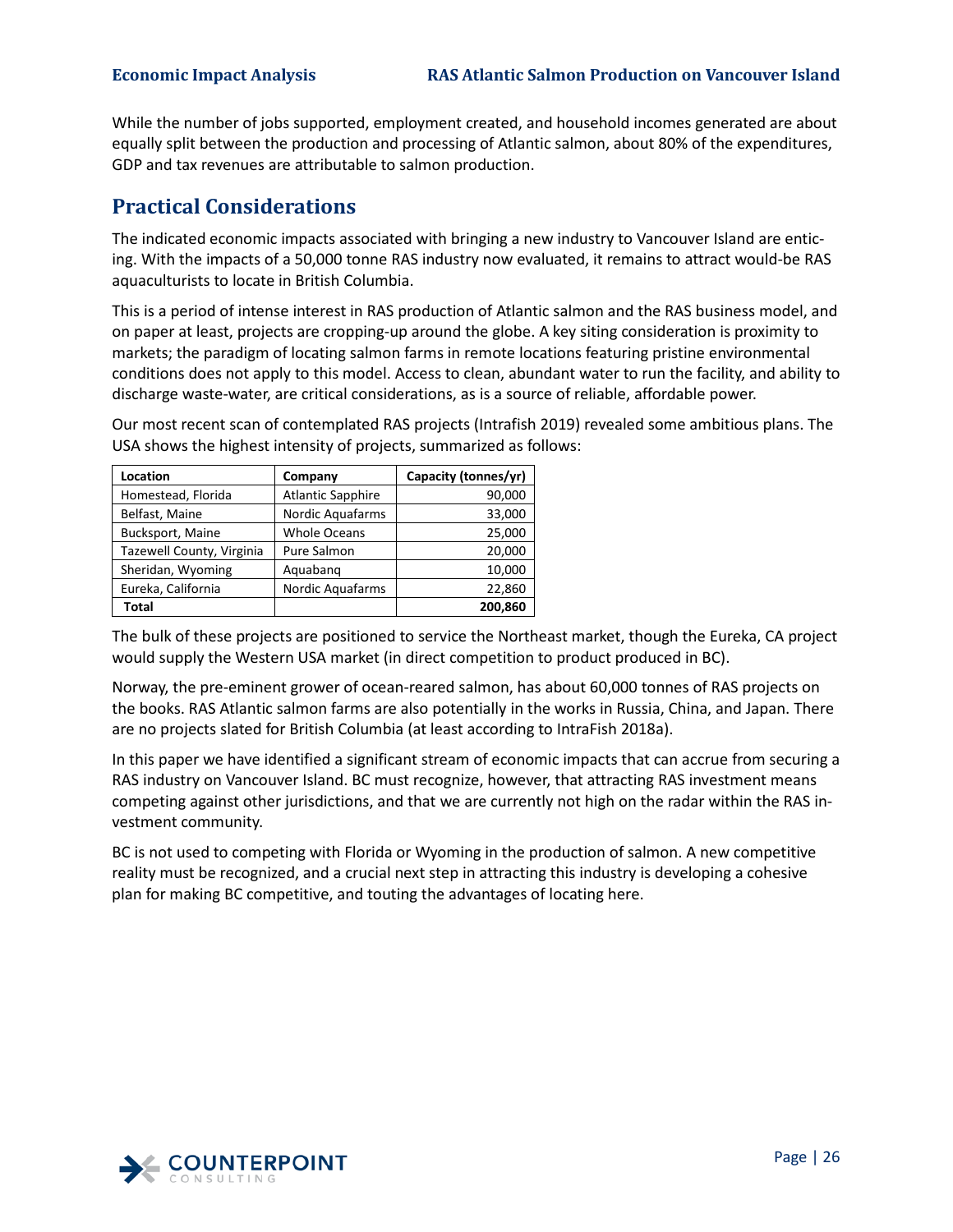# <span id="page-32-0"></span>**Selected References**

| Author                                                                                    | Date     | Title                                                                                                                    | Source/Detail                                                                                                       |
|-------------------------------------------------------------------------------------------|----------|--------------------------------------------------------------------------------------------------------------------------|---------------------------------------------------------------------------------------------------------------------|
| Anon                                                                                      | 2018     | Land-based salmon farming:<br>concerns and responses                                                                     |                                                                                                                     |
| Abolofia, Jay, James E<br>Wilen, and Frank Asche                                          | 2017     | The cost of lice: quantifying the<br>impacts of parasitic sea lice on<br>farmed salmon                                   | Marine Resource Economics, vol 32, no 3, pages<br>329-349.                                                          |
| Asche, Frank                                                                              | 2008     | Farming the sea                                                                                                          | Marine Resource Economics, Volume 23, pages<br>$527 - 547.$                                                         |
| Asche, Frank & Bard Mis-<br>und                                                           | In press | The case and cause of salmon<br>price volatility                                                                         | Marine Resource Economics, vol 34, no 1.<br>https://www.journals.uchi-<br>cago.edu/doi/full/10.1086/701195          |
| Asche, Frank, Kristin H.<br>Roll, Hilde N. Sandvold,<br>Arne Sørvig, and Dengjun<br>Zhang | 2013     | Salmon aquaculture: larger com-<br>panies and increased production                                                       | Aquaculture Economics & Management, vol 17,<br>pages 322-339.                                                       |
| <b>Atlantic Sapphire</b>                                                                  | 2017     | Aquaculture Innovation Work-<br>shop: Industry Innovation -<br>Bluehouse™                                                | AIW Vancouver, BC (Nov 27-29, 2017)                                                                                 |
| <b>Atlantic Sapphire</b>                                                                  | 2018     | Aquaculture Innovation Work-<br>shop 2018. Miami. December 4,<br>2018.                                                   | AIW Miami, FL (Dec 4-6, 2018)                                                                                       |
| Auditor-General of Canada                                                                 | 2004     | Fisheries and Oceans Canada -<br>Salmon Stocks, Habitat, and Aq-<br>uaculture                                            | Report of the Commissioner of the Environment<br>and Sustainable Development to the House of<br>Commons. Chapter 5. |
| Ayers, Nathan W and Peter<br>H Tyedmers                                                   | 2008     | Assessing alternative aquacul-<br>ture technologies: life cycle as-<br>sessment of salmonid culture<br>systems in Canada | Journal of Cleaner Production, in press, pages 1-<br>12.                                                            |
| <b>BC Stats</b>                                                                           | 2010     | The British Columbia Input-Out-<br>put Model                                                                             | Government of British Columbia.                                                                                     |
| <b>BC Stats</b>                                                                           | 2013     | British Columbia Fisheries and<br>Aquaculture Sector, 2012 Edition                                                       | Prepared by BC Stats for the Department of Fish-<br>eries and Oceans Canada.                                        |
| Bergheim, A, A Drengstig,<br>Y Ulgenes, and S Fivelstad                                   | 2009     | Production of Atlantic salmon<br>smolts in Europe: Current char-<br>acteristics and future trends                        | Aquacultural Engineering, vol 41, pages 46-52.                                                                      |
| <b>Billund Aquakultur Service</b><br>A/S                                                  | Undated  | <b>Estimated Production Costs:</b><br>Salmon Growout (4.5kg) 2,000<br>tonnes/year                                        |                                                                                                                     |

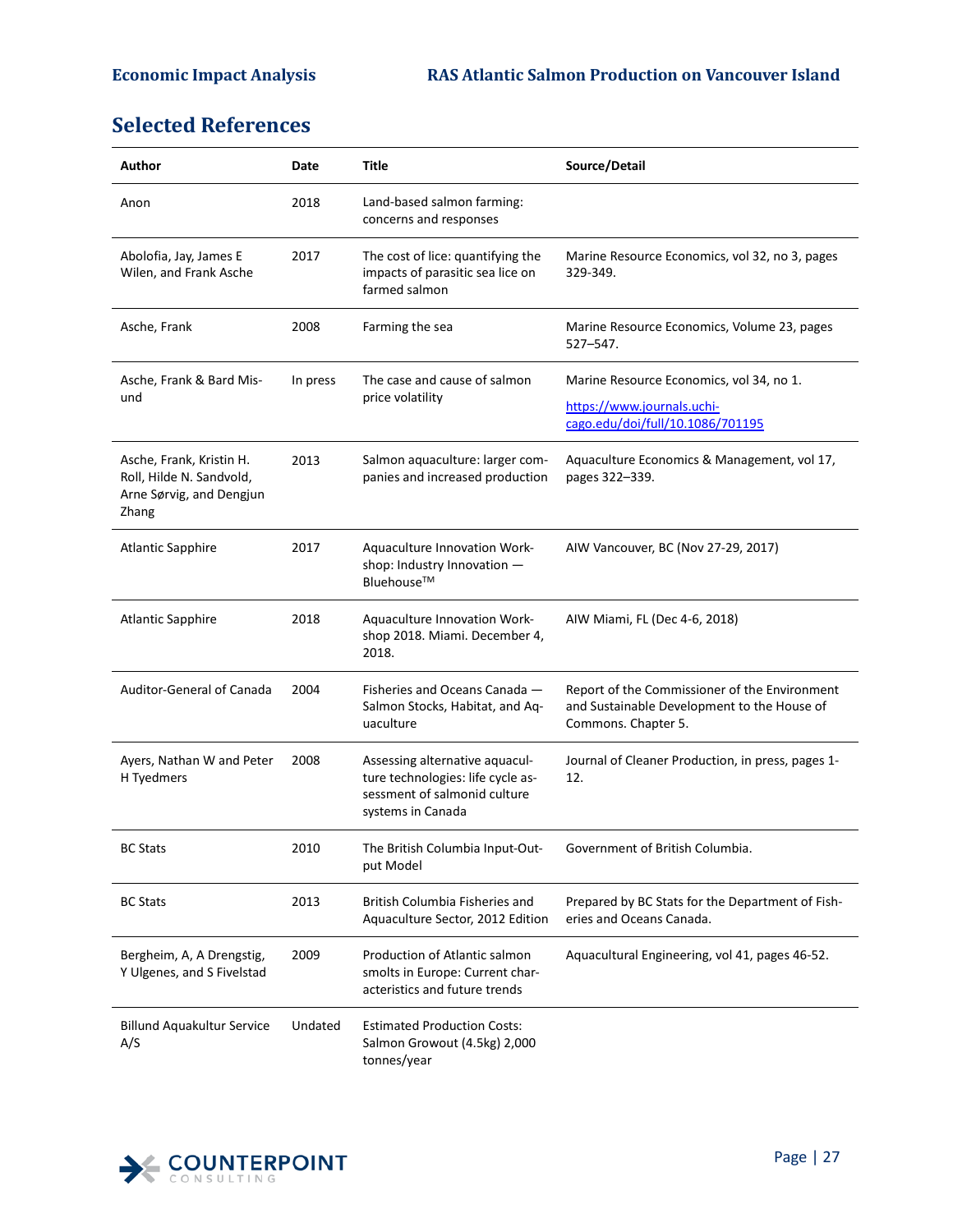| Author                                                        | Date | Title                                                                                                   | Source/Detail                                                                                                                                               |
|---------------------------------------------------------------|------|---------------------------------------------------------------------------------------------------------|-------------------------------------------------------------------------------------------------------------------------------------------------------------|
| Bjorndal, Trond, and Ama-<br>lie Tusvik                       | 2017 | Land-based farming of salmon:<br>economic analysis                                                      | NTNU Norwegian University of Science and Tech-<br>nology, Ålesund                                                                                           |
| <b>British Columbia</b>                                       | 2018 | Finfish Aquaculture                                                                                     | PowerPoint deck                                                                                                                                             |
| <b>CSAS</b> (Canadian Science<br><b>Advisory Secretariat)</b> | 2008 | Assessing Potential Technologies<br>for closed-containment saltwa-<br>ter salmon aquaculture            | Canadian Science Advisory Secretariat Science<br>Advisory Report 2008/001                                                                                   |
| <b>BC Salmon Farmers' Asso-</b><br>ciation                    | 2017 | Economic Impacts of the BC<br>Farm-Raised Salmon Industry -<br>2017 Update                              | Prepared by MNP LLP                                                                                                                                         |
| British Columbia. Legisla-<br>tive Assembly                   | 2007 | Special Committee on Sustaina-<br>ble Aquaculture: Final Report                                         | Robin Austin, MLA, Chair.                                                                                                                                   |
| British Columbia Wild<br>Salmon Advisory Council              | 2018 | Options for a Made-In-BC Wild<br>Salmon Strategy                                                        | Prepared for the Province of British Columbia,<br>September 2018                                                                                            |
| Canadian Aquaculture Sys-<br>tems Inc                         | 2008 | An overview of closed-contain-<br>ment systems and technologies                                         | Working paper #4. Current applications of envi-<br>ronmental technologies used in marine closed-<br>containment rearing systems for salmon aquacul-<br>ture |
| Deloitte                                                      | 2018 | <b>Comments on Nordic Aquafarms</b><br>planned land-based facility for<br>salmon in City of Belfast, ME |                                                                                                                                                             |
| <b>DNB Markets</b>                                            | 2017 | Seafood - Special Report: Deep<br>dive into land-based farming                                          | Research report prepared by DNB Markets, a divi-<br>sion of DNB Bank ASA                                                                                    |
| <b>DNB Markets</b>                                            | 2018 | Atlantic Sapphire: Merging the<br>biologically possible with the<br>economically feasible               | Research report prepared by DNB Markets, a divi-<br>sion of DNB Bank ASA                                                                                    |
| Ernst & Young                                                 | 2018 | The Norwegian Aquaculture<br>Analysis 2017                                                              |                                                                                                                                                             |
| <b>FAO</b>                                                    | 2010 | The State of World Fisheries and<br>Aquaculture                                                         |                                                                                                                                                             |
| <b>FAO</b>                                                    | 2017 | World aquaculture 2015: a brief<br>overview                                                             |                                                                                                                                                             |
| <b>FAO</b>                                                    | 2018 | The State of World Fisheries and<br>Aquaculture: Meeting the Sus-<br>tainable Development Goals         | Rome. Licence: CC BY-NC-SA 3.0 IGO.                                                                                                                         |
| <b>Fisheries and Oceans Can-</b><br>ada                       | 2010 | Feasibility Study of Closed-Con-<br>tainment Options for the British<br>Columbia Aquaculture Industry   | Prepared by David Boulet, Alistair Struthers, and<br>Éric Gilbert, Innovation & Sector Strategies, Aqua-<br>culture Management Directorate                  |

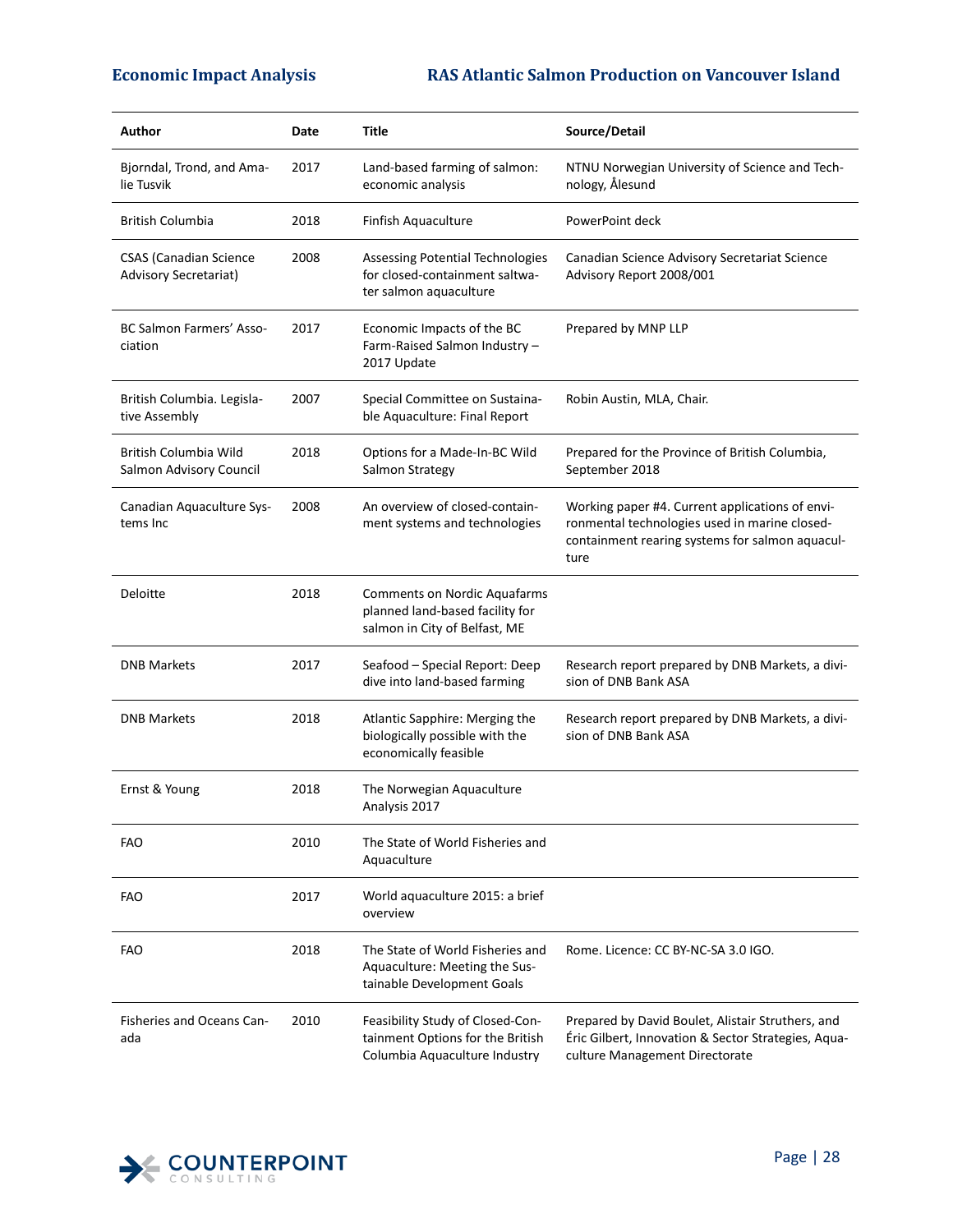| Author                                                    | Date  | Title                                                                                                              | Source/Detail                                                                                                                                                                                                                                           |
|-----------------------------------------------------------|-------|--------------------------------------------------------------------------------------------------------------------|---------------------------------------------------------------------------------------------------------------------------------------------------------------------------------------------------------------------------------------------------------|
| Fisheries and Oceans Can-<br>ada                          | 2010  | Socio-economic impact of aqua-<br>culture in Canada                                                                | Prepared by Gardiner Pinfold. Reports impacts for<br>2007.                                                                                                                                                                                              |
| <b>Fisheries and Oceans Can-</b><br>ada                   | 2011  | Aquaculture in British Columbia                                                                                    |                                                                                                                                                                                                                                                         |
| Ford, Jennifer S and Ran-<br>som A Myers                  | 2008  | A Global Assessment of Salmon<br>Aquaculture Impacts on Wild<br>Salmonids                                          | PLoS Biology, vol 6, issue 2, pages 0411-0417.<br>www.plosbiology.org                                                                                                                                                                                   |
| Gardiner Pinfold                                          | 2013  | Socio-economic impacts of aq-<br>uaculture in Canada: 2013 Edi-<br>tion                                            | Reports impacts for 2010                                                                                                                                                                                                                                |
| <b>Gardiner Pinfold</b>                                   | 2014  | Feasibility of Land-Based Closed-<br>Containment Atlantic Salmon<br>Operations in Nova Scotia                      | Prepared for Nova Scotia Department of Fisheries<br>and Aquaculture. Nova Scotia                                                                                                                                                                        |
| GSGislason & Associates<br>Ltd                            | 2011  | The marine economy and the<br>Regional District of Mt Wadding-<br>ton in BC                                        | Prepared for Living Ocean Society and the Re-<br>gional District of Mt. Waddington. Funded by En-<br>vironment Canada Under the Project K5A20-10-<br>4045: Quantifying Nature's Bounty. The Contribu-<br>tion of Marine Ecosystems to Local Communities |
| Hoagland, Porter, Di Jin,<br>Hauke Kite-Powell            | 2003  | The optimal allocation of ocean<br>space: aquaculture and wild-<br>harvest fisheries                               | Marine Resource Economics, vol 18, pages 129-<br>147.                                                                                                                                                                                                   |
| Hsu, Shi-Ling                                             | 2004  | Salmon Farming in British Co-<br>lumbia                                                                            | Case study developed at University of British Co-<br>lumbia Faculty of Law.                                                                                                                                                                             |
| <b>International Salmon</b><br><b>Farmers Association</b> | 2016  | The evolution of land-based At-<br>lantic salmon farms                                                             | http://www.salmonfarming.org/new-report-evo-<br>lution-of-land-based-farms/                                                                                                                                                                             |
| <b>International Salmon</b><br><b>Farmers Association</b> | 2018  | Salmon farming: Sustaining com-<br>munities and feeding the world                                                  | http://www.salmonfarming.org/cms/wp-con-<br>tent/uploads/2018/06/ISFA-JUNE-2018-REVISED-<br>FOR-FOR-WEB1.pdf                                                                                                                                            |
| Intrafish                                                 | 2018a | Land-based salmon farming: aq-<br>uaculture's new reality                                                          | Intrafish Report                                                                                                                                                                                                                                        |
| Intrafish                                                 | 2018b | Norway could produce over 10%<br>of its farmed salmon on land.<br>Meet the companies who could<br>make that happen | 2018/01/01                                                                                                                                                                                                                                              |
| Intrafish                                                 | 2018c | Private equity fund envisions<br>global network of land-based<br>salmon farms                                      | 2018/11/02                                                                                                                                                                                                                                              |
| Kuterra                                                   | 2010  | <b>Business Plan</b>                                                                                               |                                                                                                                                                                                                                                                         |

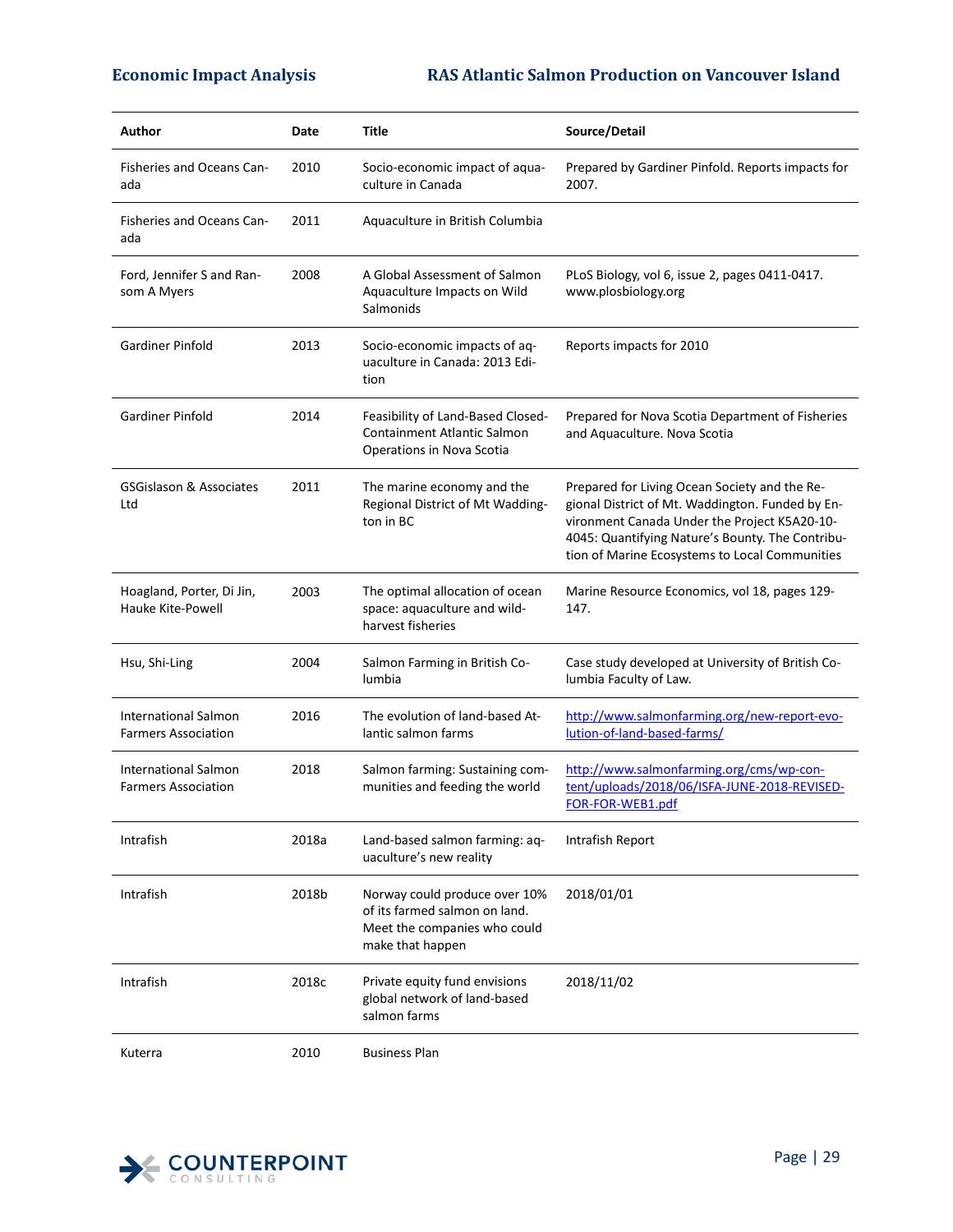| Author                                                                                                         | Date  | Title                                                                                                                                                                                                                           | Source/Detail                                                                    |
|----------------------------------------------------------------------------------------------------------------|-------|---------------------------------------------------------------------------------------------------------------------------------------------------------------------------------------------------------------------------------|----------------------------------------------------------------------------------|
| Kuterra                                                                                                        | 2013  | Development costs of two oper-<br>ating facilities employing RAS                                                                                                                                                                |                                                                                  |
| Kuterra                                                                                                        | 2015a | <b>Business Summary</b>                                                                                                                                                                                                         |                                                                                  |
| Kuterra                                                                                                        | 2015b | Performance Metrics Report                                                                                                                                                                                                      |                                                                                  |
| Kuterra                                                                                                        | 2015c | Update re: completion of cohort<br>#4                                                                                                                                                                                           |                                                                                  |
| Kuterra                                                                                                        | 2016a | Update re Production for the pe-<br>riod October 1, 2015 to June 30,<br>2016                                                                                                                                                    |                                                                                  |
| Kuterra                                                                                                        | 2016b | Kuterra response by Eric Hob-<br>son, Chair, Kuterra LP to story by<br>Brad Hicks, "Land-based salmon<br>not investor-ready" Aquaculture<br>North America, March/April<br>2016                                                  |                                                                                  |
| Kuterra                                                                                                        | 2016c | Rethink Atlantic Salmon                                                                                                                                                                                                         |                                                                                  |
| Liu, Yajie                                                                                                     | 2008  | An analysis of the management<br>and economics of salmon aqua-<br>culture                                                                                                                                                       | PhD thesis, UBC (University of British Columbia)                                 |
| Liu, Yajie, Trond W. Rosten,<br>Kristian Henriksen, Erik<br>Skontorp Hognes, Vinci,<br>Brian, Steve Summerfelt | 2016  | Comparative economic perfor-<br>mance and carbon footprint of<br>two farming models for produc-<br>ing Atlantic salmon (Salmo<br>salar): Land-based closed con-<br>tainment system in freshwater<br>and open netpen in seawater | Aquacultural Engineering, vol 71, pages 1-12.                                    |
| Losordo, Thomas M, Mi-<br>chael P Masser, and James<br>Rakocy                                                  | 1998  | Recirculating Aquaculture Tank<br>Production Systems: An Over-<br>view of Critical Considerations                                                                                                                               | Southern Regional Aquaculture Centre, SRAC Pub-<br>lication No 451.              |
| <b>Marine Harvest</b>                                                                                          | 2018  | Salmon farming industry hand-<br>book                                                                                                                                                                                           |                                                                                  |
| Masser, Michael P, Thomas<br>M Losordo, and James<br>Rakocy                                                    | 1999  | Recirculating Aquaculture Tank<br>Production Systems: Manage-<br>ment of Recirculating Systems                                                                                                                                  | Southern Regional Aquaculture Centre, SRAC Pub-<br>lication No 452.              |
| McGrath, Keegan P, Na-<br>than L Pelletier, and Peter<br>H Tyedmers                                            | 2015  | Life Cycle Assessment of a Novel<br>Closed-Containment Salmon Aq-<br>uaculture Technology                                                                                                                                       | Environmental Science & Technology, Just Ac-<br>cepted Manuscript. <sup>21</sup> |

<span id="page-35-0"></span><sup>&</sup>lt;sup>21</sup> "Just Accepted" manuscripts have been peer-reviewed and accepted for publication.

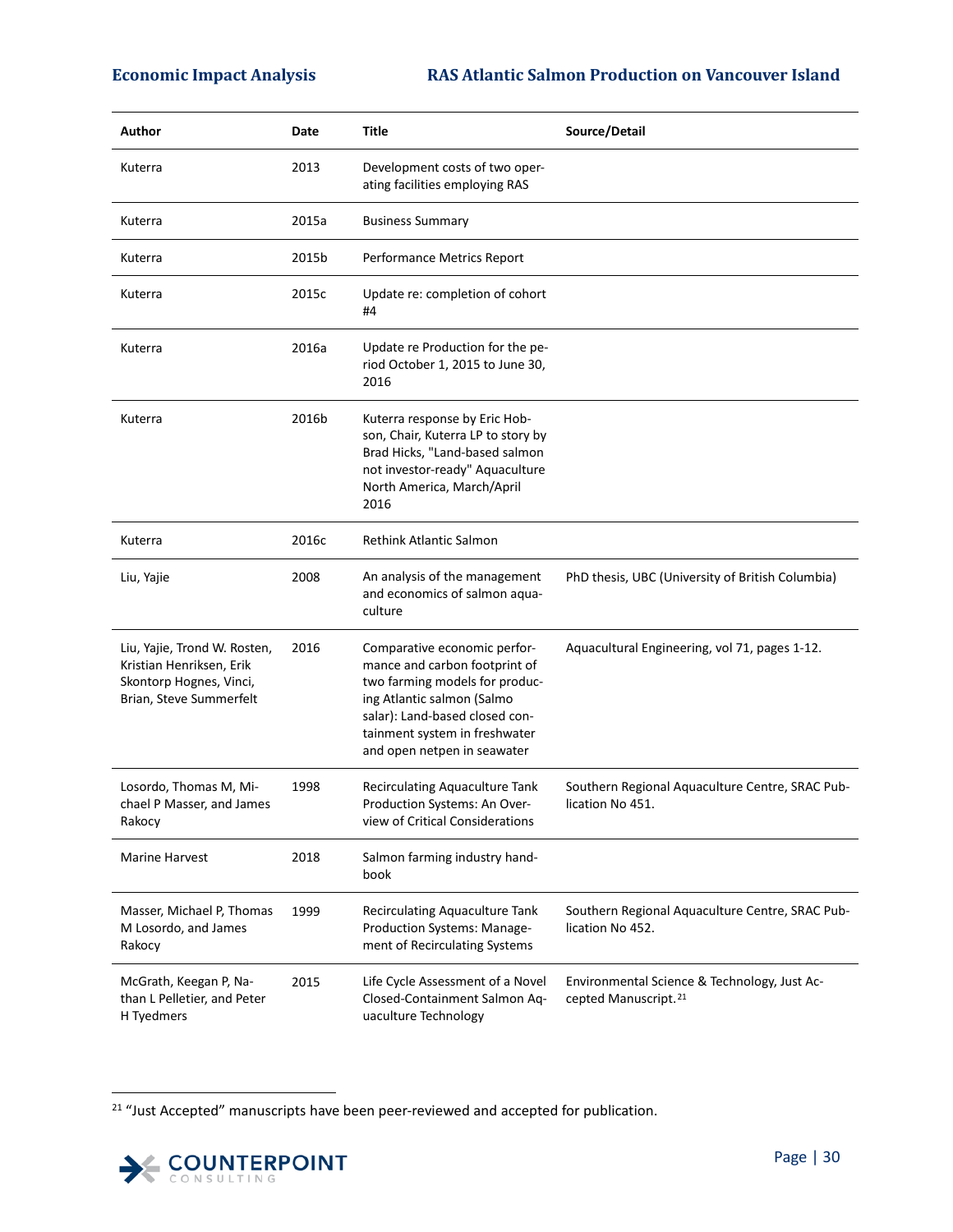| Author                                                                                                                                                                       | Date | Title                                                                                                                          | Source/Detail                                                                                                                                                                                                           |
|------------------------------------------------------------------------------------------------------------------------------------------------------------------------------|------|--------------------------------------------------------------------------------------------------------------------------------|-------------------------------------------------------------------------------------------------------------------------------------------------------------------------------------------------------------------------|
| Minister of Agriculture's<br>Advisory Council on Finfish<br>Aquaculture                                                                                                      | 2018 | Final Report and Recommenda-<br>tions                                                                                          | January 31, 2018                                                                                                                                                                                                        |
| Ministry of Agriculture -<br>Corporate Statistics & Re-<br>search Unit                                                                                                       | 2017 | Sector Snapshot 2016: BC Sea-<br>food                                                                                          |                                                                                                                                                                                                                         |
| Misund, Bard & Rune Ny-<br>gard                                                                                                                                              | 2018 | Big Fish: Valuation of the world's<br>largest salmon farming compa-<br>nies                                                    | Marine Resource Economics, vol 33, no 3, pages<br>245-260.                                                                                                                                                              |
| Mungkung, R & S Ghee-<br>wala                                                                                                                                                | 2007 | Use of life cycle assessment<br>(LCA) to compare the environ-<br>mental impacts of aquaculture<br>and agri-food products.      | In D M Bartley, C Brugère, D Soto, P Gerber and B<br>Harvey (eds). Comparative assessment of the en-<br>vironmental costs of aquaculture and other food<br>production sectors: methods for meaningful com-<br>parisons. |
|                                                                                                                                                                              |      |                                                                                                                                | FAO/WFT Expert Workshop. 24-28 April 2006,<br>Vancouver, Canada. FAO Fisheries Proceedings.<br>No. 10. Rome, FAO. 2007. pages 87-96                                                                                     |
| Naylor, Rosamond, Kjetil<br>Hindar, Ian A. Fleming, Re-<br>becca Goldburg, Susan<br>Williams, John Volpe, Fred<br>Whoriskey, Josh Eagle,<br>Dennis Kelso, And Marc<br>Mangel | 2005 | Fugitive Salmon: Assessing the<br>Risks of Escaped Fish from Net-<br>Pen Aquaculture                                           | BioScience, vol 55, no 5, pages 427-437.                                                                                                                                                                                |
| Pacific Salmon Foundation                                                                                                                                                    | 2015 | 'Namgis/Kuterra Closed Contain-<br>ment Project: Independent Envi-<br>ronmental Monitor (IEM) Final<br>Report for Tides Canada |                                                                                                                                                                                                                         |
| Pelletier, Nathan, Peter<br>Tyedmers, Ulf Sonneson,<br>Astrid Scholz, Friederike<br>Ziegler, Anna Flysjo, Sarah<br>Kruse, Beatriz Cancino, and<br>Howard Silverman           | 2009 | Not all salmon are created<br>equal: life cycle assessment<br>(LCA) of global salmon farming<br>systems                        | Environmental Science & Technology, vol 43, no<br>23, pages 8730-8736.                                                                                                                                                  |
| RIAS Inc                                                                                                                                                                     | 2015 | Economic Opportunities for Ab-<br>original Aquaculture in Canada                                                               | Prepared for Fisheries and Oceans Canada.                                                                                                                                                                               |
| Rickertsen, Kyrre, Frode<br>Alfnes, Pierre Combris,<br>Géraldine Enderli, Sylvie Is-<br>sanchou, and Jason F. Sho-<br>gren,                                                  | 2016 | French Consumers' Attitudes<br>and Preferences toward Wild<br>and Farmed Fish                                                  | Marine Resource Economics, vol 32, no 1, pages<br>59-81.                                                                                                                                                                |
| Robinson, Gary                                                                                                                                                               | 2017 | Generic Commercial Salmon<br>Model                                                                                             | Excel model provided by the author.                                                                                                                                                                                     |

![](_page_36_Picture_3.jpeg)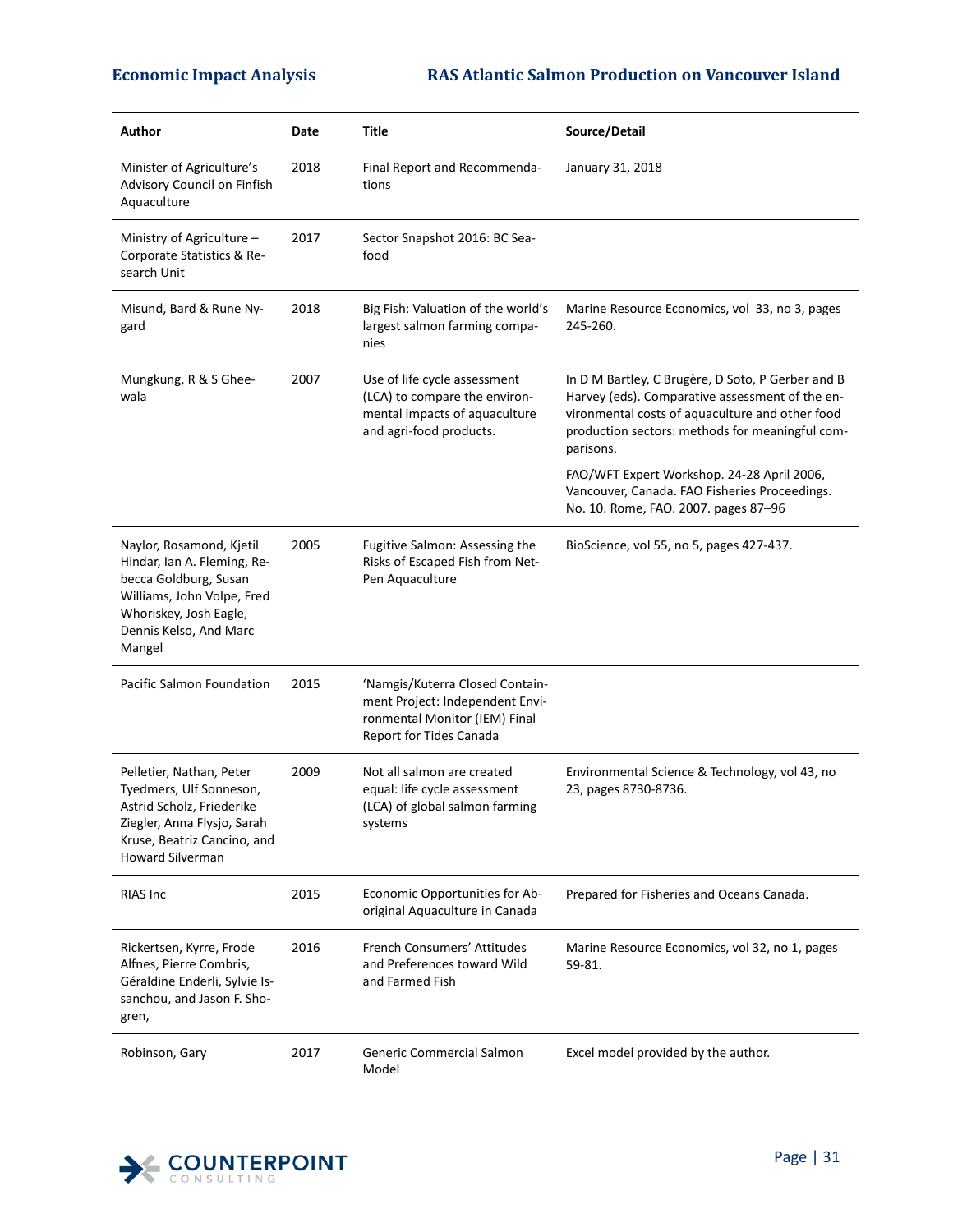| Author                                                                                               | Date    | Title                                                                                                                                                   | Source/Detail                                                                                                                                                        |
|------------------------------------------------------------------------------------------------------|---------|---------------------------------------------------------------------------------------------------------------------------------------------------------|----------------------------------------------------------------------------------------------------------------------------------------------------------------------|
| Robinson, Gary                                                                                       | Undated | Costs and returns for a modelled<br>3,000mt RAS salmon farm                                                                                             | PowerPoint presentation provided by the author                                                                                                                       |
| Rosten, Trond W, Kristian<br>Henriksen, Erik Skontorp<br>Hognes, Brian Vinci, Ste-<br>ven Summerfelt | 2013    | Land Based RAS and Open Pen<br>Salmon Aquaculture: Compara-<br>tive Economic and Environmen-<br>tal Assessment                                          | SINTEF Aquaculture & Fisheries Norway<br>The Conservation Fund, Freshwater Institute, USA<br>Technology for a Better Society                                         |
| Roth, Myron                                                                                          | 2014    | Growing market-size salmon on<br>land: where will we be in five<br>years?                                                                               | Aquaculture North America, Nov/Dec 2014, pages<br>$12 - 13.$                                                                                                         |
| Seafish                                                                                              | 2015    | Responsible Sourcing Guide:<br>Farmed Atlantic Salmon, Q2<br>2015                                                                                       |                                                                                                                                                                      |
| Seafish                                                                                              | 2016    | The Seafish Guide to Aquacul-<br>ture                                                                                                                   |                                                                                                                                                                      |
| Stefansson, Sigurd                                                                                   | 2018    | <b>Educating Tomorrow's Aquacul-</b><br>ture Professionals                                                                                              | Aquaculture Innovation Workshop 2018. Miami.<br>FL                                                                                                                   |
| Taste of BC Aquafarms Inc                                                                            | 2015    | Performance Metrics - Optimiz-<br>ing Water Quality through Ozo-<br>nation and Waste Stream Opti-<br>mization through Harvest of<br><b>Waste Solids</b> | Final report to Tides Canada.                                                                                                                                        |
| Taste of BC Aquafarms Inc                                                                            | Undated | Nanaimo land-based model aq-<br>uafarm                                                                                                                  |                                                                                                                                                                      |
| Tyedmers, Peter, Nathan<br>Pelletier, and Nathan Ayer                                                | 2007    | Biophysical sustainability and<br>approaches to marine aquacul-<br>ture development policy in the<br><b>United States</b>                               | A report to the Marine Aquaculture Task Force.                                                                                                                       |
| Undercurrents                                                                                        | 2018    | US city's report on coming RAS<br>salmon farm: Challenges but<br>Nordic up to task                                                                      | 2018/08.03                                                                                                                                                           |
| Various                                                                                              | 2017    | Land-based Closed Containment<br>Aquaculture for British Columbia                                                                                       | Prepared with the assistance of Wild Salmon For-<br>ever, Tides Canada Foundation, and Living Oceans<br>Society                                                      |
| Wright, Andrew S, Nasim<br>Arianpoo                                                                  | 2010    | Technologies for Viable Salmon<br>Aquaculture: An Examination of<br>Land-Based Closed Containment<br>Aquaculture                                        | Submitted to the SOS Solutions Advisory Commit-<br>tee, established to provide advice to The SOS Ma-<br>rine Conservation Foundation's Save Our Salmon<br>Initiative |

![](_page_37_Picture_3.jpeg)